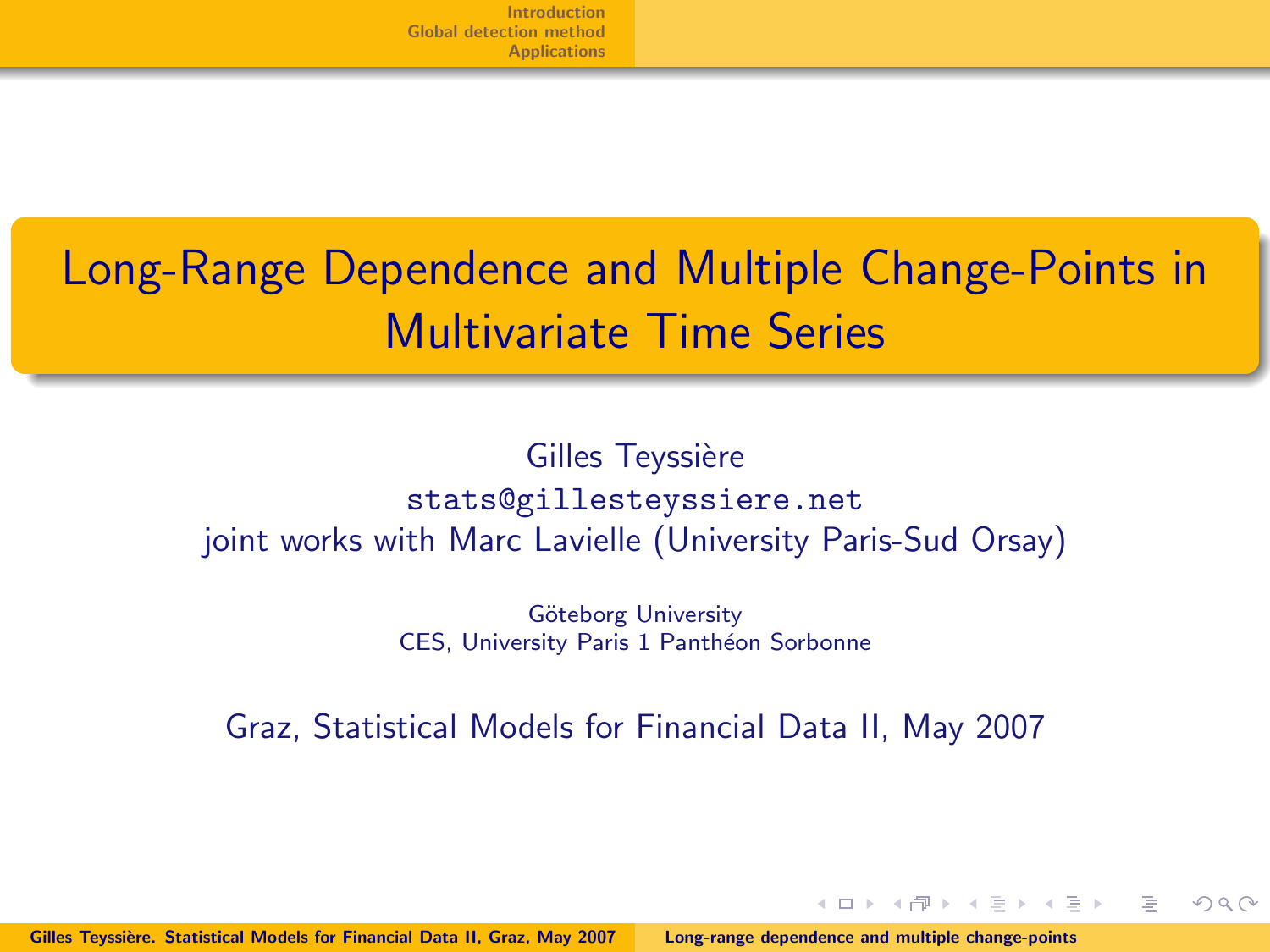## Purpose of this work

Extend previous works on multiple change–points detection for univariate time series (Lavielle 1999, Lavielle and Teyssière 2005)

 $\mathbb{B}$  +

<span id="page-1-0"></span> $\Omega$ 

 $\leftarrow$   $\Box$   $\rightarrow$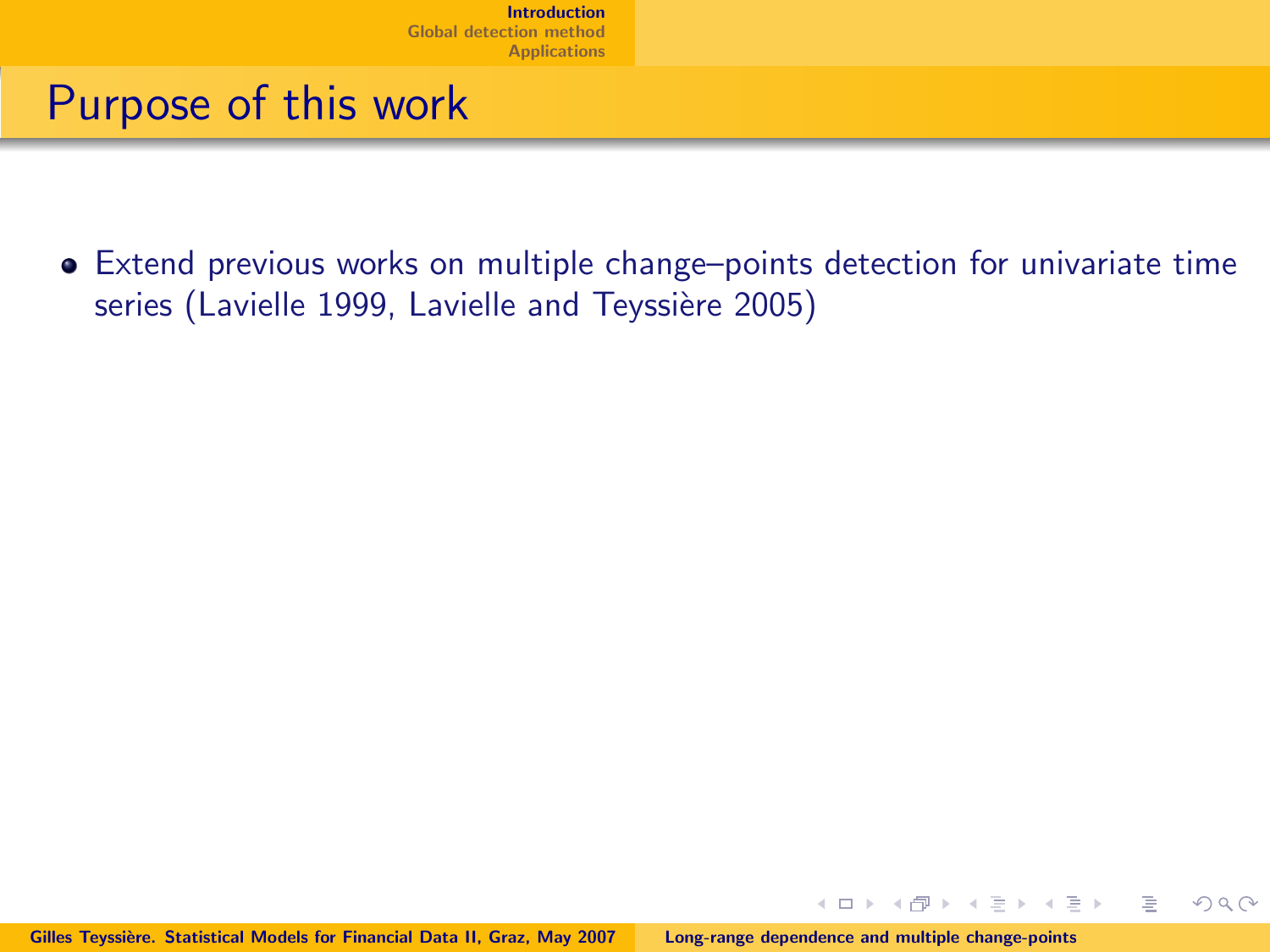- Extend previous works on multiple change–points detection for univariate time series (Lavielle 1999, Lavielle and Teyssière 2005)
- These methods are defined for both weakly dependent and long–range dependent data

 $\leftarrow$   $\Box$   $\rightarrow$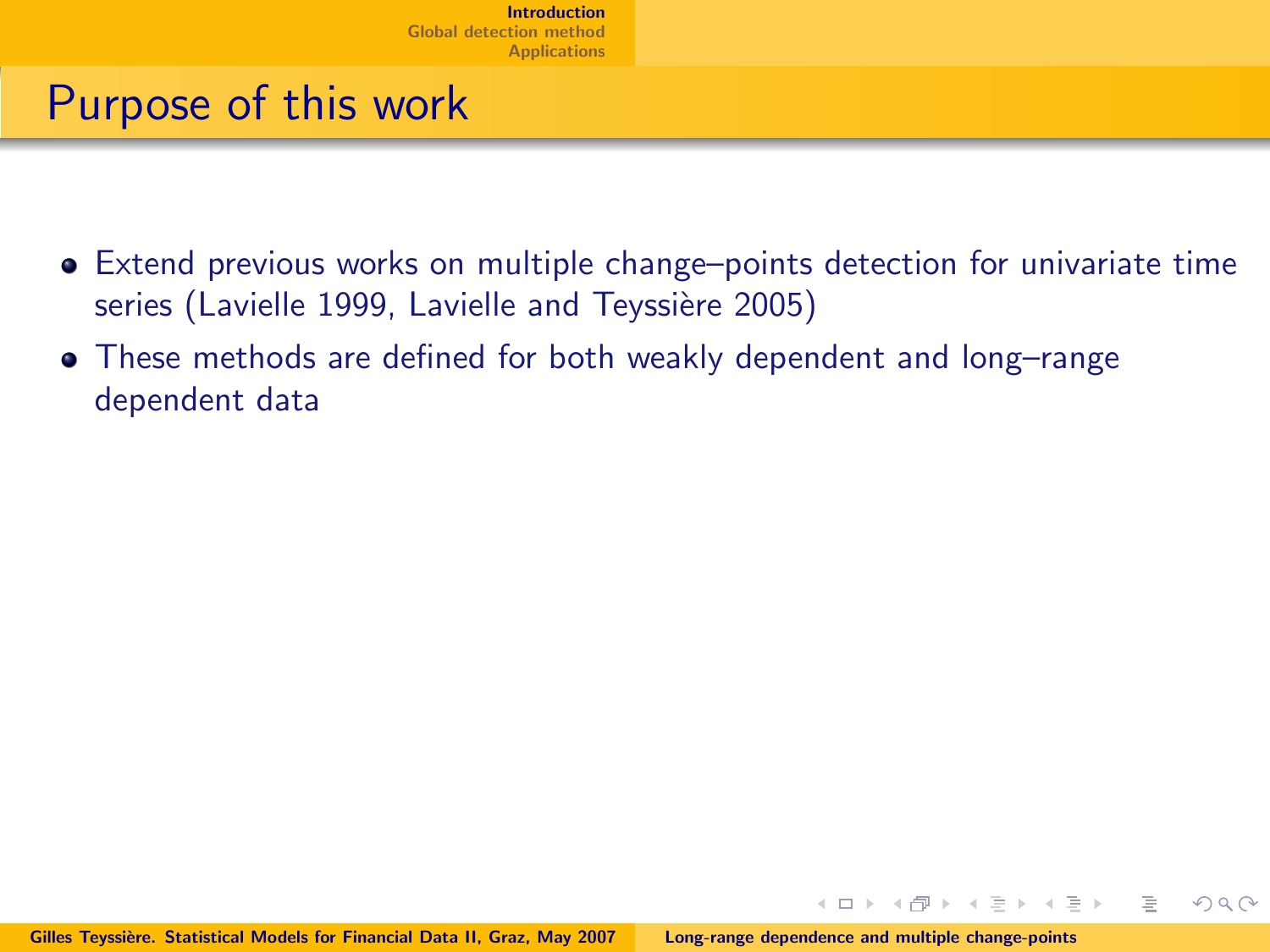- Extend previous works on multiple change–points detection for univariate time series (Lavielle 1999, Lavielle and Teyssière 2005)
- These methods are defined for both weakly dependent and long–range dependent data
- Consider a multivariate framework (direct extension since using a Gaussian contrast estimator)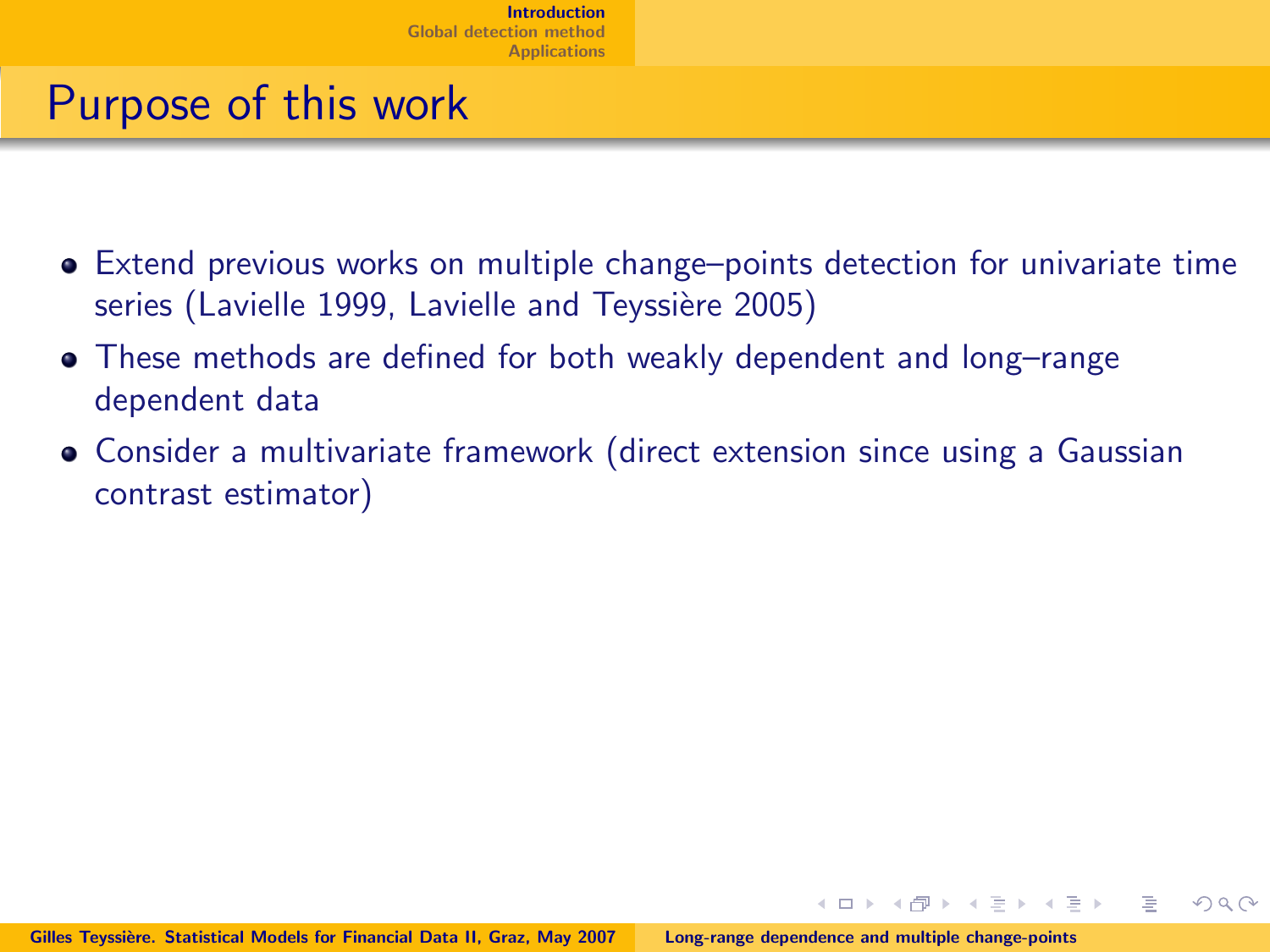- Extend previous works on multiple change–points detection for univariate time series (Lavielle 1999, Lavielle and Teyssière 2005)
- These methods are defined for both weakly dependent and long–range dependent data
- Consider a multivariate framework (direct extension since using a Gaussian contrast estimator)
- Present an adaptive method for finding the number of change-points, (i.e., the dimension of the model )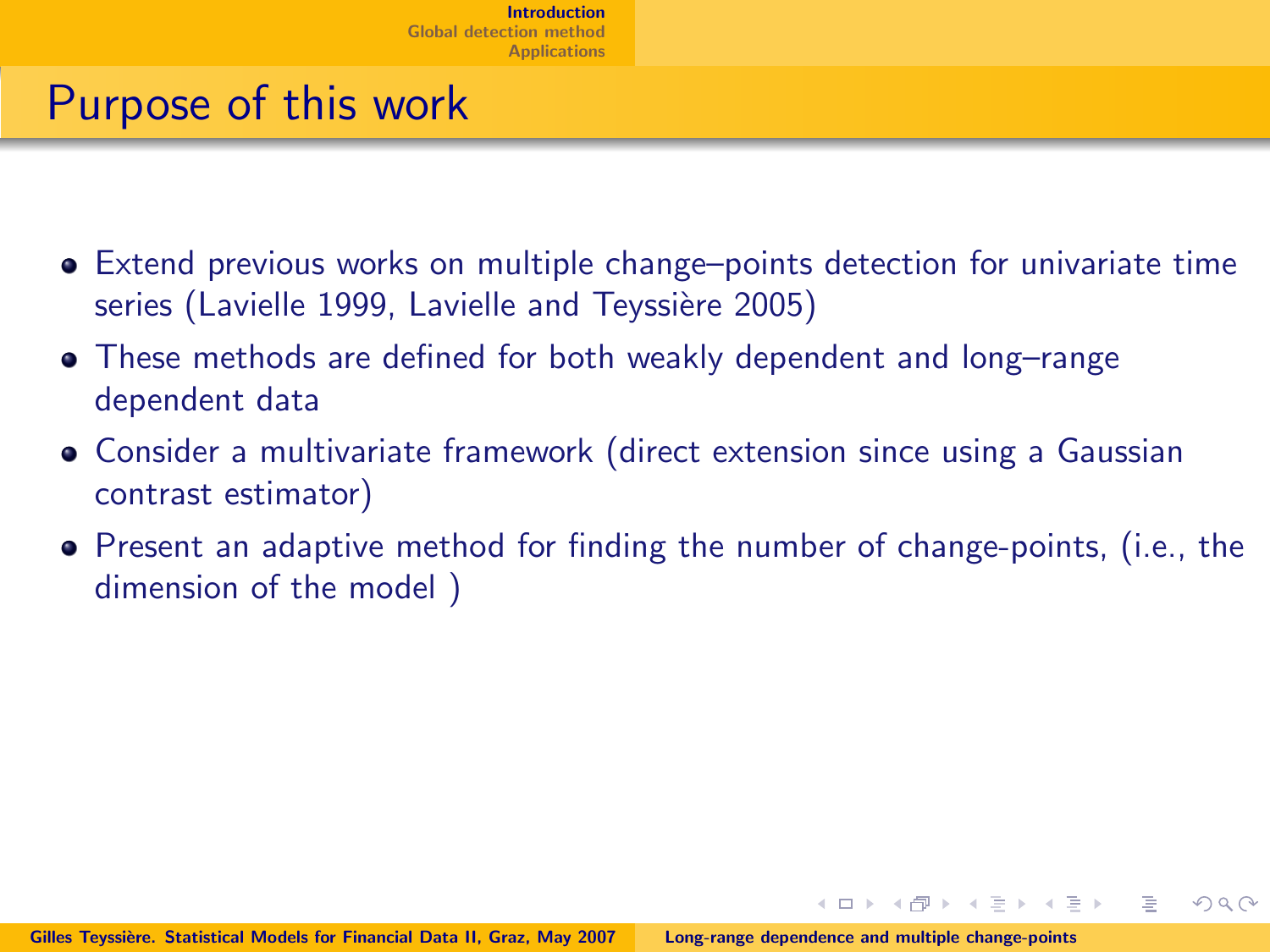- Extend previous works on multiple change–points detection for univariate time series (Lavielle 1999, Lavielle and Teyssière 2005)
- These methods are defined for both weakly dependent and long–range dependent data
- Consider a multivariate framework (direct extension since using a Gaussian contrast estimator)
- Present an adaptive method for finding the number of change-points, (i.e., the dimension of the model )

 $\Omega$ 

### Remark

This work is the other side of the coin of the previous paper by Surgailis *et al.* (2008).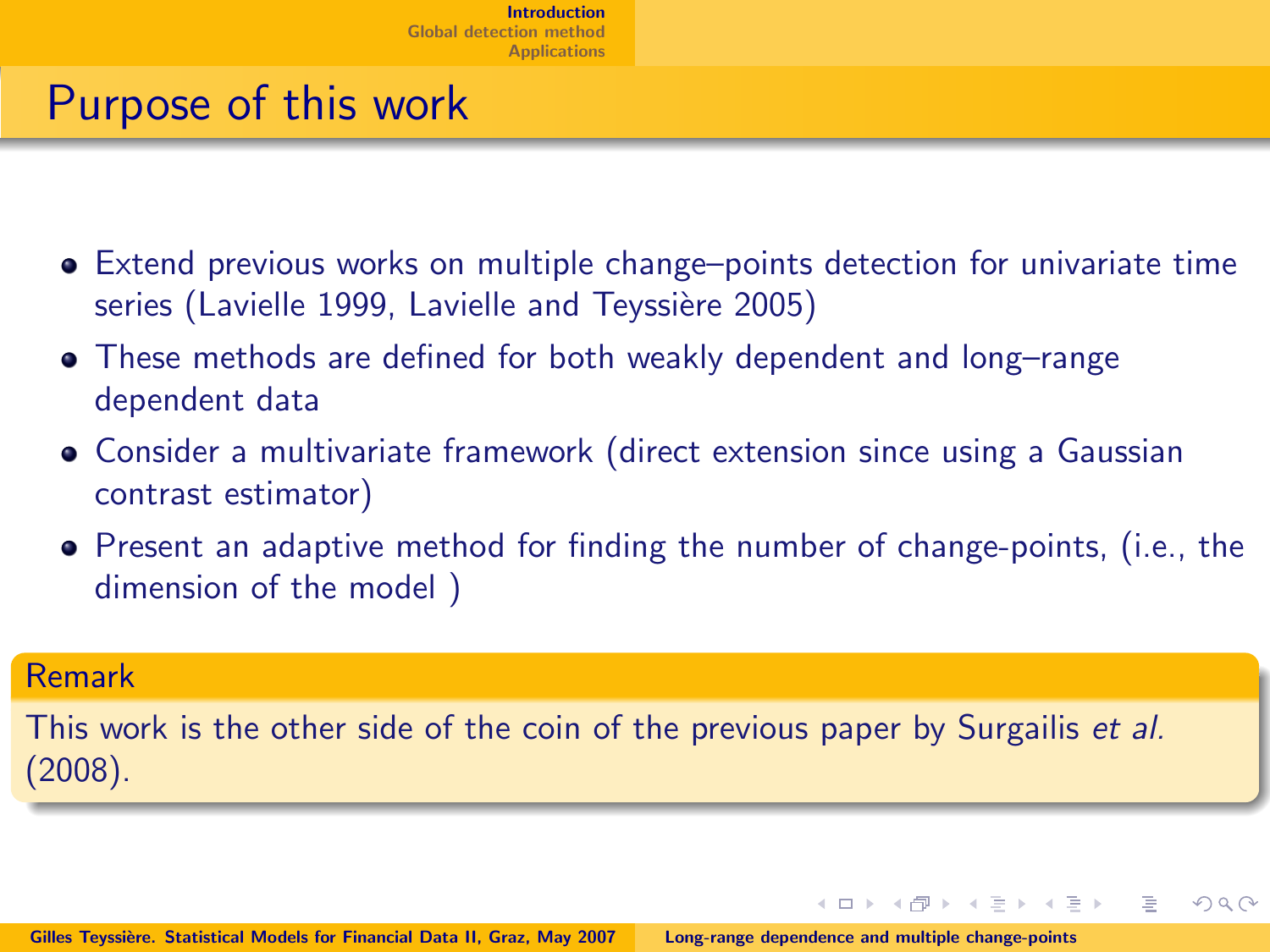## Standard univariate approach

In the univariate case : standard procedures for detecting single changes in variance:

- Change in variance for iid observations: Inclan and Tiao (1994)
- Change in variance for weakly dependent observations,  ${\sf ARCH}(\infty)$ : Kokoszka and Leipus (1999)

 $\leftarrow$   $\Box$   $\rightarrow$ 

 $\rightarrow$   $\equiv$   $\rightarrow$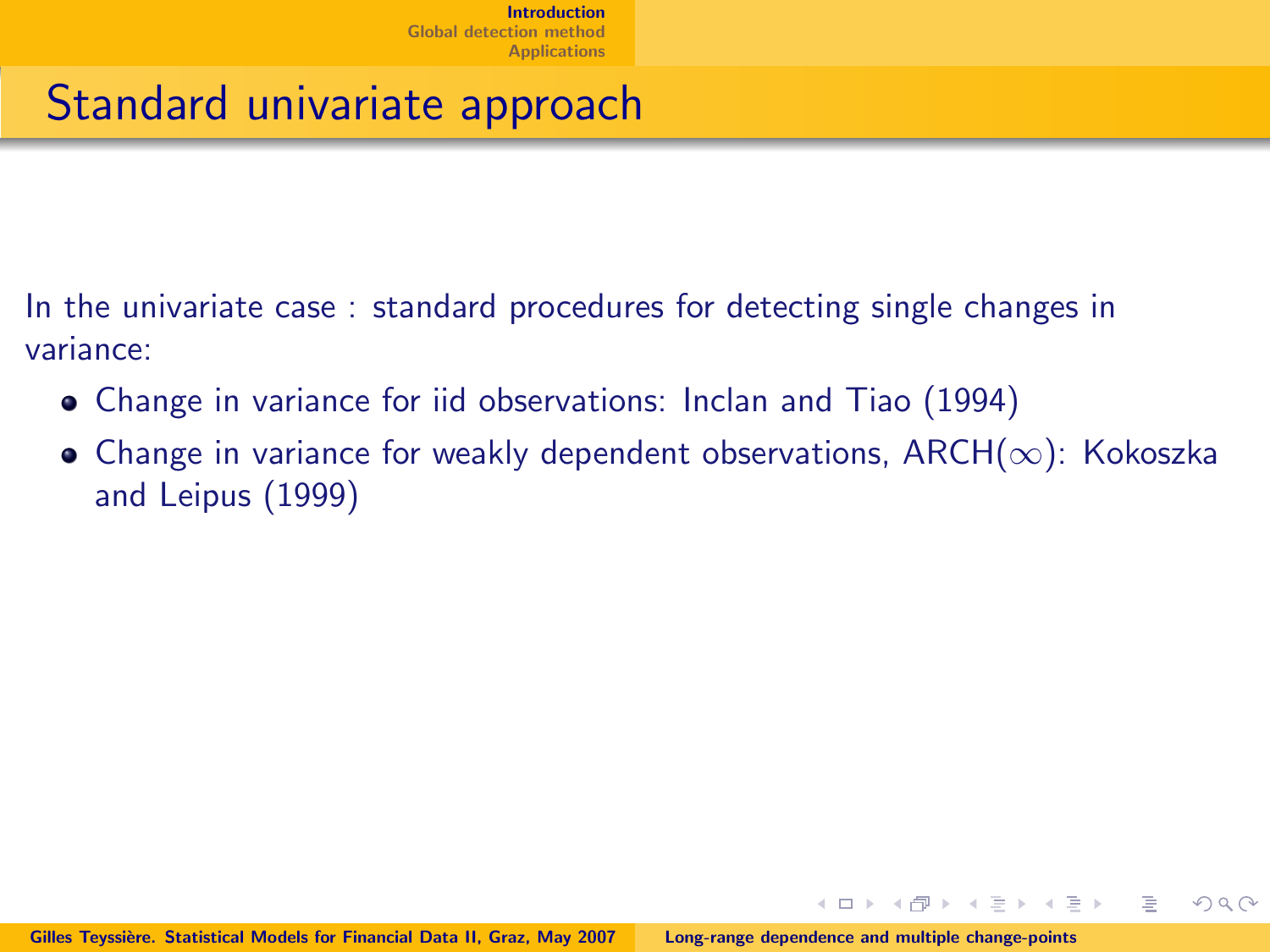## Standard univariate approach

In the univariate case : standard procedures for detecting single changes in variance:

- Change in variance for iid observations: Inclan and Tiao (1994)
- $\bullet$  Change in variance for weakly dependent observations, ARCH( $\infty$ ): Kokoszka and Leipus (1999)

 $\Omega$ 

### Remark

Assumption of single change-point not realistic for financial time series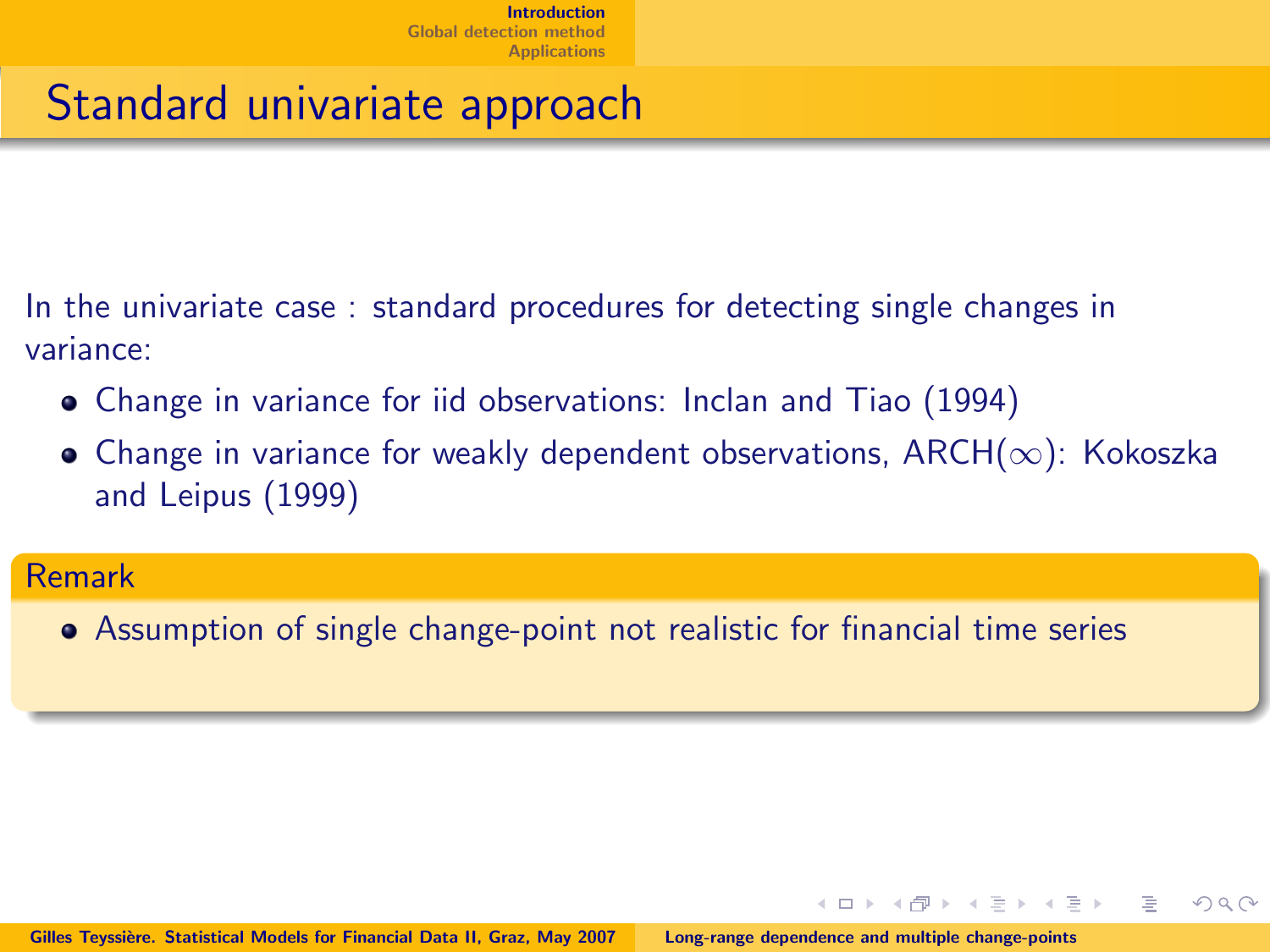## Standard univariate approach

In the univariate case : standard procedures for detecting single changes in variance:

- Change in variance for iid observations: Inclan and Tiao (1994)
- $\bullet$  Change in variance for weakly dependent observations, ARCH( $\infty$ ): Kokoszka and Leipus (1999)

 $\Omega$ 

### Remark

- Assumption of single change-point not realistic for financial time series
- How to deal with the case of multiple change points?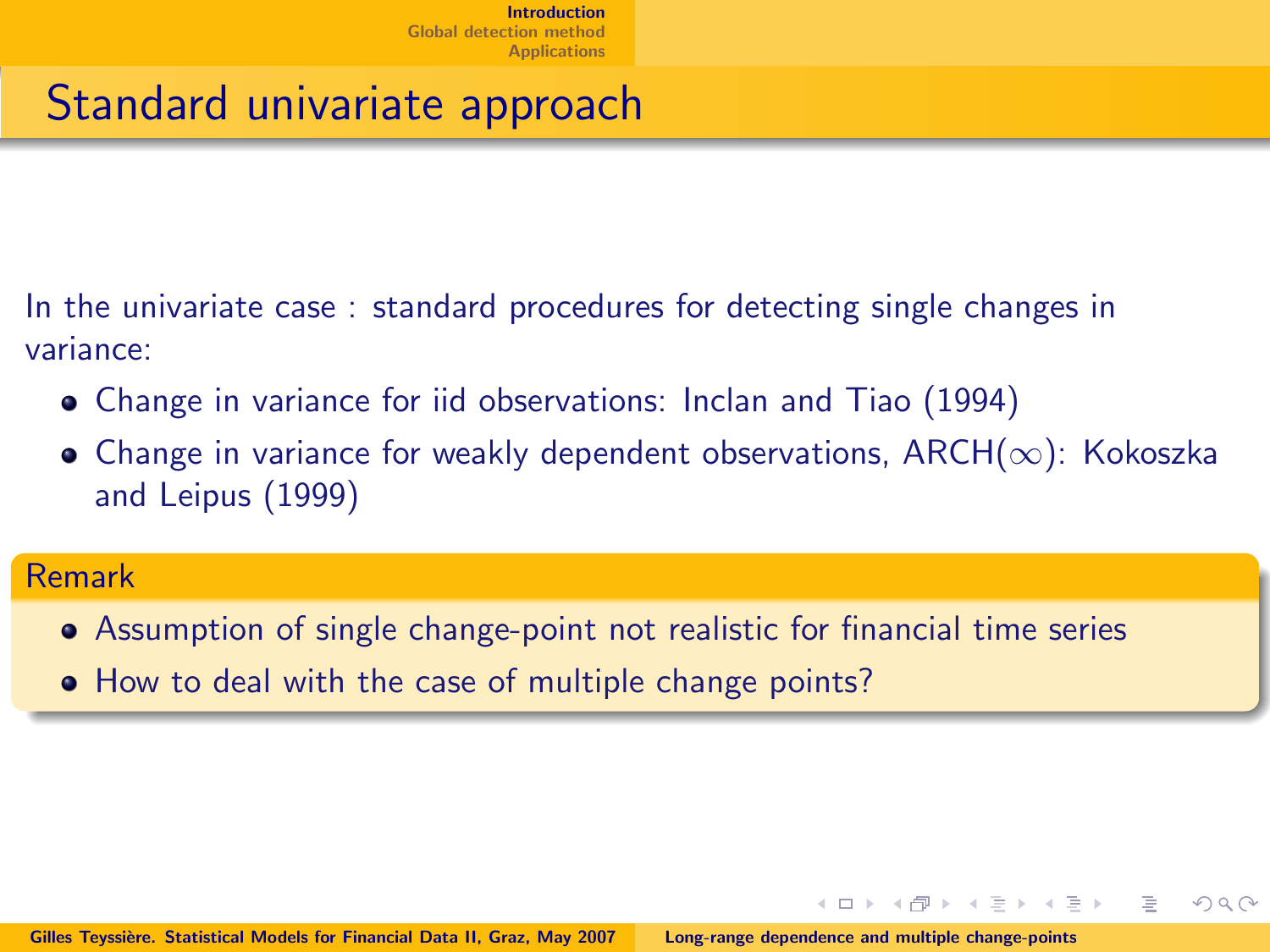The multiple change-point case: the local approach

Binary segmentation algorithm (Vostrikova, 1981)

**• Apply the testing procedure on the whole sample** 

 $\leftarrow$   $\Box$   $\rightarrow$ 

 $\Omega \cap \Omega$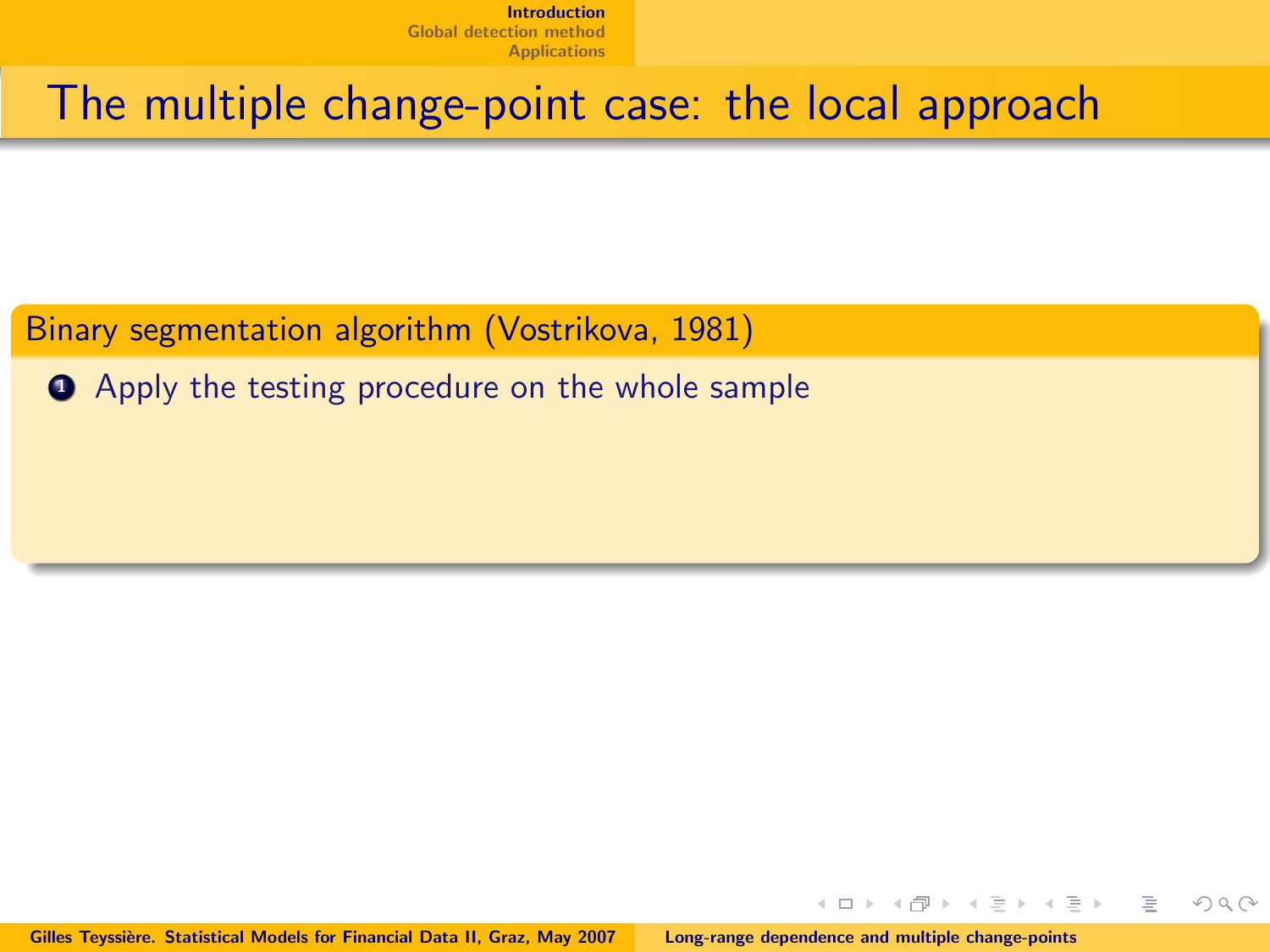### The multiple change-point case: the local approach

### Binary segmentation algorithm (Vostrikova, 1981)

- **Apply the testing procedure on the whole sample**
- **2** If a change point is detected, divide the series in two

 $\leftarrow$   $\Box$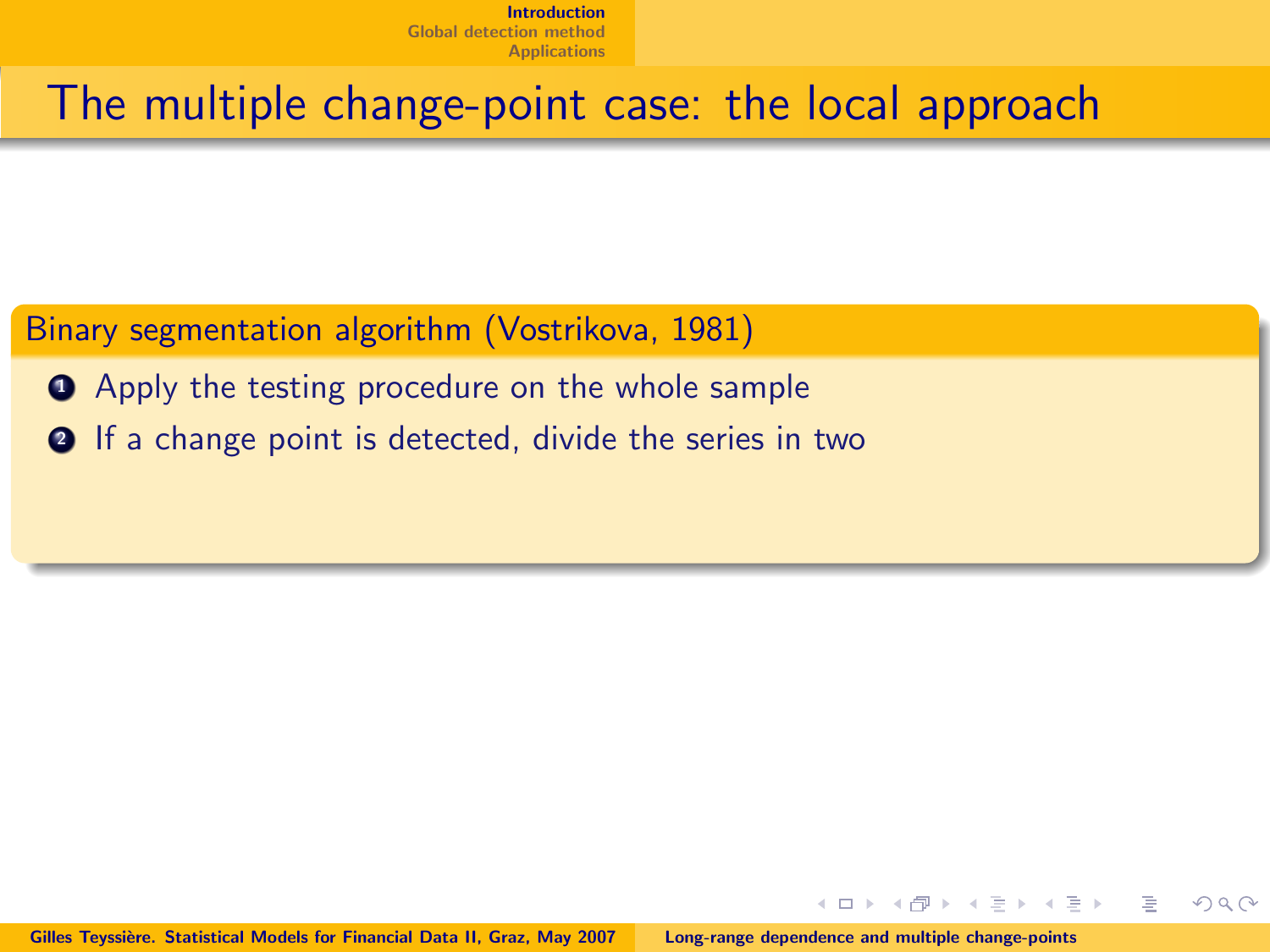### The multiple change-point case: the local approach

### Binary segmentation algorithm (Vostrikova, 1981)

- **Apply the testing procedure on the whole sample**
- **2** If a change point is detected, divide the series in two
- **3** Apply recursively the single change-point procedure on these segments until no further change-point is detected.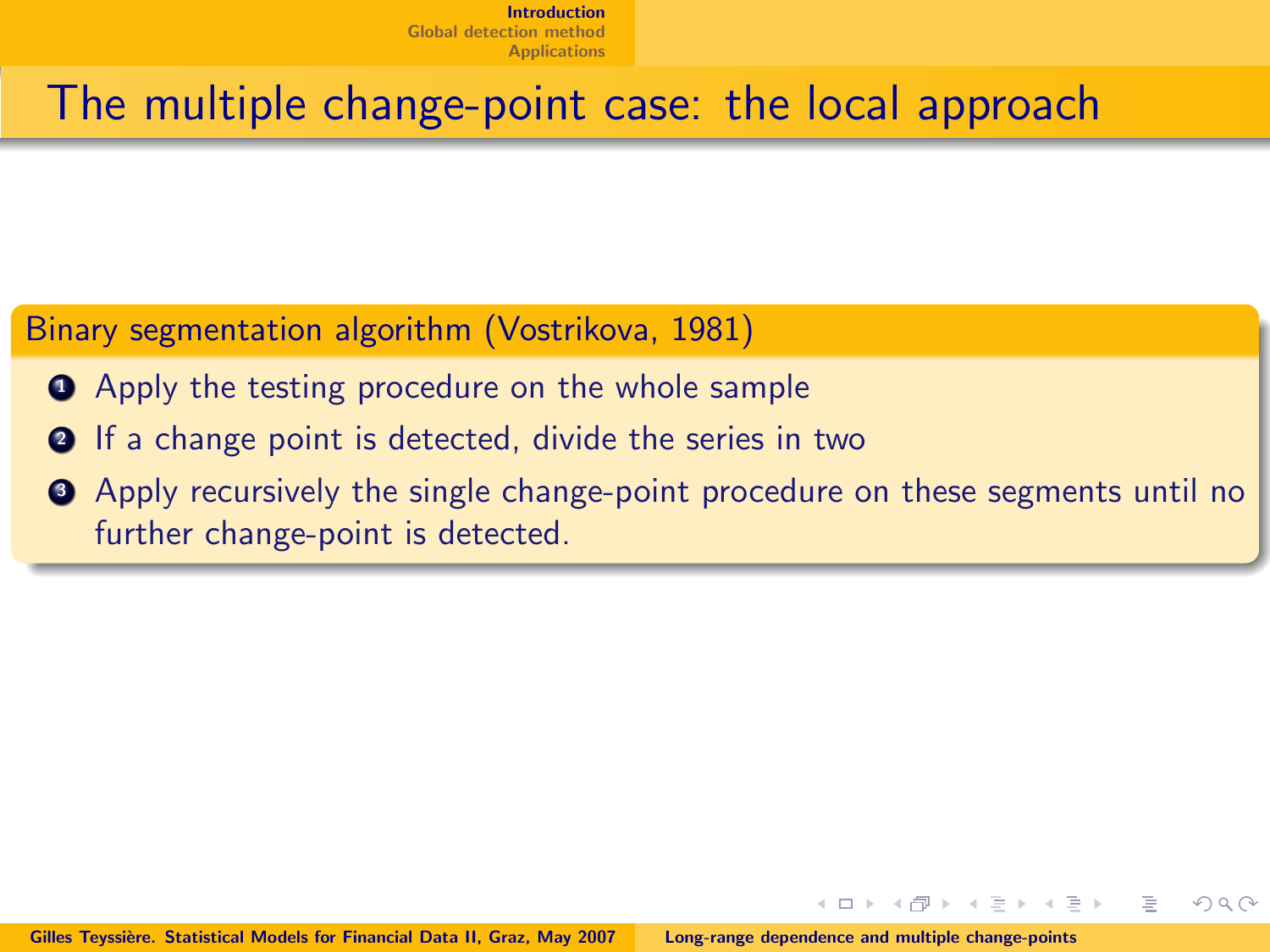### The multiple change-point case: the local approach

### Binary segmentation algorithm (Vostrikova, 1981)

- **Apply the testing procedure on the whole sample**
- **2** If a change point is detected, divide the series in two
- **3** Apply recursively the single change-point procedure on these segments until no further change-point is detected.

 $\Omega$ 

#### Remark

This is a local detection algorithm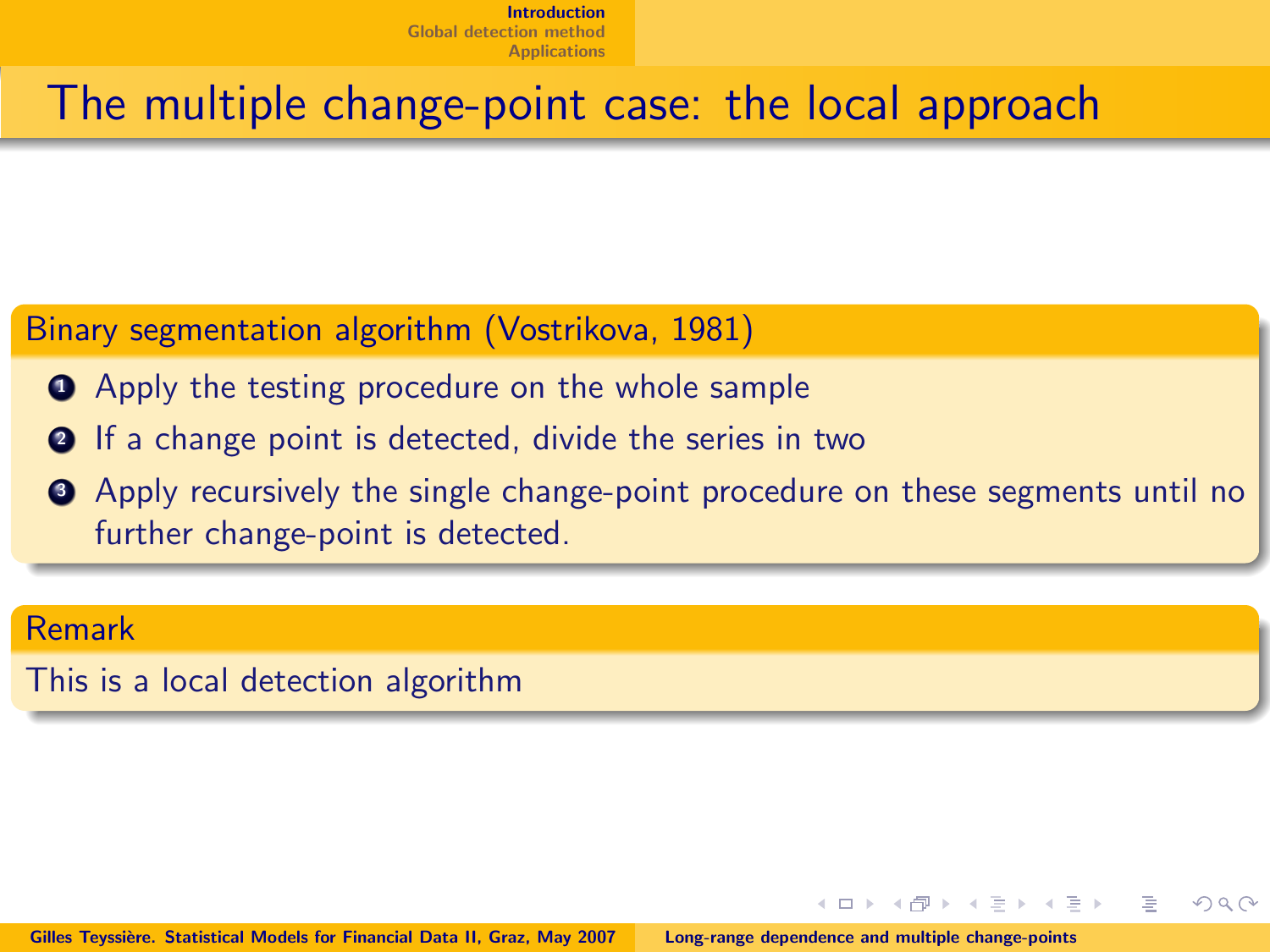## Empirical example: the FTSE 100 index



Figure: Log of returns on the FTSE 100 index  $r_t = \log(P_t/P_{t-1})$  (1986–2002)



Gilles Teyssière. Statistical Models for Financial Data II, Graz, May 2007 [Long-range dependence and multiple change-points](#page-0-0)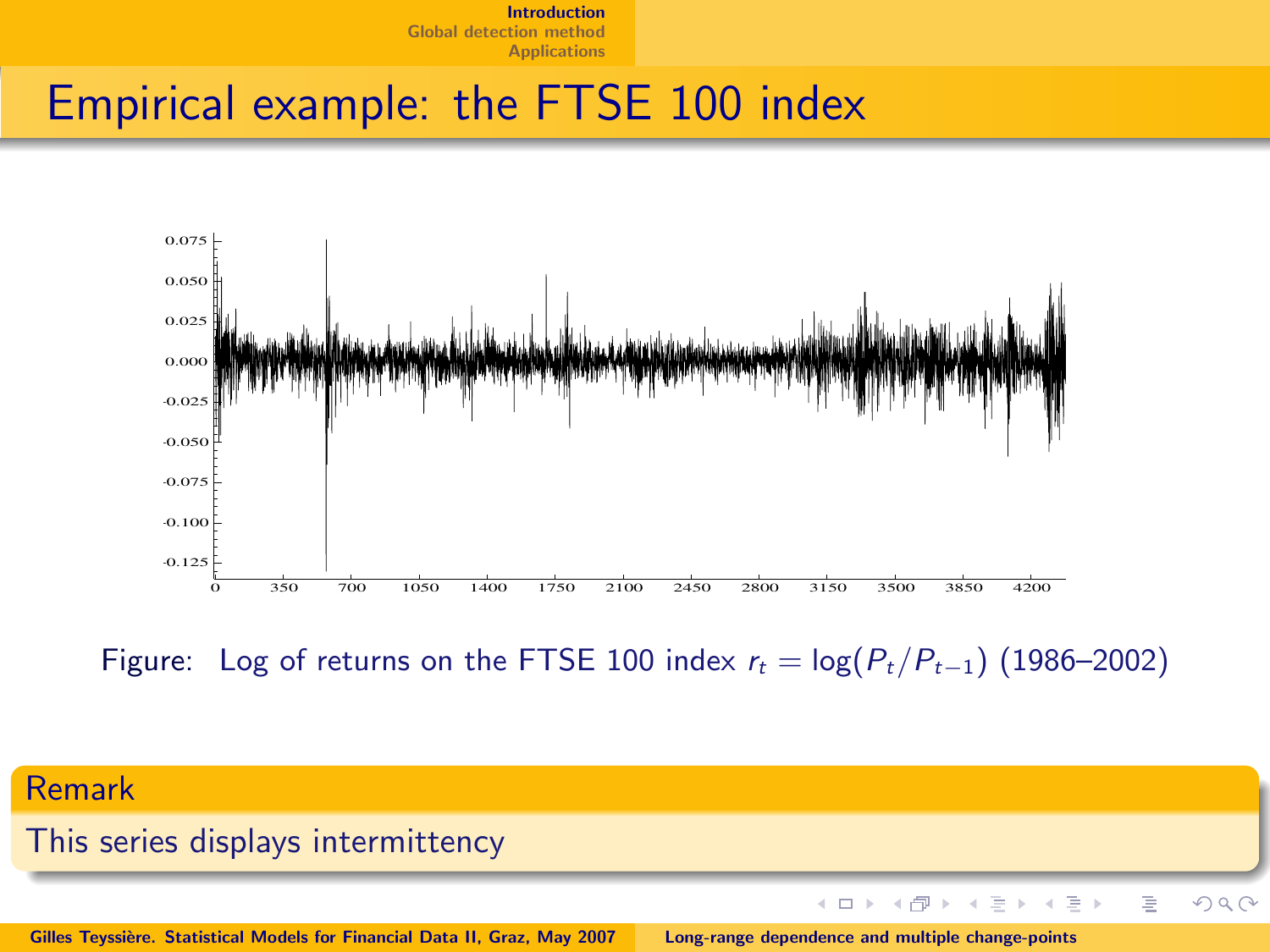## Is the binary segmentation procedure reasonable?



procedure

 $\leftarrow$ 

Bottom: Global (adaptive) method presented later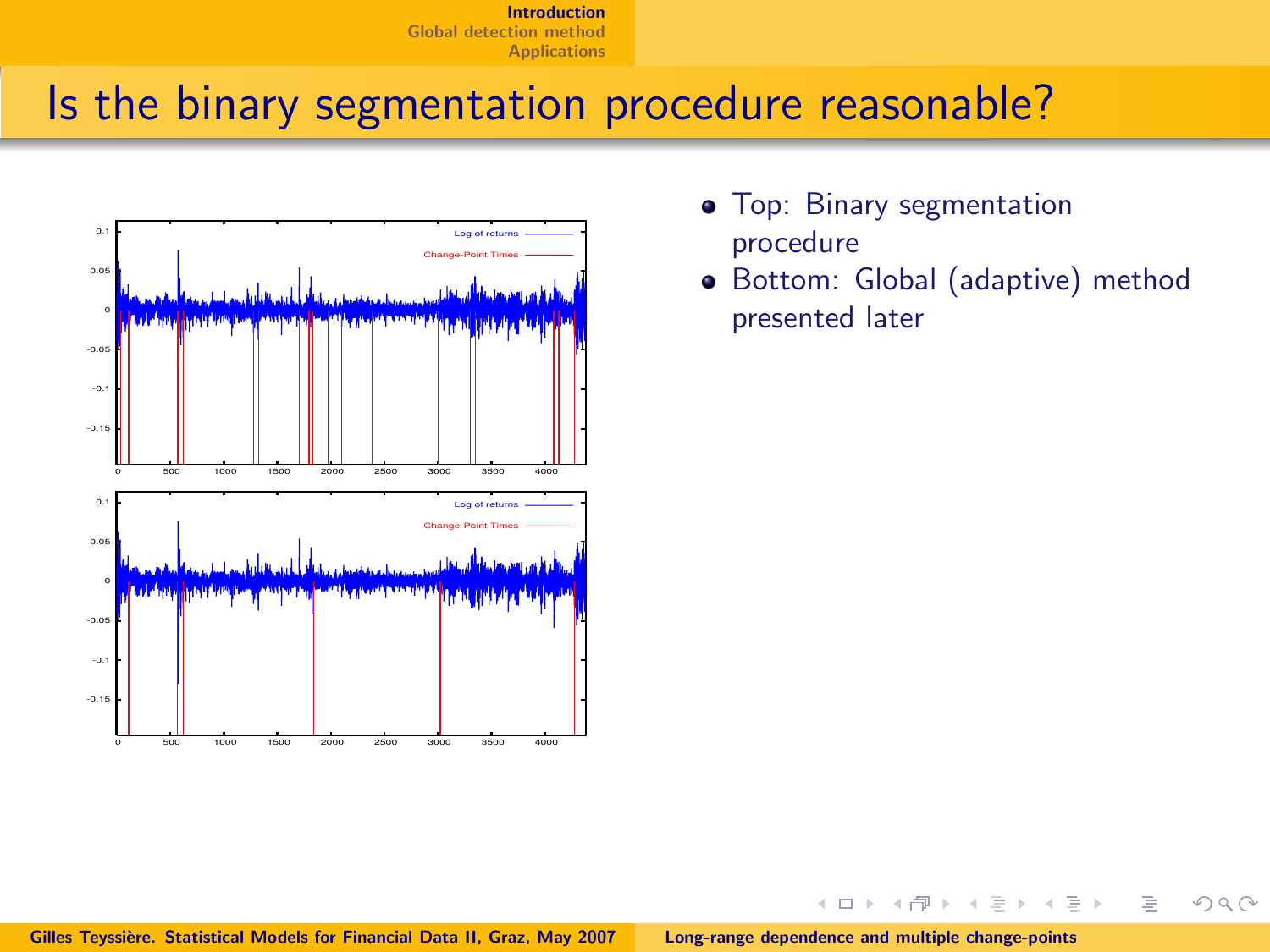## Is the binary segmentation procedure reasonable?



- procedure
- Bottom: Global (adaptive) method presented later
- **•** There is a difference in the resolution

 $\leftarrow$ 

 $\Omega \cap \Omega$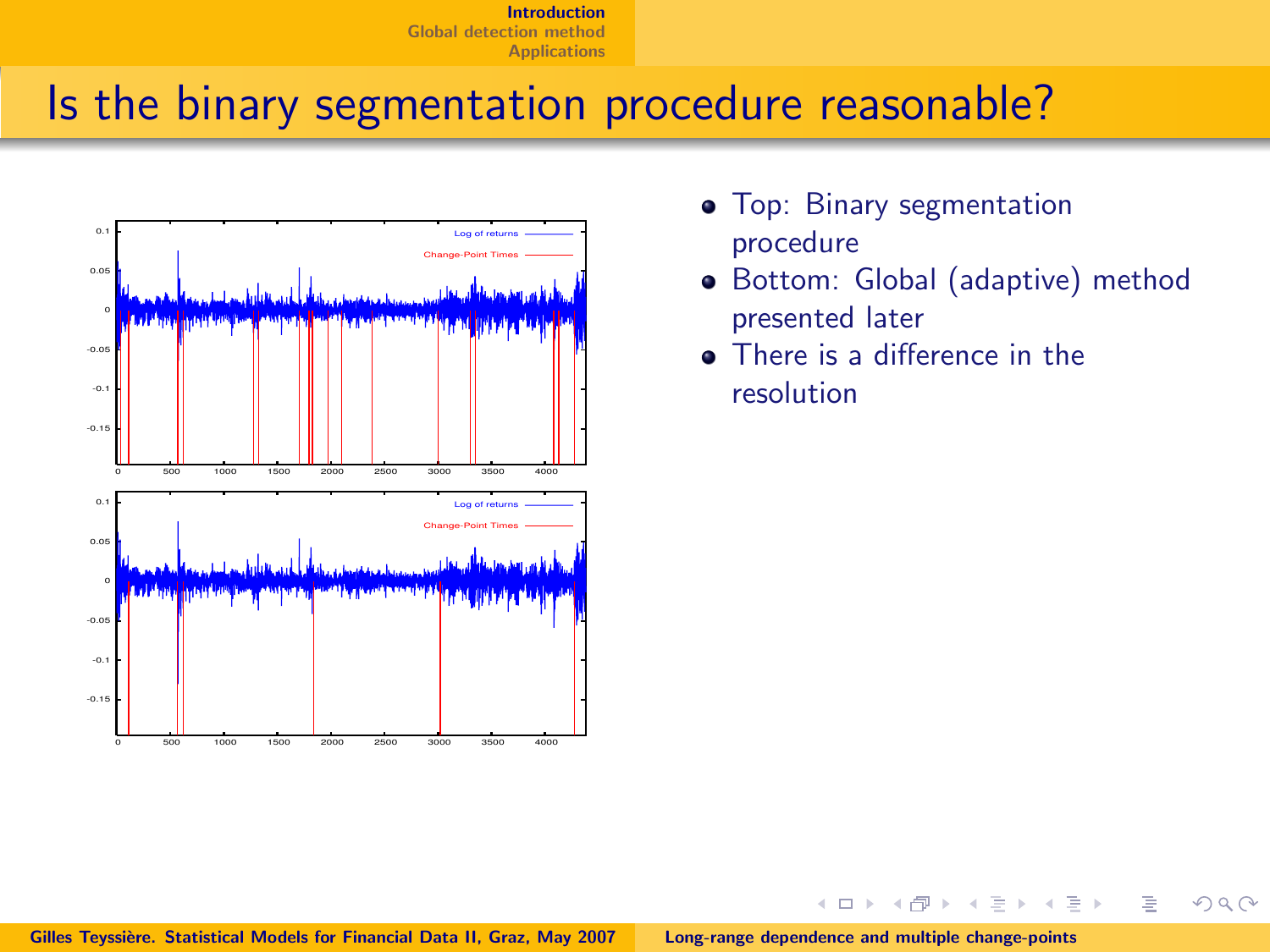## Is the binary segmentation procedure reasonable?



- procedure
- Bottom: Global (adaptive) method presented later
- **•** There is a difference in the resolution

 $\leftarrow$ 

Which dimension is the right one ?

 $\Omega \cap \Omega$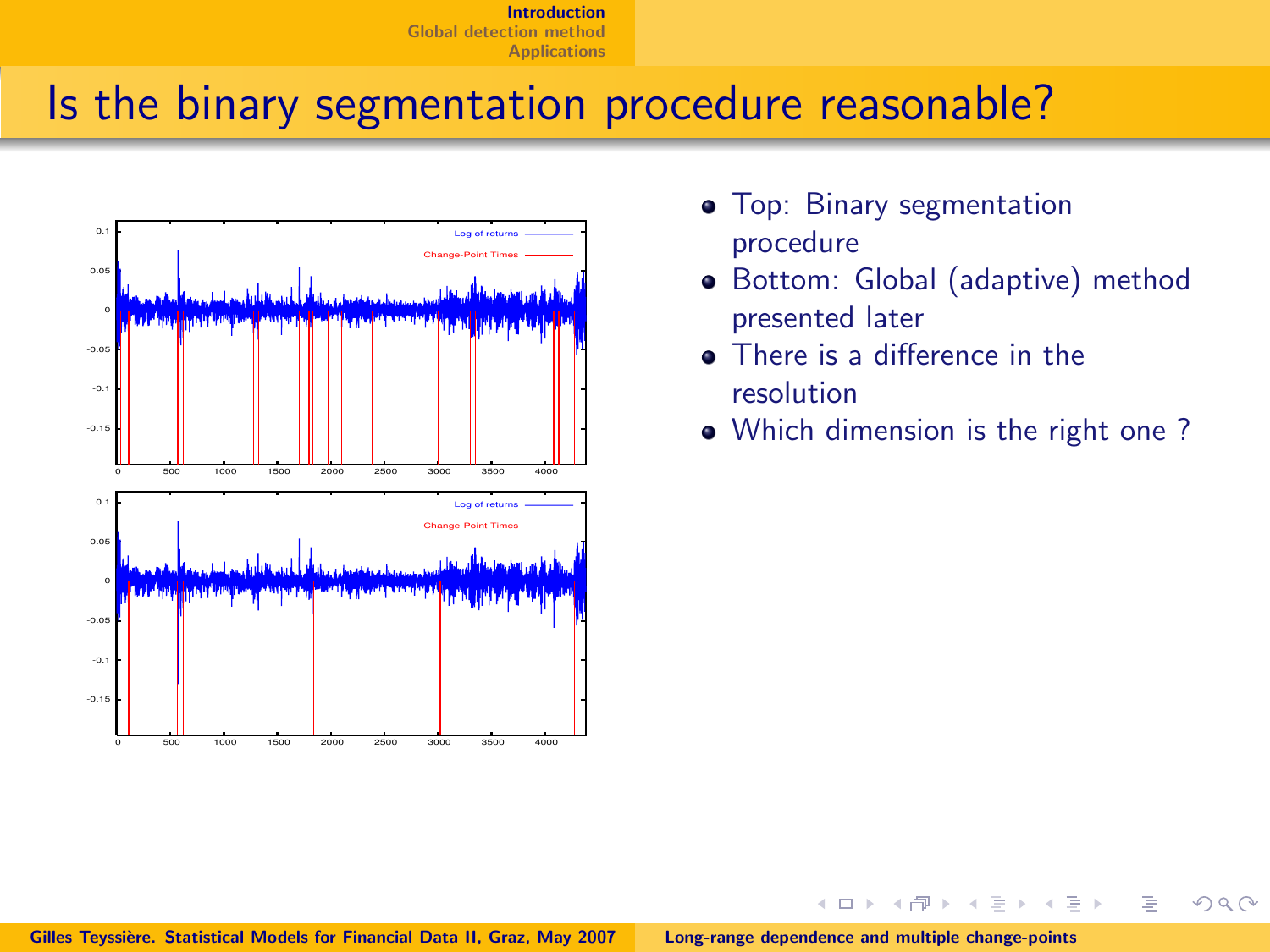## Finding the dimension of the model

Trade off between high resolution and parsimonious representation of the process

 $4.13 \times$ 

- 4 点 下

 $\rightarrow$   $\equiv$   $\rightarrow$ 

Þ

E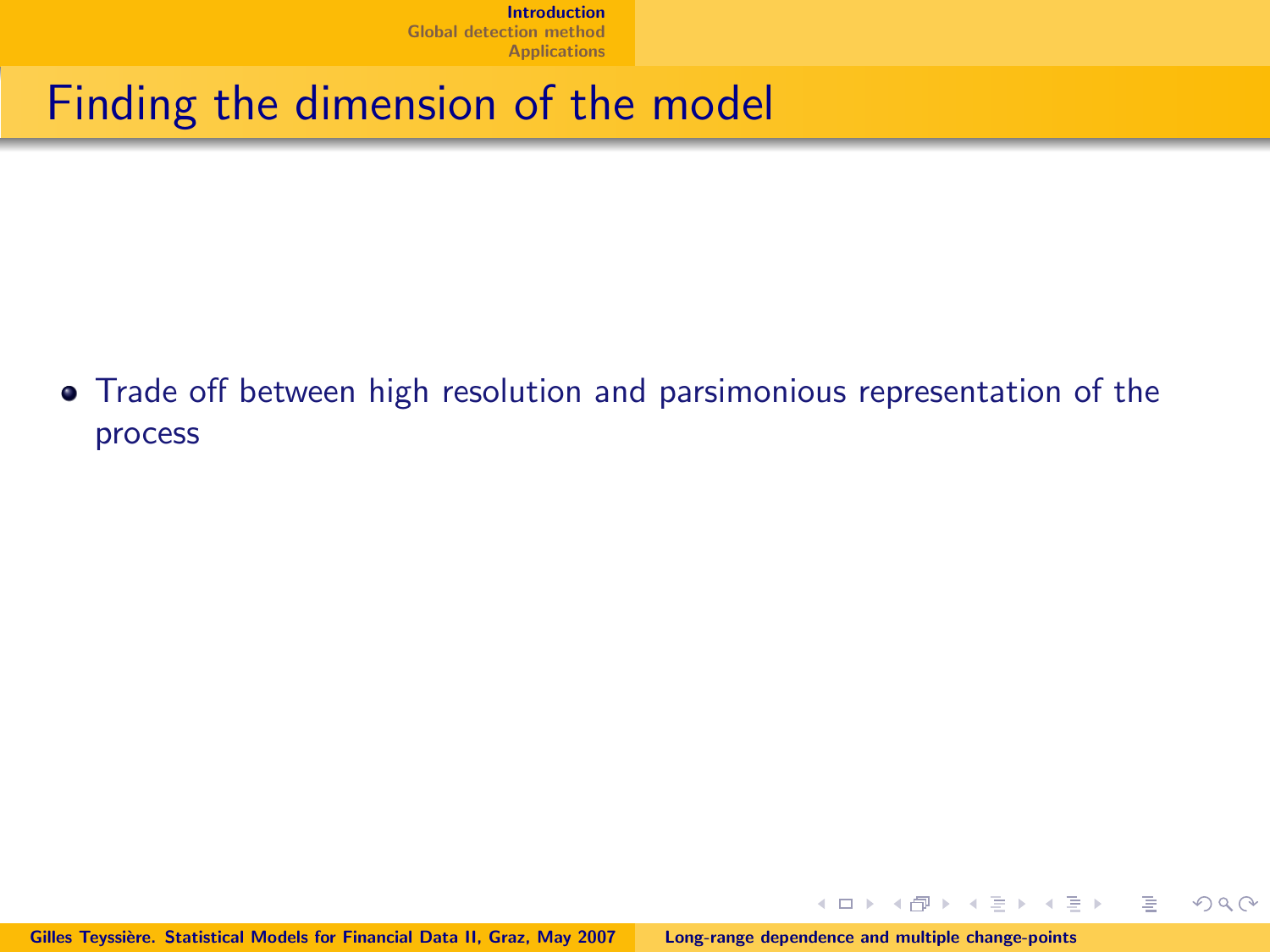## Finding the dimension of the model

- Trade off between high resolution and parsimonious representation of the process
- We wish to capture the "main" features of the model

 $\rightarrow$   $\equiv$   $\rightarrow$ 

Þ

 $\leftarrow$   $\Box$   $\rightarrow$ 

 $\leftarrow$   $\overline{m}$   $\rightarrow$ 

 $\Omega$ 

目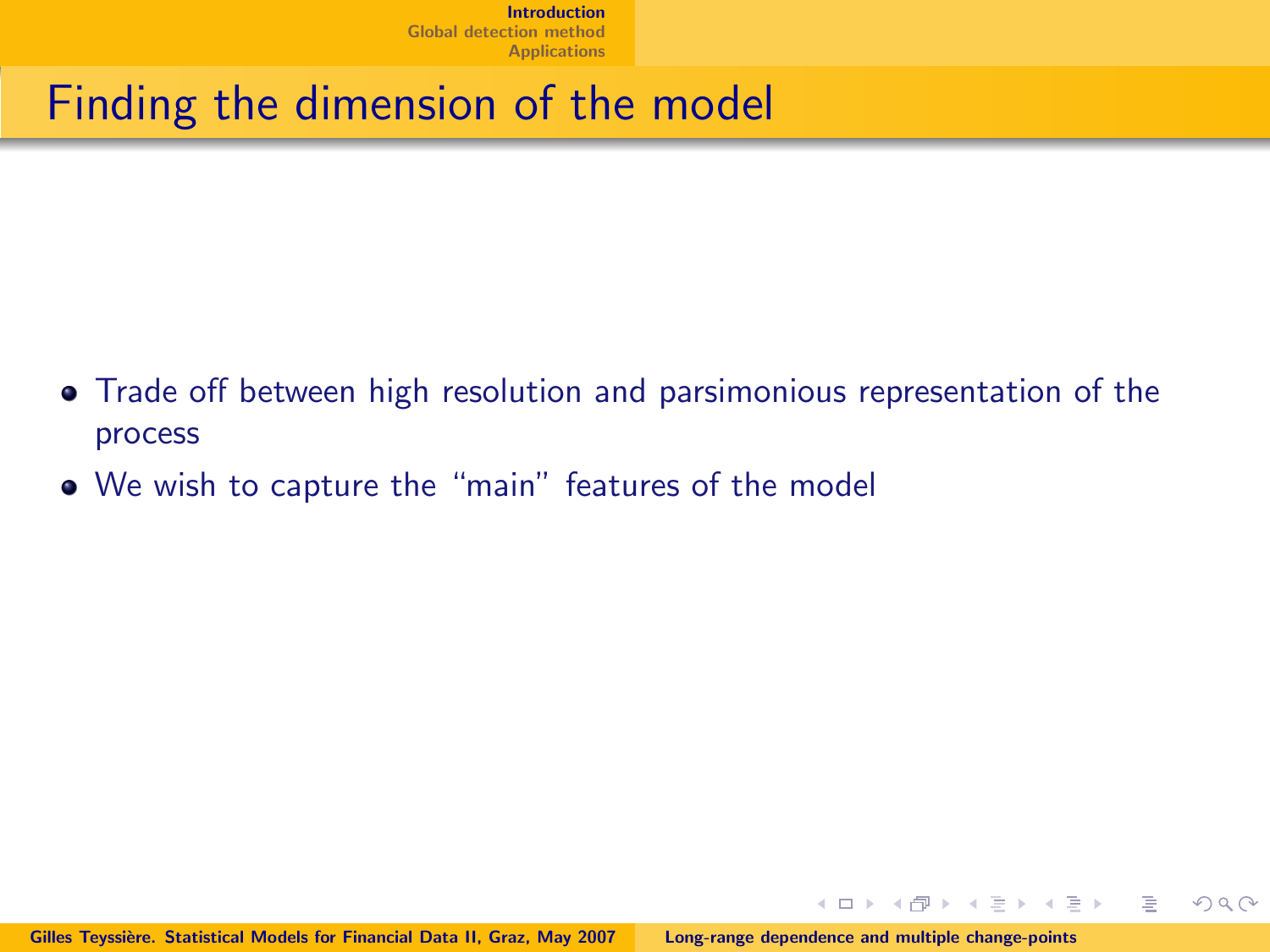# Finding the dimension of the model

- Trade off between high resolution and parsimonious representation of the process
- We wish to capture the "main" features of the model
- Method used: penalized likelihood function

 $\rightarrow$   $\equiv$   $\rightarrow$ 

∍

 $\Omega$ 

 $\leftarrow$   $\Box$   $\rightarrow$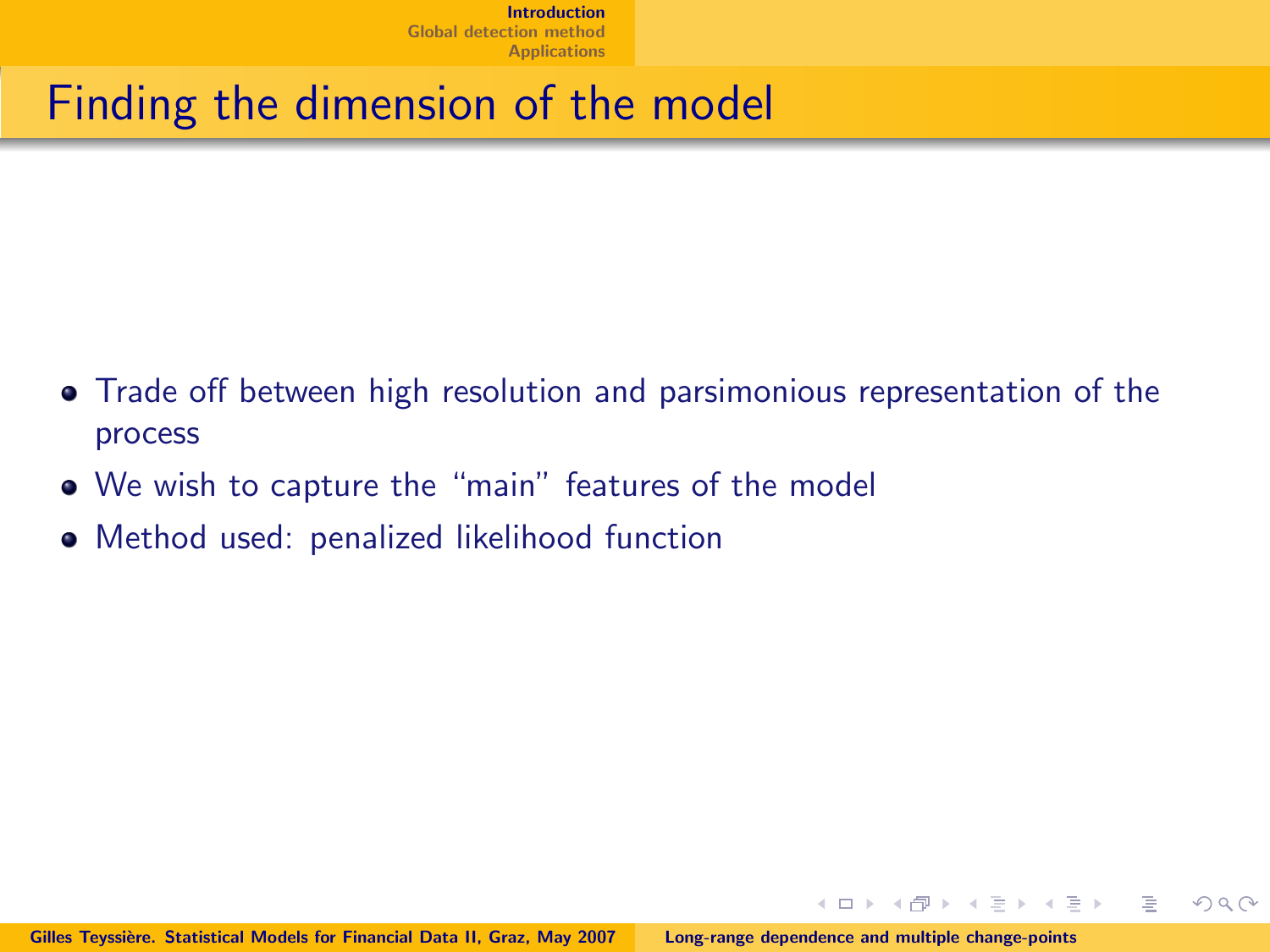# Finding the dimension of the model

- Trade off between high resolution and parsimonious representation of the process
- We wish to capture the "main" features of the model
- Method used: penalized likelihood function
- How to choose the penalty parameter?

 $\leftarrow$   $\Box$   $\rightarrow$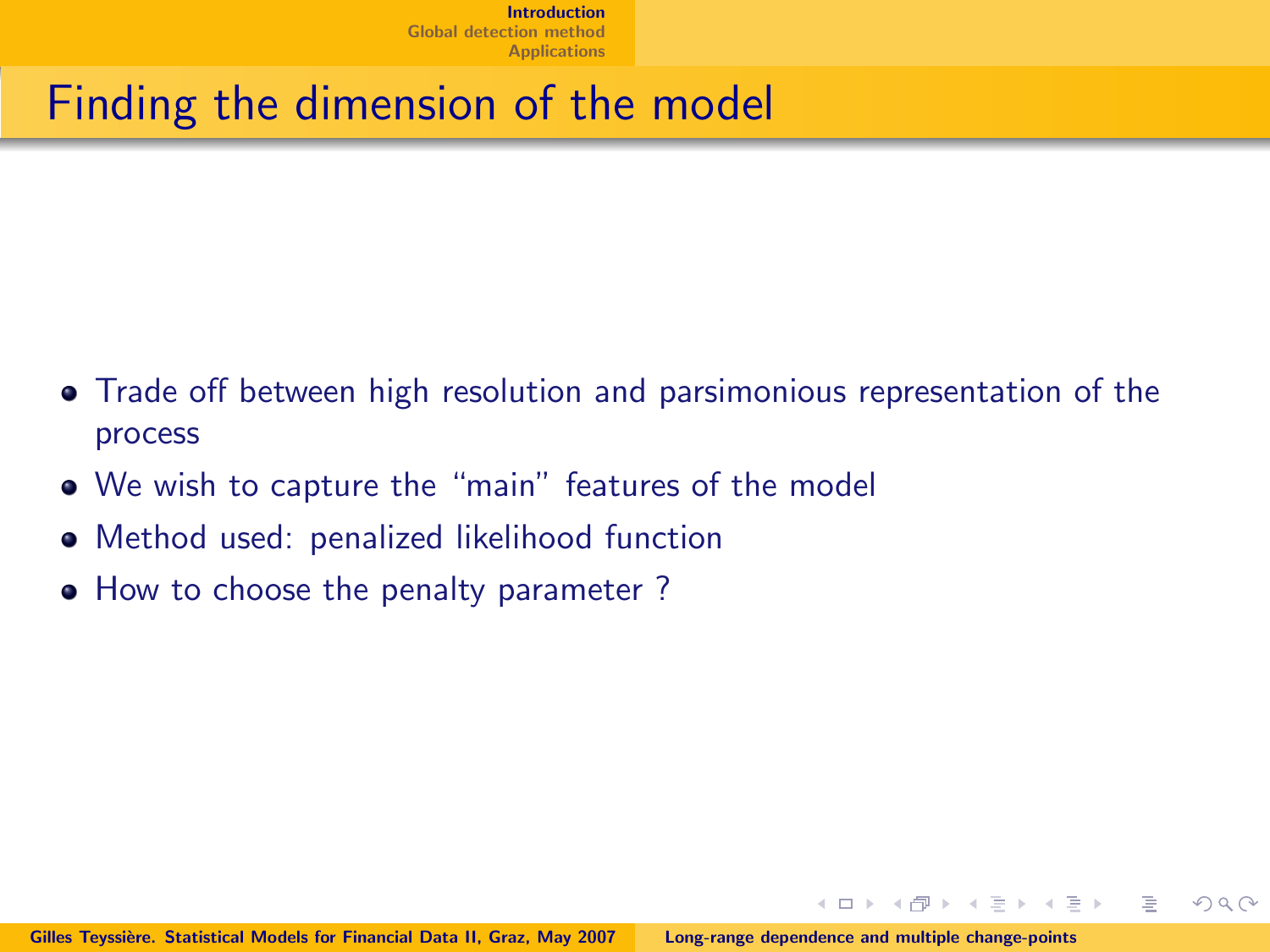### Multivariate change–points detection: Motivation Empirical examples: the FTSE 100 and S&P 500 indices (1986–2002)



variance (univariate case)

- $\bullet$  Top : log returns on FTSE 100
- Bottom : log returns on S&P 500

#### Remark

Change-point times in the two series look very similar

Gilles Teyssière. Statistical Models for Financial Data II, Graz, May 2007 [Long-range dependence and multiple change-points](#page-0-0)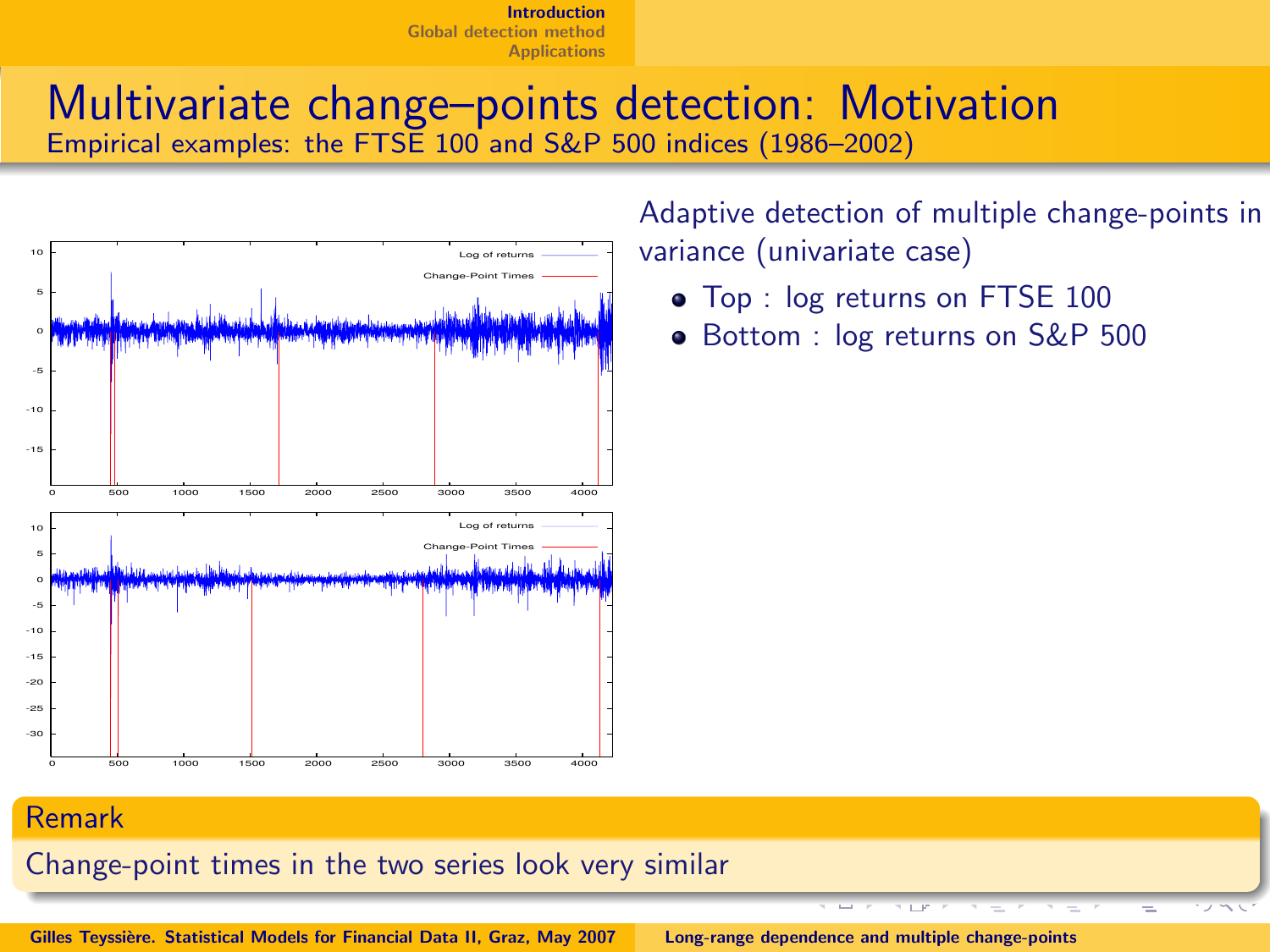イロト イ押ト イラト イラト

<span id="page-22-0"></span> $\Omega$ 

# Global detection method

- *m*–dimensional process  $\{Y_t = (Y_{1,t}, \ldots, Y_{m,t})'\}$  changing abruptly
- Process characterized by a parameter  $\theta \in \Theta$  constant between two changes
- Let K be an integer and  $\tau = \{\tau_1, \tau_2, \ldots, \tau_{K-1}\}$  be an ordered sequence of integers verifying  $0 < \tau_1 < \tau_2 < \ldots < \tau_{K-1} < T$ .
- For all  $1\leqslant k\leqslant K$ , define a contrast function  $\textsf{U}(\textbf{Y}_{\tau_{k-1}+1},\ldots,\textbf{Y}_{\tau_{k}};\theta)$  for estimating the parameter on the  $k^{th}$  segment
- Minimum contrast estimator of  $\hat{\theta}(\mathbf{Y}_{\tau_{k-1}+1},\dots,\mathbf{Y}_{\tau_{k}})$  on the  $k^{\text{th}}$  segment of  $\tau,$ is defined as the solution to the minimization problem:

$$
\begin{array}{rcl}\nU\left(\mathbf{Y}_{\tau_{k-1}+1},\ldots,\mathbf{Y}_{\tau_{k}};\hat{\theta}(\mathbf{Y}_{\tau_{k-1}+1},\ldots,\mathbf{Y}_{\tau_{k}})\right) & \leqslant & U(\mathbf{Y}_{\tau_{k-1}+1},\ldots,\mathbf{Y}_{\tau_{k}};\theta) \\
& \forall \theta \in \Theta.\n\end{array}
$$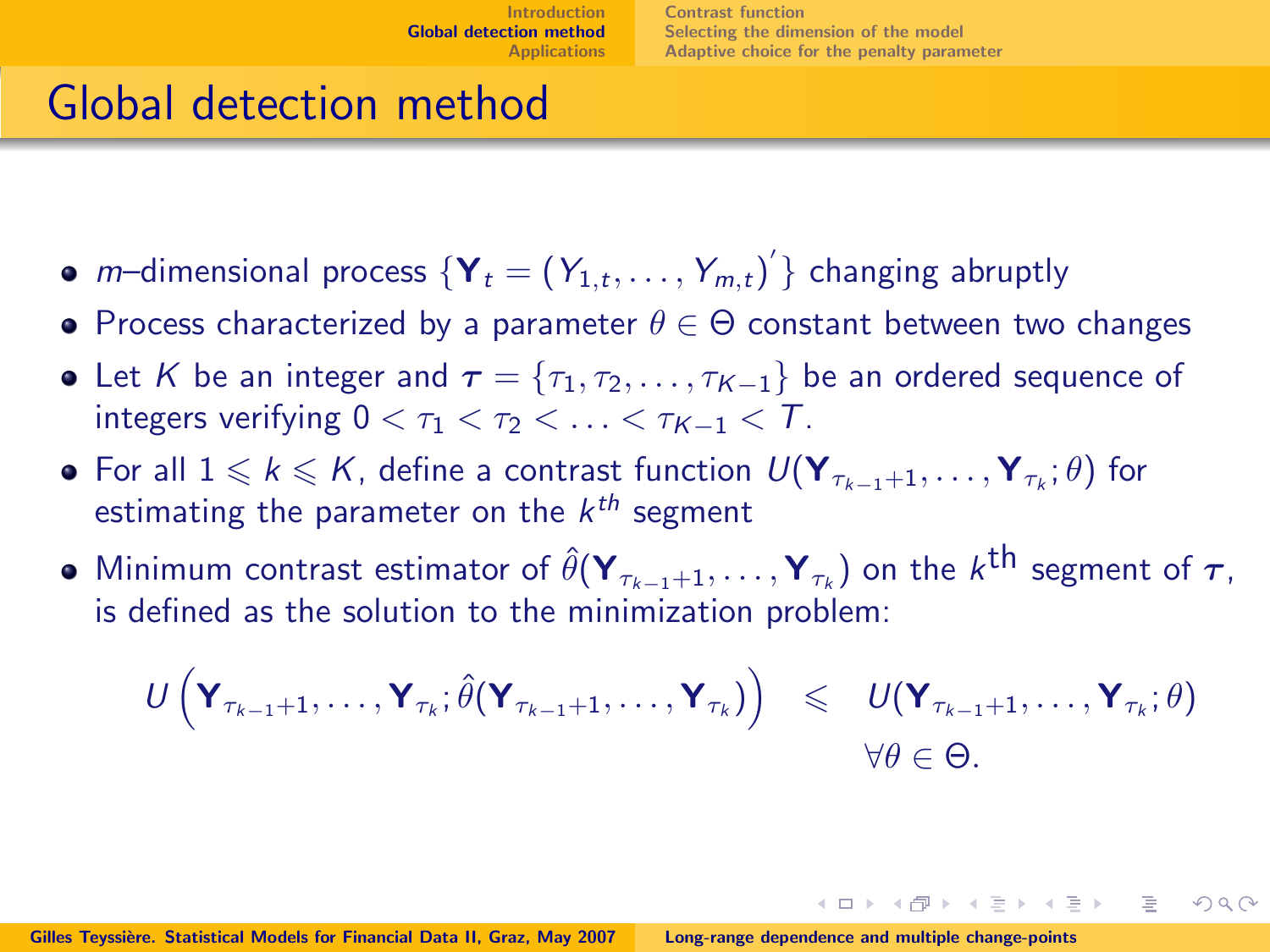[Contrast function](#page-23-0) [Selecting the dimension of the model](#page-31-0) [Adaptive choice for the penalty parameter](#page-32-0)

 $+$   $\Box$   $\rightarrow$   $+$   $\Box$   $\rightarrow$ 

 $\rightarrow$   $\equiv$   $\rightarrow$ 

<span id="page-23-0"></span> $\Omega$ 

÷.

## Global method: Contrast function I

• For all  $1 \leq k \leq K$ , define G as follows:

$$
G(\mathbf{Y}_{\tau_{k-1}+1},\ldots,\mathbf{Y}_{\tau_k})=\mathcal{U}\left(\mathbf{Y}_{\tau_{k-1}+1},\ldots,\mathbf{Y}_{\tau_k};\hat{\theta}(\mathbf{Y}_{\tau_{k-1}+1},\ldots,\mathbf{Y}_{\tau_k})\right).
$$

• Define the contrast function  $J(\tau, Y)$  :

$$
J(\boldsymbol{\tau},\mathbf{Y})=\frac{1}{T}\sum_{k=1}^K G(\mathbf{Y}_{\tau_{k-1}+1},\ldots,\mathbf{Y}_{\tau_k}),
$$

with  $\tau_0 = 0$  et  $\tau_K = T$ .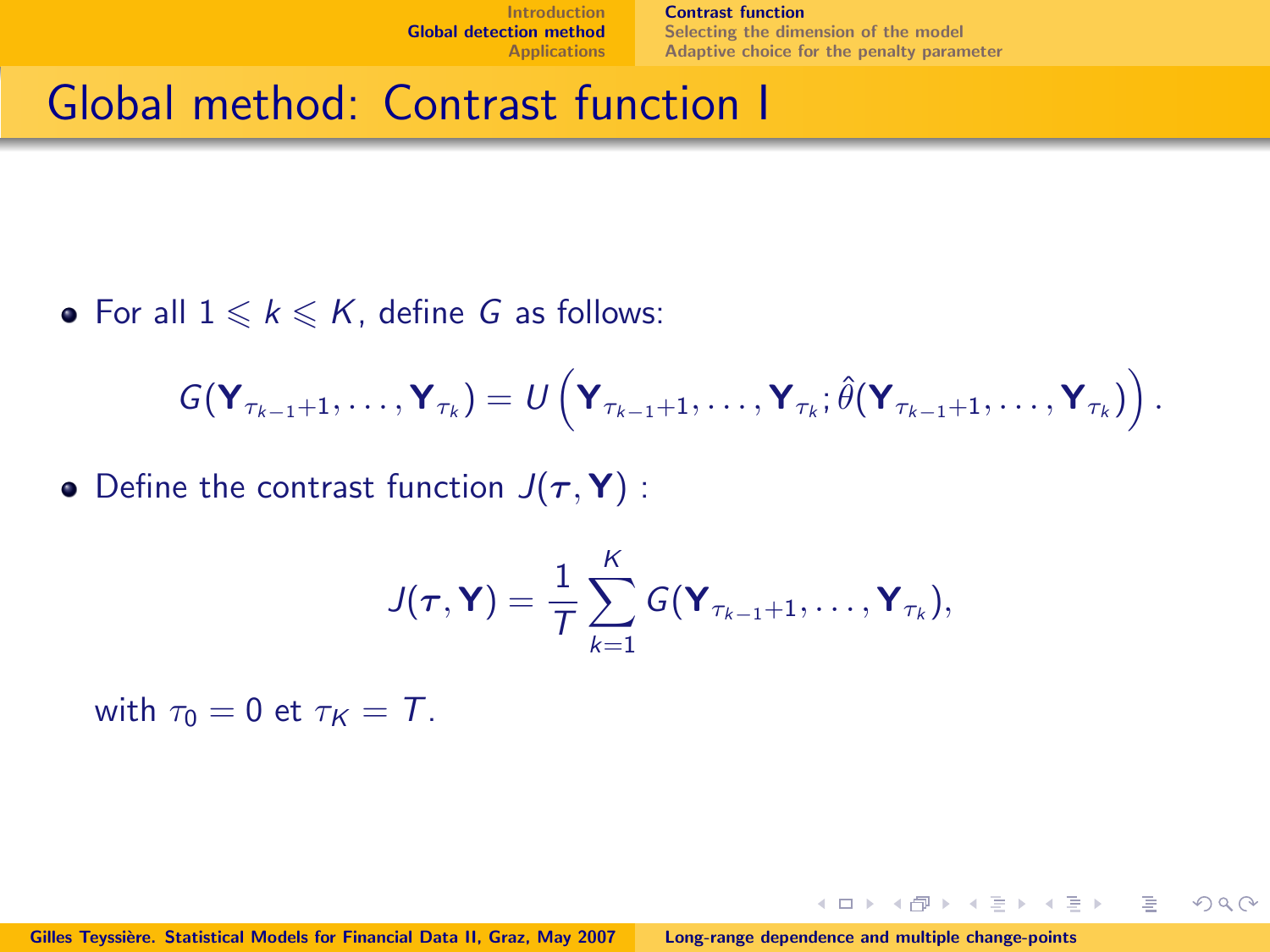イロト イ押ト イラト イラト

 $\Omega$ 

# Global method: Contrast function II

- We consider changes in the covariance matrix of  ${Y_t}$
- **Assume that there exists** 
	- an integer  $K^*$ ,
	- a sequence  $\bm{\tau}^\star = \{\tau_1^\star, \tau_2^\star, \ldots, \tau_{K^\star}^\star\}$  with  $\tau_0^\star = 0 < \tau_1^\star < ... < \tau_{K^\star-1}^\star < \tau_{K^\star}^\star = 1$
	- $K^{\star}$   $(m \times m)$  covariance matrices  $\mathbf{\Sigma}_1, \mathbf{\Sigma}_2, \ldots, \mathbf{\Sigma}_{K^{\star}}$  such that  $\mathsf{CovY}_t = \mathbb{E}(\mathsf{Y}_t - \mathbb{E}\mathsf{Y}_t)(\mathsf{Y}_t - \mathbb{E}\mathsf{Y}_t)' = \mathsf{\Sigma}_k \text{ for } \tau_{k-1}^{\star} + 1 \leqslant t \leqslant \tau_k^{\star}.$
- We consider the case of changes in the covariance matrix (the mean of the process is assumed constant)
- There exist a *m*-dimensional vector  $\mu$  such that  $\mathbb{E}Y_t = \mu$  pour  $t = 1, 2, \ldots, T$ . Further,  $\Sigma_k \neq \overline{\Sigma}_{k+1}$  for  $1 \leqslant k \leqslant K^{\star} - 1$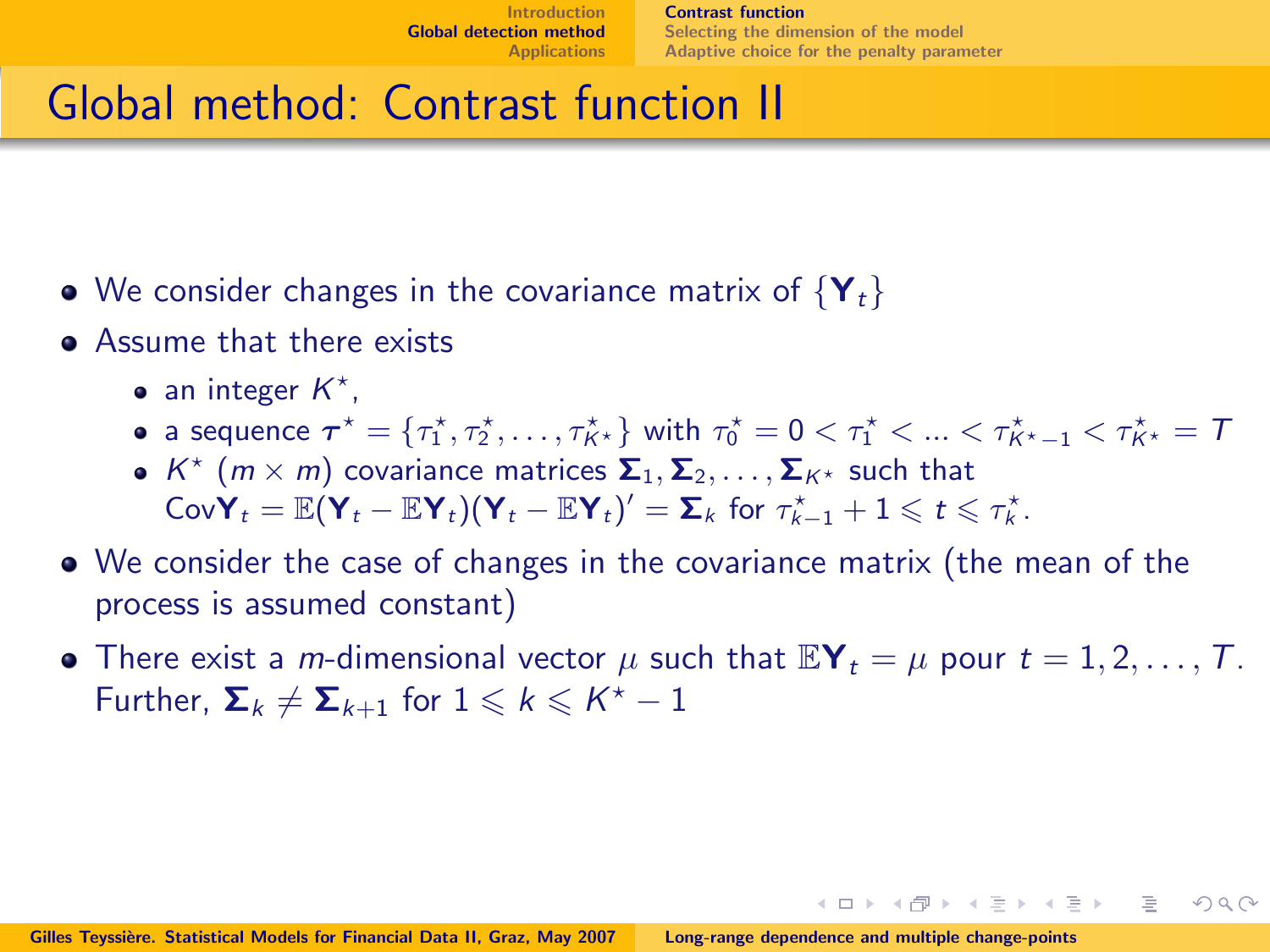$\leftarrow$   $\Box$   $\rightarrow$ 

 $\Omega$ 

# Global method: Contrast function III

- Change in the covariance matrix constant mean (volatility models)
- **Gaussian contrast**

$$
J(\tau, \mathbf{Y}) = \frac{1}{T} \sum_{k=1}^{K} n_k \log |\widehat{\mathbf{\Sigma}}_{\tau_k}|,
$$

- $n_k = \tau_k \tau_{k-1}$  is the length of the segment k
- $\mathbf{\Sigma}_{\tau_k}: (m \times m)$  empirical covariance matrix evaluated on the segment k:

$$
\widehat{\boldsymbol{\Sigma}}_{\tau_k} = \frac{1}{n_k} \sum_{t=\tau_{k-1}+1}^{\tau_k} (\mathbf{Y}_t - \bar{\mathbf{Y}})(\mathbf{Y}_t - \bar{\mathbf{Y}})^t, \quad \bar{\mathbf{Y}} = \mathcal{T}^{-1} \sum_{t=1}^T \mathbf{Y}_t
$$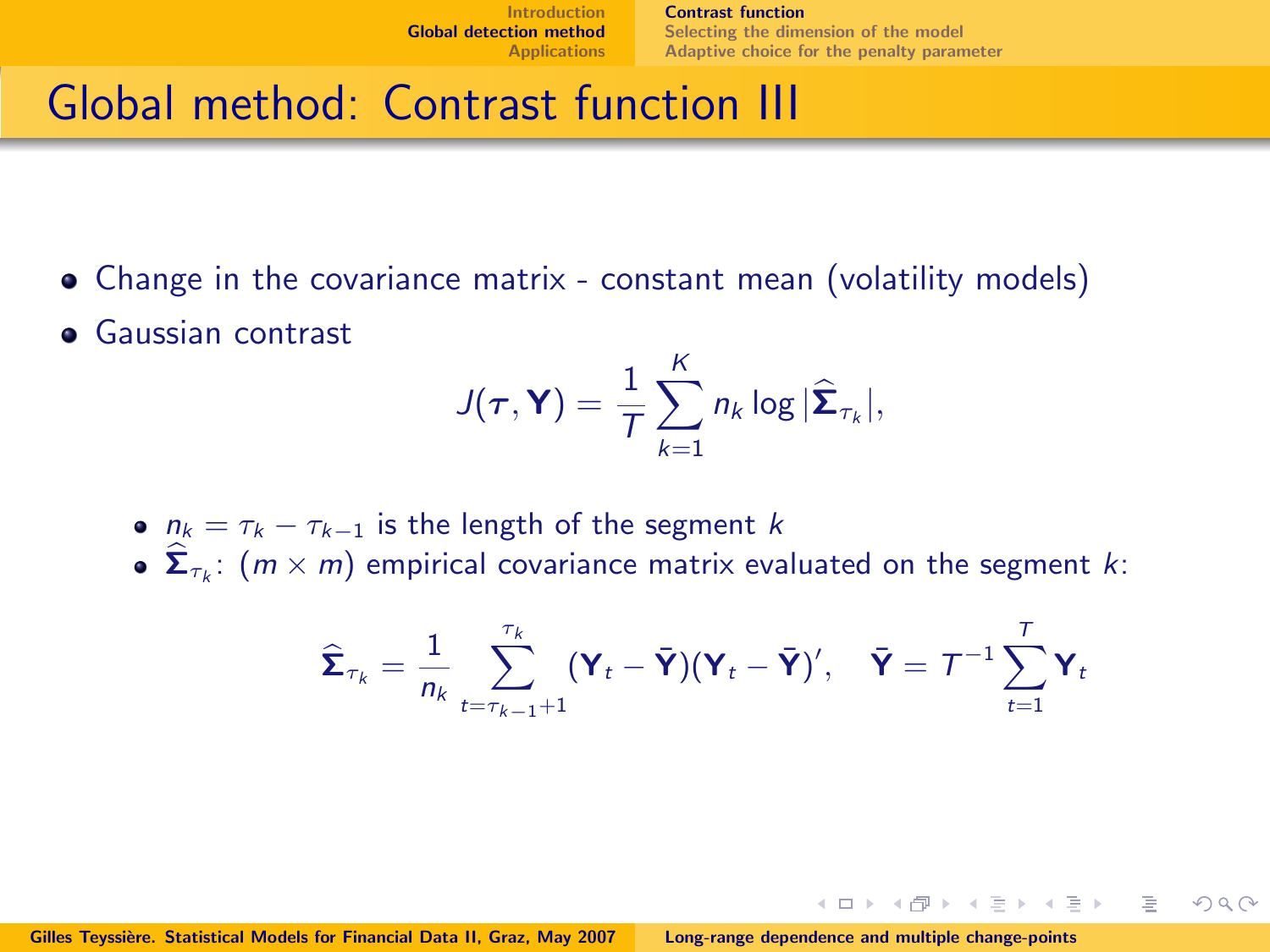[Contrast function](#page-23-0) [Selecting the dimension of the model](#page-31-0) [Adaptive choice for the penalty parameter](#page-32-0)

 $\leftarrow$   $\Box$   $\rightarrow$ 

 $\rightarrow$   $\Box$ 

重

 $\Rightarrow$   $\rightarrow$ 

 $\Omega$ 

# Global method: Contrast function IV

- Univariate framework by Lavielle
- **•** Similar rates of convergence
- Original adaptive method for determining the penalty parameter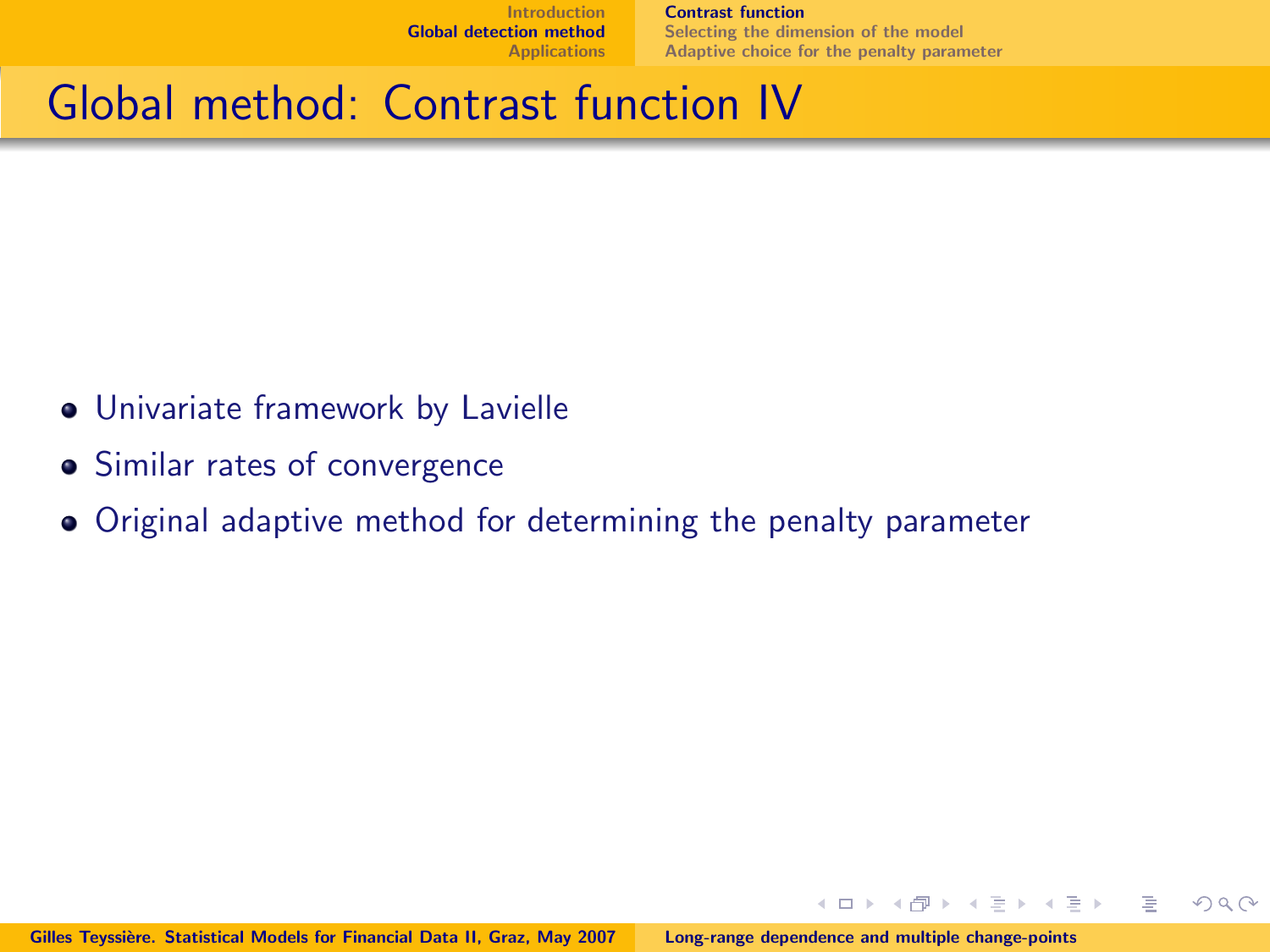イロト イ押ト イラト イラト

B

 $2Q$ 

# Global method: Contrast function V

Asymptotic results for the minimum contrast estimator of  $\boldsymbol{\tau}^\star$  are obtained in the following framework:

### A1

For all  $1 \leqslant i \leqslant m$  and  $1 \leqslant t \leqslant T$ , define  $\eta_{t,i} = Y_{t,i} - \mathbb{E}Y_{t,i}$ . There exists  $C > 0$ and  $1 \le h < 2$  such that for any  $u \ge 0$  and  $s \ge 1$ ,

$$
\mathbb{E}\left(\sum_{t=u+1}^{u+s}\eta_{t,i}\right)^2\leqslant C(\theta)s^h.
$$

(A1 is verified with  $h = 1$  for weakly dependent series, and  $1 < h < 2$  for strongly dependent series.)

#### $A<sub>2</sub>$

There exists a sequence  $0 < a_1 < a_2 < \ldots < a_{K^*-1} < a_{K^*} = 1$  such that for any  $T \geqslant 1$  and for any  $1 \leqslant k \leqslant K^{\star} - 1$ ,  $\tau_{k}^{\star} = [T a_{k}]$ .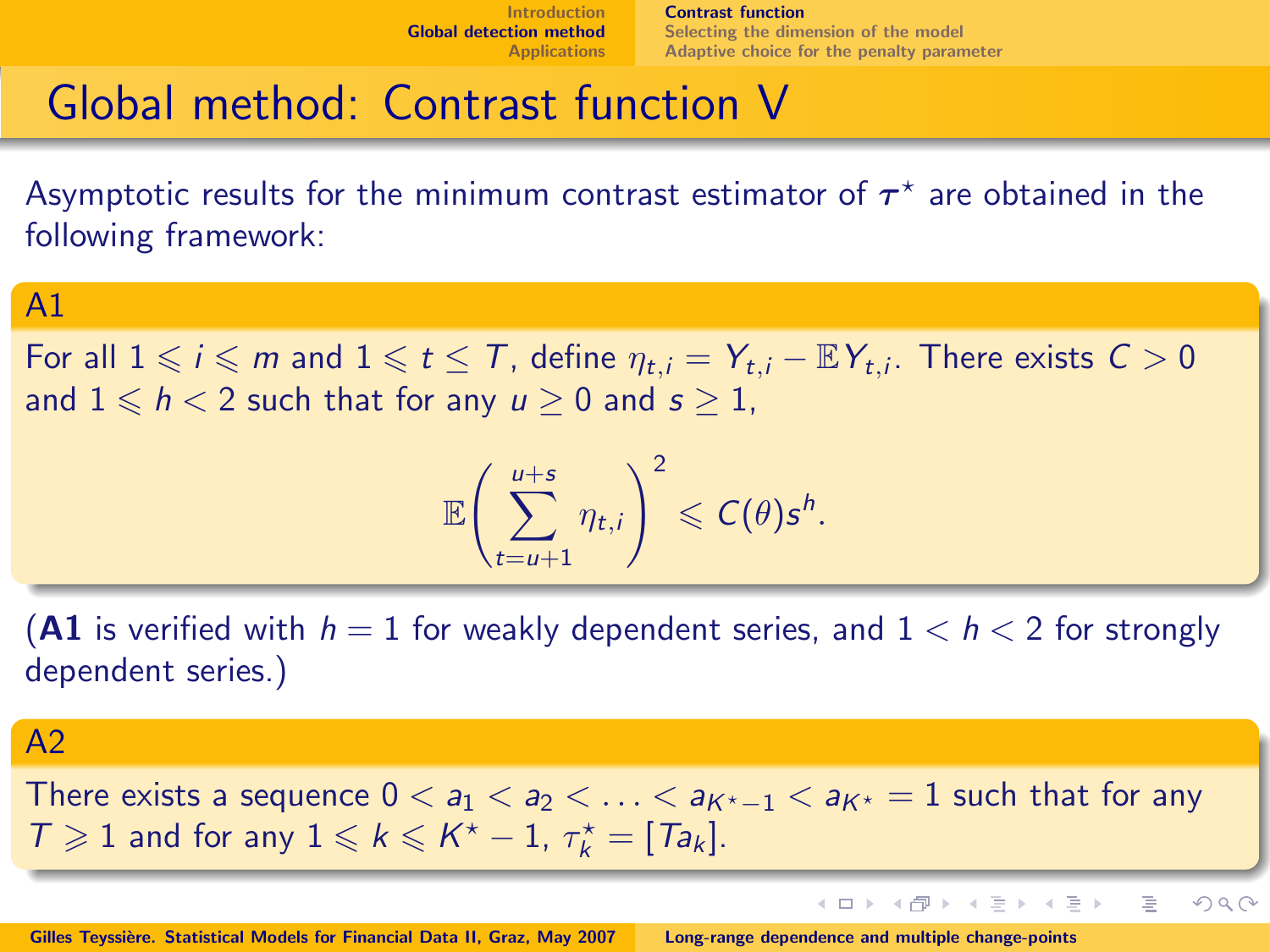[Contrast function](#page-23-0) [Selecting the dimension of the model](#page-31-0) [Adaptive choice for the penalty parameter](#page-32-0)

イロト イ押ト イラト イラト

 $\Omega$ 

# Global method: Contrast function VI

When the true number  $K^*$  of segments is known, we have the following result concerning the rate of convergence of the minimum contrast estimator of  $\tau^*$ :

#### Theorem

Assume that conditions **A1-A2** are satisfied. Let  $\hat{\tau}_T$  the times that minimize the empirical contrast. Then, the sequence  $\{T\|\hat{\boldsymbol{\tau}}_{\mathcal{T}} - \boldsymbol{\tau}^\star\|_\infty\}$  is uniformly tight in probability:

$$
\lim_{T\to\infty}\lim_{\delta\to\infty}{\rm P}\bigl(\max_{1\leqslant k\leqslant K^\star-1}|\hat\tau_{T,k}-\tau^\star_k|>\delta\bigr)=0
$$

### Remark

 $K$  is usually unknown, so that we have to estimate the dimension of the model.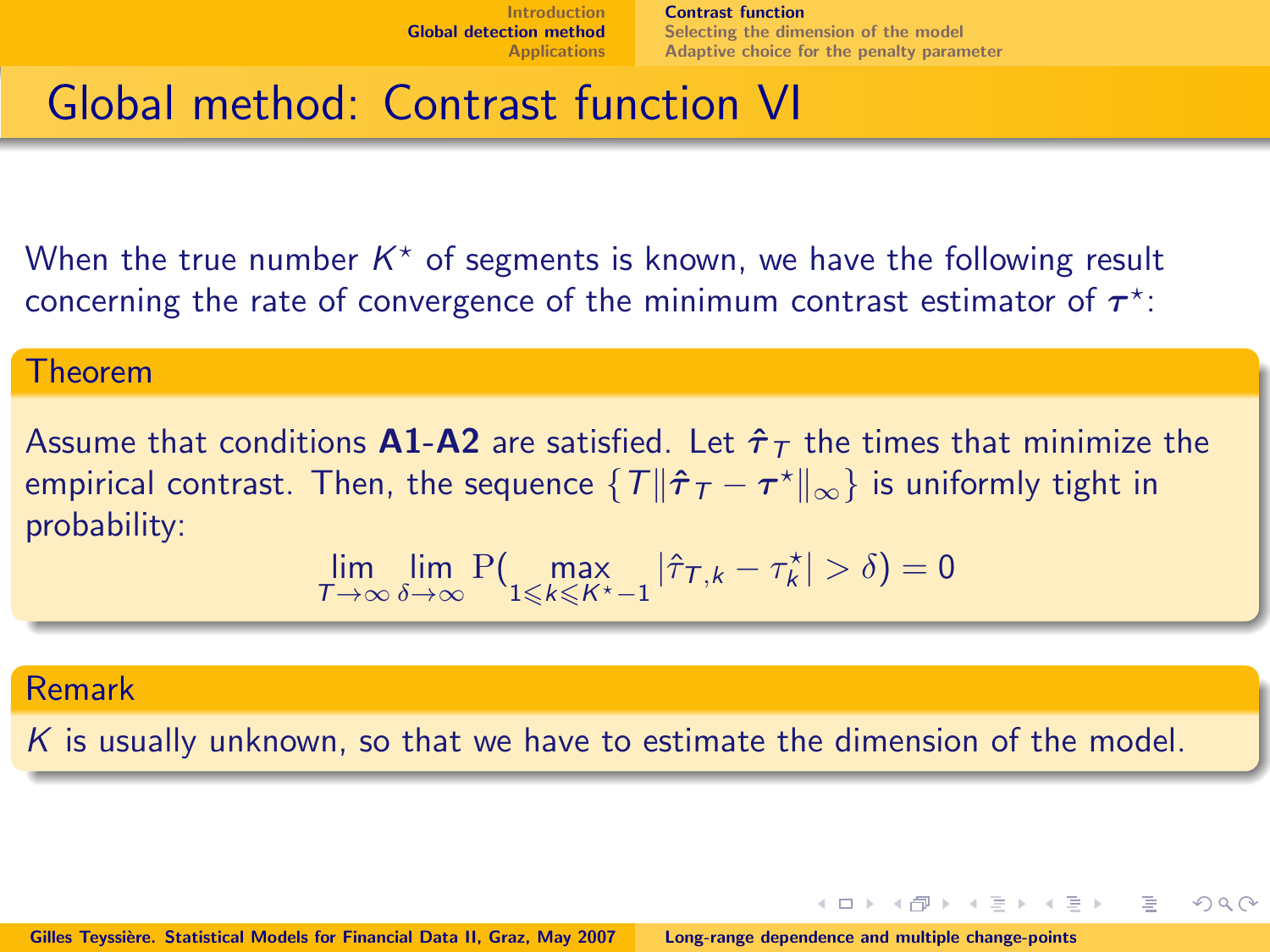イロト イ押ト イラト イラトー

 $\Omega$ 

# Global method: Contrast function VII

Change-point times are estimated by minimizing the penalized contrast function

$$
J(\tau, \mathbf{y}) + \beta \text{pen}(\tau) = J(\tau, \mathbf{y}) + \beta \tau K
$$

where

- $\bullet$   $\beta$ <sub>T</sub>K : penalty term that controls the level of resolution of the segmentation  $\tau = \{\tau_1, \tau_2, \ldots, \tau_{K-1}\}.$
- **4** If  $\beta$  is a function of T that goes to 0 at an appropriate rate as T goes to infinity, the following theorem states that the estimated number of segments converges in probability to the real number of segments  $K^*$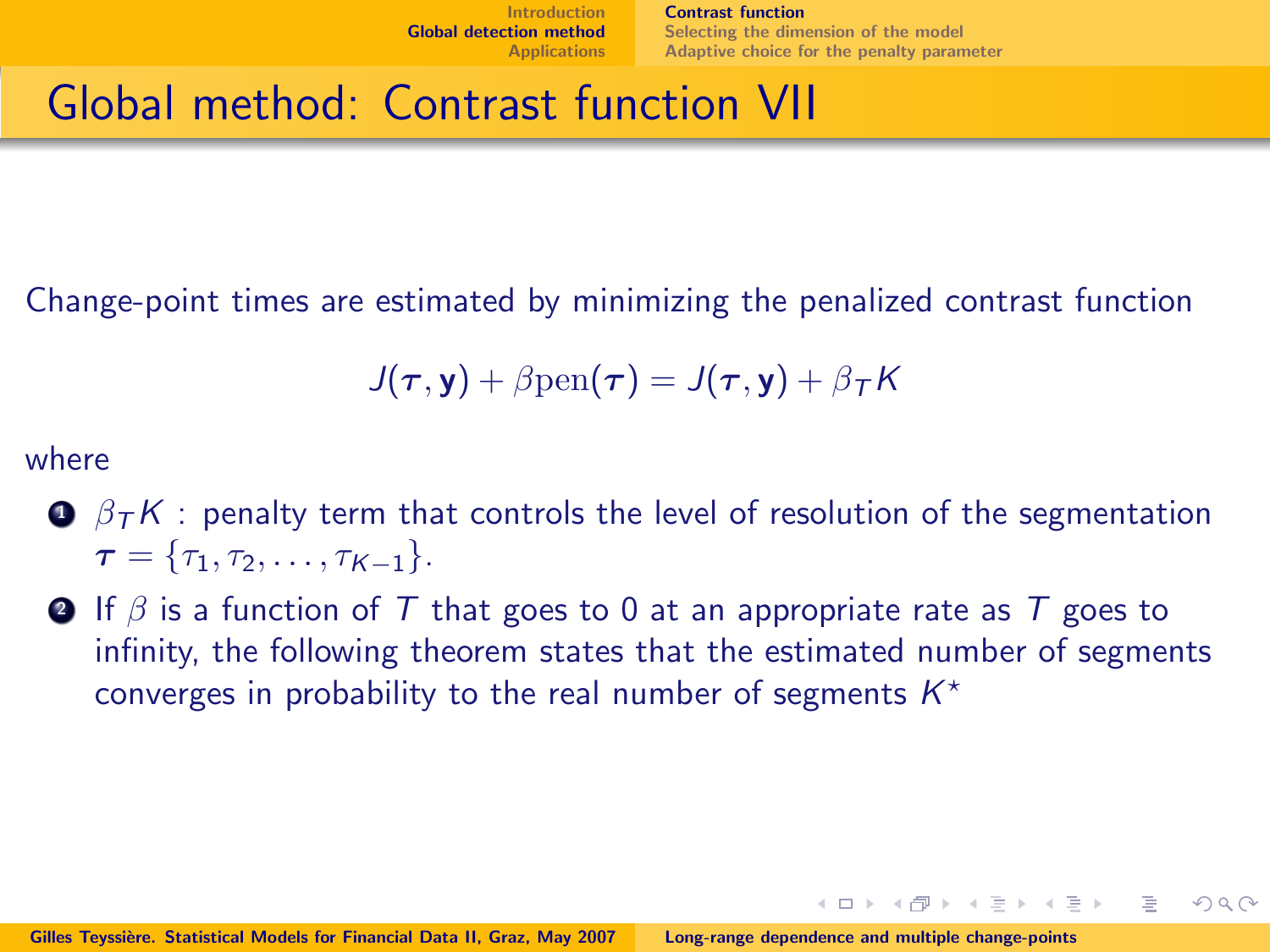[Contrast function](#page-23-0) [Selecting the dimension of the model](#page-31-0) [Adaptive choice for the penalty parameter](#page-32-0)

 $\leftarrow$   $\Box$   $\rightarrow$ 

 $\Omega$ 

## Global method: Contrast function VIII

#### Theorem

Let  $\{\beta_{\tau}\}\$  be a positive sequence of real numbers such that

$$
\beta_{\mathcal{T}} \underset{\mathcal{T} \to \infty}{\longrightarrow} 0 \quad \text{and} \quad n^{2-h} \beta_{\mathcal{T}} \underset{\mathcal{T} \to \infty}{\longrightarrow} \infty.
$$

Then, under A1-A2, the estimated number of segments  $K(\hat{\tau}_T)$ , where  $\hat{\tau}_T$  is the minimum penalized contrast estimate of  $\tau^*$  obtained by minimizing  $J(\tau, \mathbf{Y}) + \beta_{\tau}$  pen $(\tau)$ , converges in probability to  $K^*$ .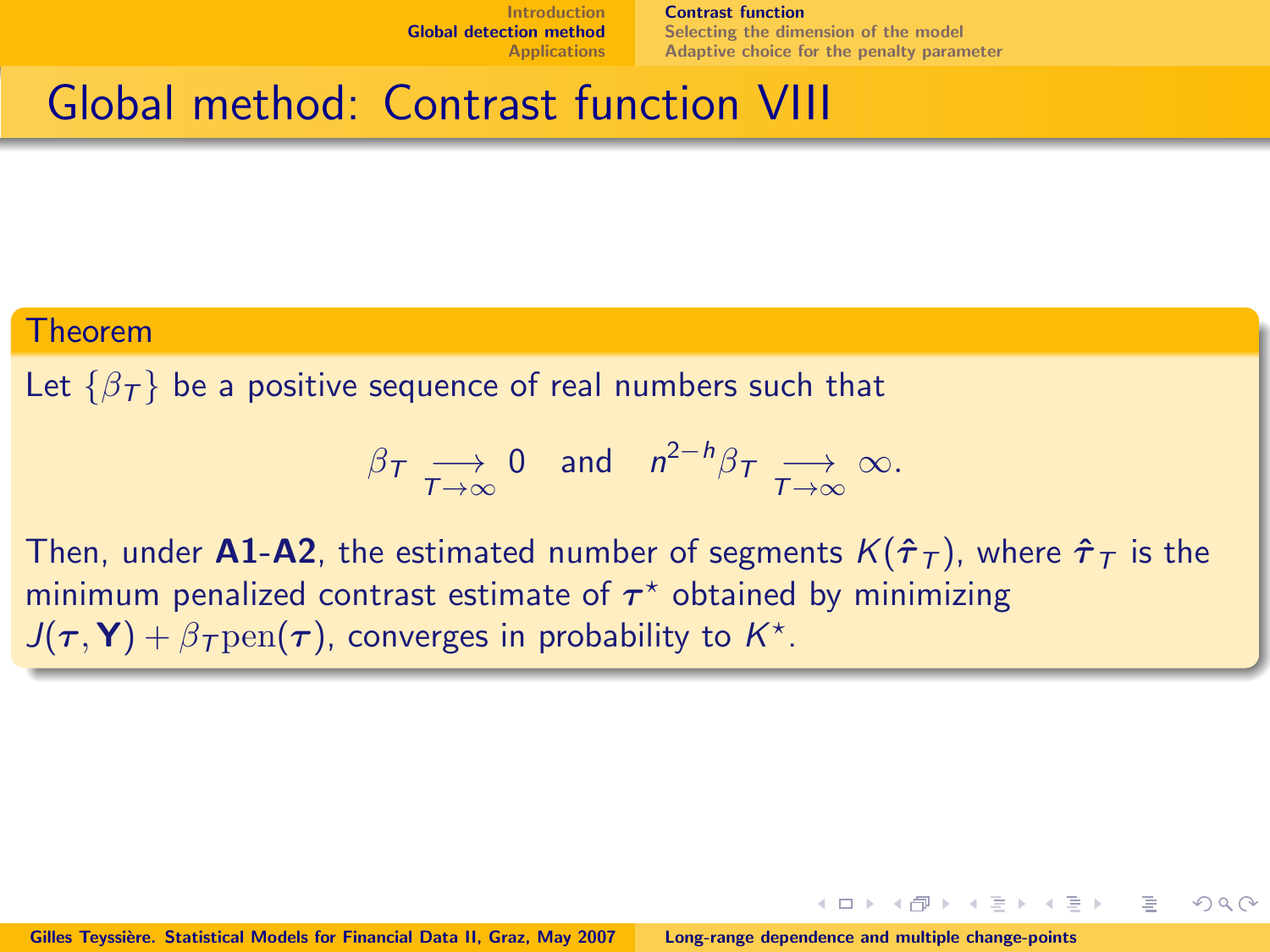イロト イ押ト イラト イラト

<span id="page-31-0"></span> $\Omega$ 

# Penalty term

Standard choices for  $\beta$  (over-estimate the number of changes) :

- $\theta = \beta_T = \log(T)/T$  (Bayes Information Criteria)
- $\beta_{\mathcal{T}}=4\log(T)/\mathcal{T}^{1-2d}$  for strongly dependent series,
- How to estimate the unknown d from real data?
	- Spectral estimators over-estimate d and then artificially increase  $\beta$ .
	- Wavelet methods require large samples (issue of lowest octave selection)
- Adaptive method: the segmentation does not depend too much on  $\beta$
- Consider the curve  $(K, J_K)$ : we select the dimension K so that  $J_K$  ceases to decrease significantly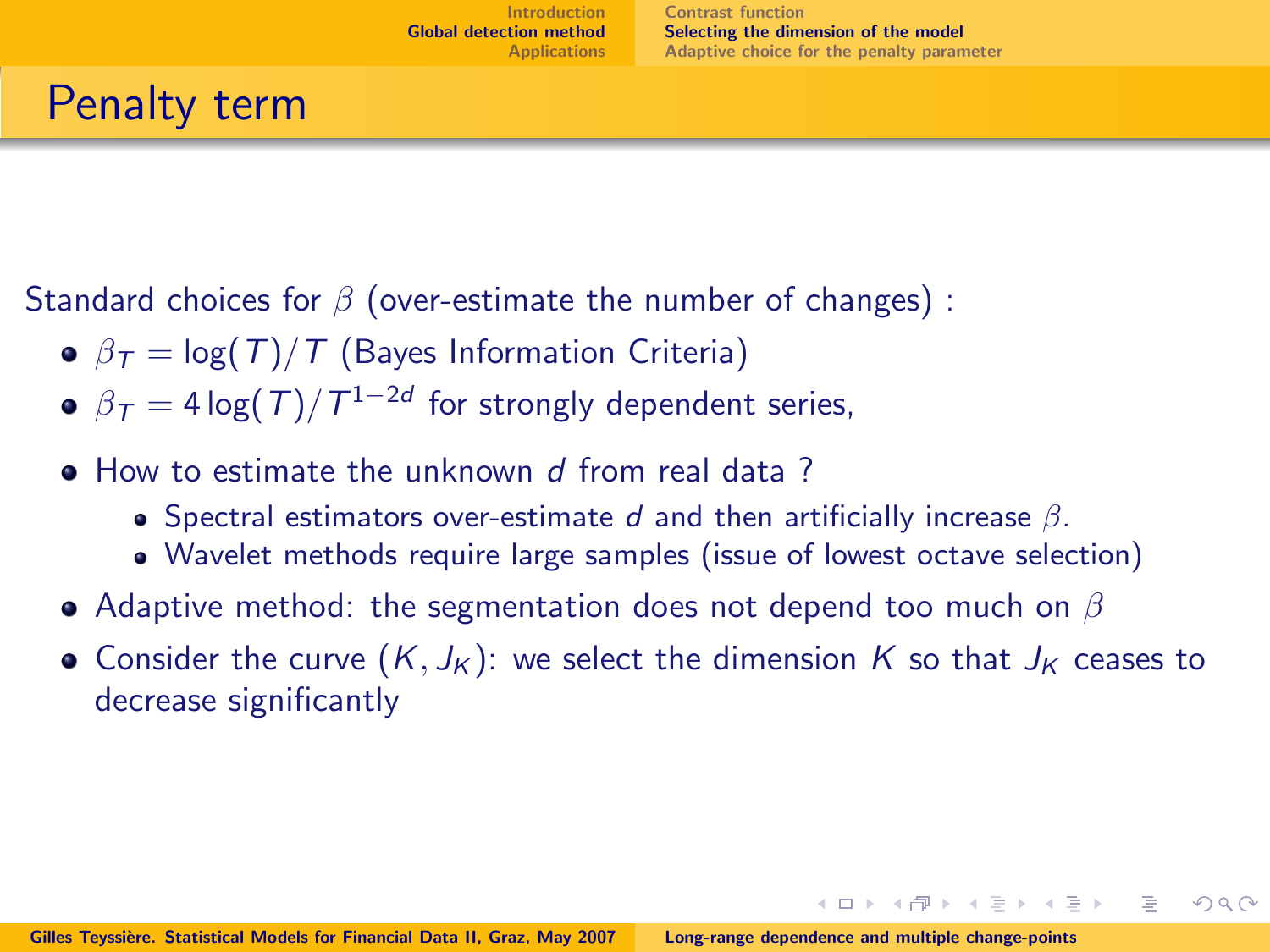[Contrast function](#page-23-0) [Selecting the dimension of the model](#page-31-0) [Adaptive choice for the penalty parameter](#page-32-0)

 $+$   $\Box$   $\rightarrow$   $+$   $\Box$   $\rightarrow$ 

 $\rightarrow \equiv \rightarrow$ Э×

<span id="page-32-0"></span> $\Omega$ 

## Adaptive choice for the penalty parameter I

$$
J_K = J(\hat{\tau}_K, \mathbf{Y}),
$$
  
\n
$$
p_K = \text{pen}(\boldsymbol{\tau}), \quad \forall \boldsymbol{\tau} \in \mathcal{T}_K
$$
  
\n
$$
\hat{p}_K = \text{pen}(\hat{\boldsymbol{\tau}}_K).
$$

For any penalization parameter  $\beta > 0$ , the solution  $\hat{\tau}(\beta)$  minimizes the penalized contrast:

$$
\hat{\boldsymbol{\tau}}(\beta) = \arg \min_{\boldsymbol{\tau}} (J(\boldsymbol{\tau}, \mathbf{Y}) + \beta \text{pen}(\boldsymbol{\tau}))
$$

$$
= \hat{\boldsymbol{\tau}}_{\hat{K}(\beta)}
$$

where

$$
\hat{K}(\beta) = \arg\min_{K\geq 1} \{J_K + \beta p_K\}.
$$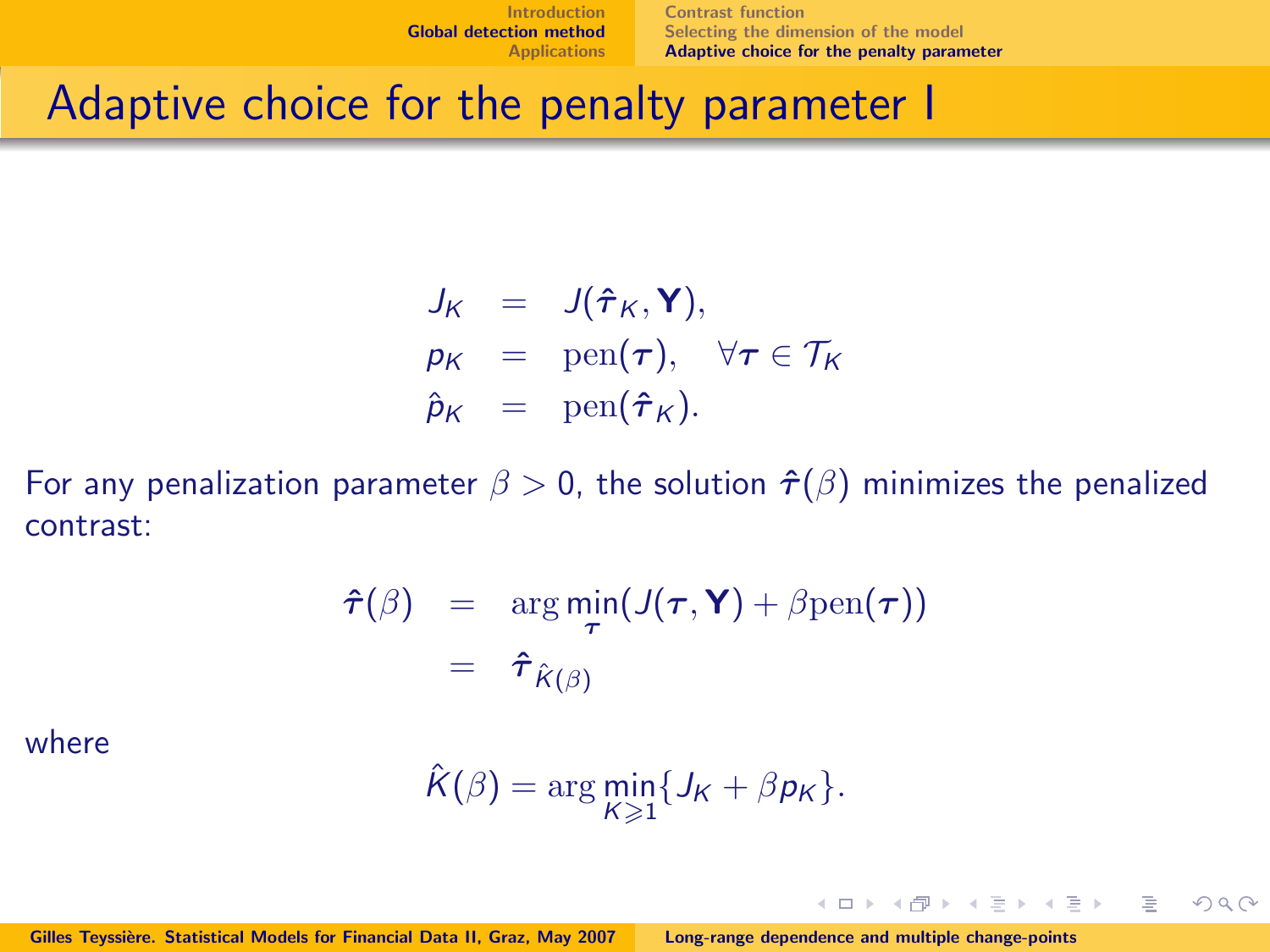[Contrast function](#page-23-0) [Selecting the dimension of the model](#page-31-0) [Adaptive choice for the penalty parameter](#page-32-0)

 $\Omega$ 

## Adaptive choice for the penalty parameter II

- The solution  $\hat{K}(\beta)$  is a piecewise constant function of  $\beta$ .
- More precisely, if  $\hat{K}(\beta) = K$ ,

$$
J_K + \beta p_K \quad < \quad \min_{L \neq K} (J_L + \beta p_L).
$$

• Thus,  $\beta$  satisfies

$$
\max_{L>K} \frac{J_K - J_L}{p_L - p_K} < \beta < \min_{L < K} \frac{J_L - J_K}{p_K - p_L}.
$$

• Then, there exists a sequence  $\{K_1 = 1 < K_2 < \ldots\}$ , and a sequence  $\{\beta_0 = \infty > \beta_1 > \ldots\}$ , with

$$
\beta_i = \frac{J_{K_i} - J_{K_{i+1}}}{p_{K_{i+1}} - p_{K_i}}, \quad i \geqslant 1,
$$

such that  $\hat{K}(\beta) = K_i$ ,  $\forall \beta \in [\beta_i, \beta_{i-1})$ .

Furthermore, the subset  $\{(p_{K_i}, J_{K_i}), i \geqslant 1\}$  is the convex hull of the set  $\{(p_K, J_K), K \geq 1\}.$  $\leftarrow$   $\Box$   $\rightarrow$   $\leftarrow$   $\leftarrow$   $\Box$   $\rightarrow$  $\rightarrow$   $\equiv$   $\rightarrow$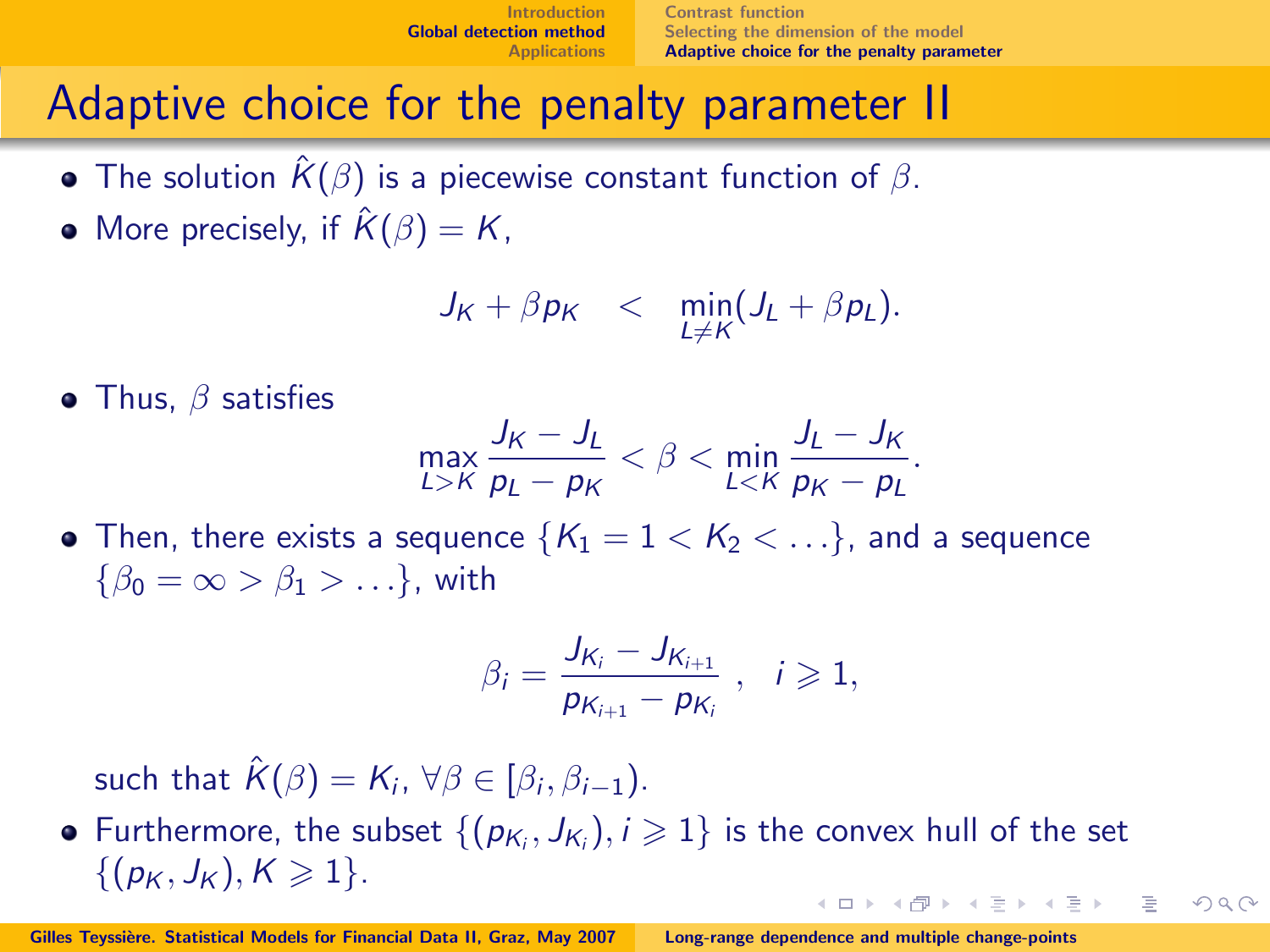[Contrast function](#page-23-0) [Selecting the dimension of the model](#page-31-0) [Adaptive choice for the penalty parameter](#page-32-0)

イロト イ押ト イラト イラト

 $\Omega \cap \Omega$ 

## Adaptive choice for the penalty parameter III

In summary, we propose the following procedure:

- **1** for  $K = 1, 2, ..., K_{\text{MAX}}$ , compute  $\hat{\tau}_K$ ,  $J_K = J(\hat{\tau}_K, \mathbf{Y})$  and  $p_K = \text{pen}(\hat{\tau}_K)$ ,
- $\bullet$  compute the sequences  $\{K_i\}$  and  $\{\beta_i\}$ , and the lengths  $\{\imath_{K_i}\}$  of the intervals  $[\beta_i, \beta_{i-1}),$
- $\bullet$  retain the greatest value(s) of  $\mathsf{K}_i$  such that  $\mathsf{I}_{\mathsf{K}_i} \gg \mathsf{I}_{\mathsf{K}_j}$ , for  $j > i.$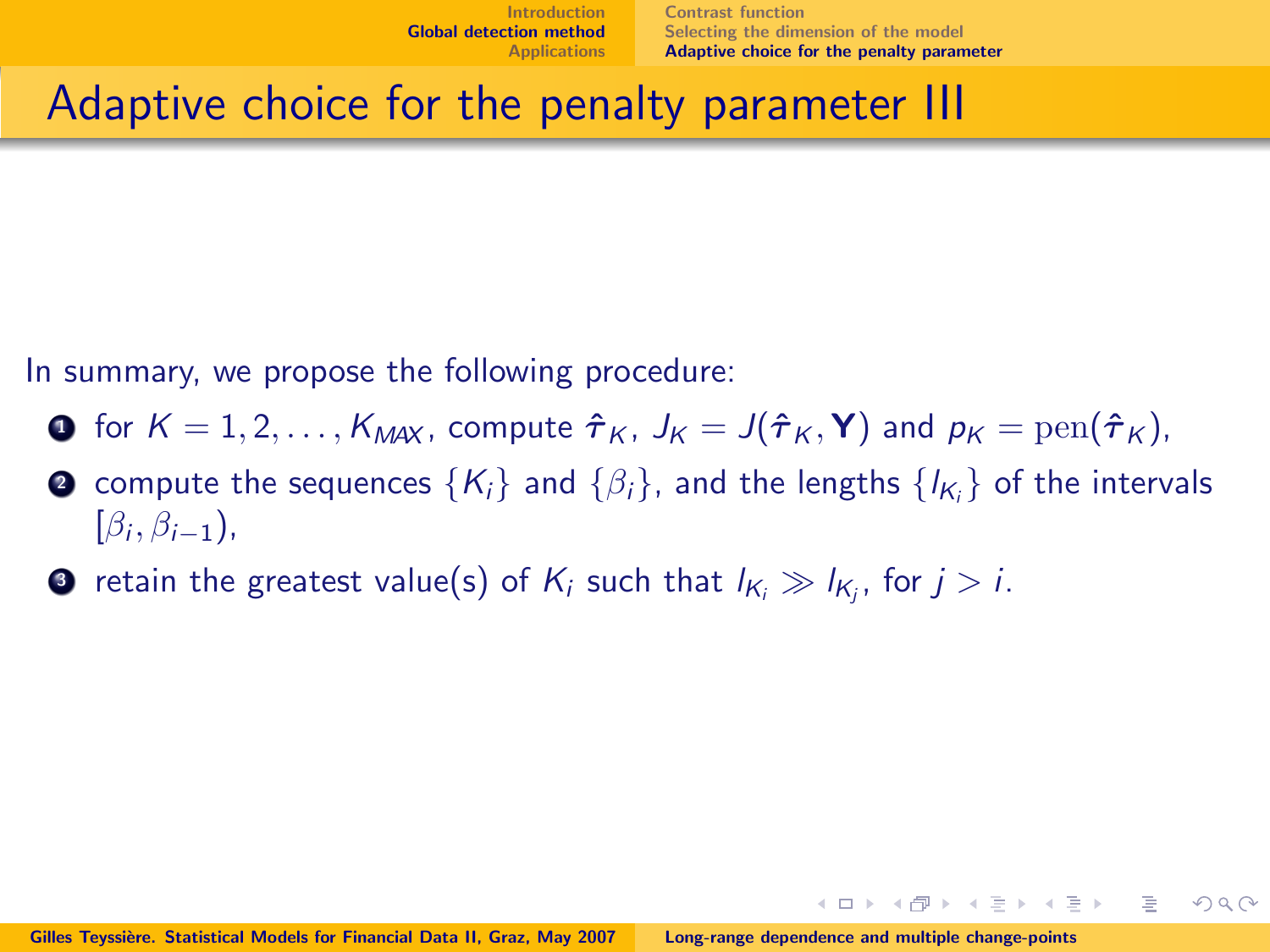イロト イ押ト イラト イラト

 $\Omega$ 

# Adaptive choice for the penalty parameter IV

- Method difficult to automatize
- Consider another approach for selecting the dimension of the model
- Method that provides very good results and very easy to automate for practical applications
- Idea of the method: model the decrease of the sequence  $\{J_K\}$  when there is no change in the series  $\{Y_t\}$  and look for which value of K this model adjusts the sequence of observed contrast
- Without changes in the variance, the joint distribution of  $\{J_K\}$  is very difficult to model analytically
- However, Monte Carlo simulations shows that this sequence decreases as  $c_1K + c_2K \log(K)$ .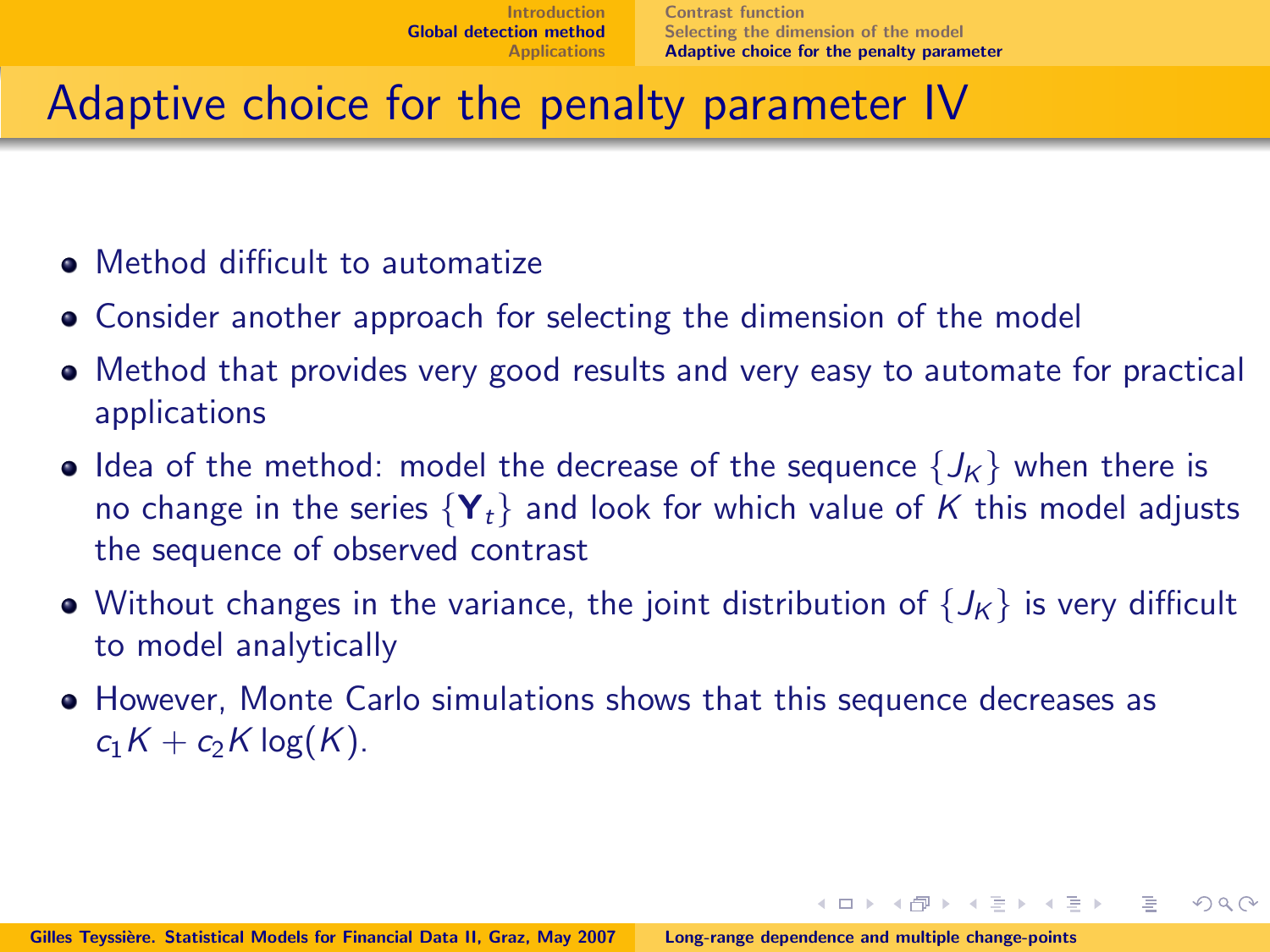[Contrast function](#page-23-0) [Selecting the dimension of the model](#page-31-0) [Adaptive choice for the penalty parameter](#page-32-0)

 $\leftarrow$   $\Box$   $\rightarrow$ 

## Adaptive choice for the penalty parameter V



- Ten sequences of contrast functions  ${J<sub>K</sub>}$  computed from 10 sequences of i.i.d. Gaussian random variables with correlation coefficient  $\rho = 0.5$
- **•** The fit with the function  $c_1K + c_2K \log(K)$  is almost perfect  $(r^2 > 0.999)$ .

(the estimated coefficients  $\hat{c}_1$  et  $\hat{c}_2$ are different for each of these series).

つのへ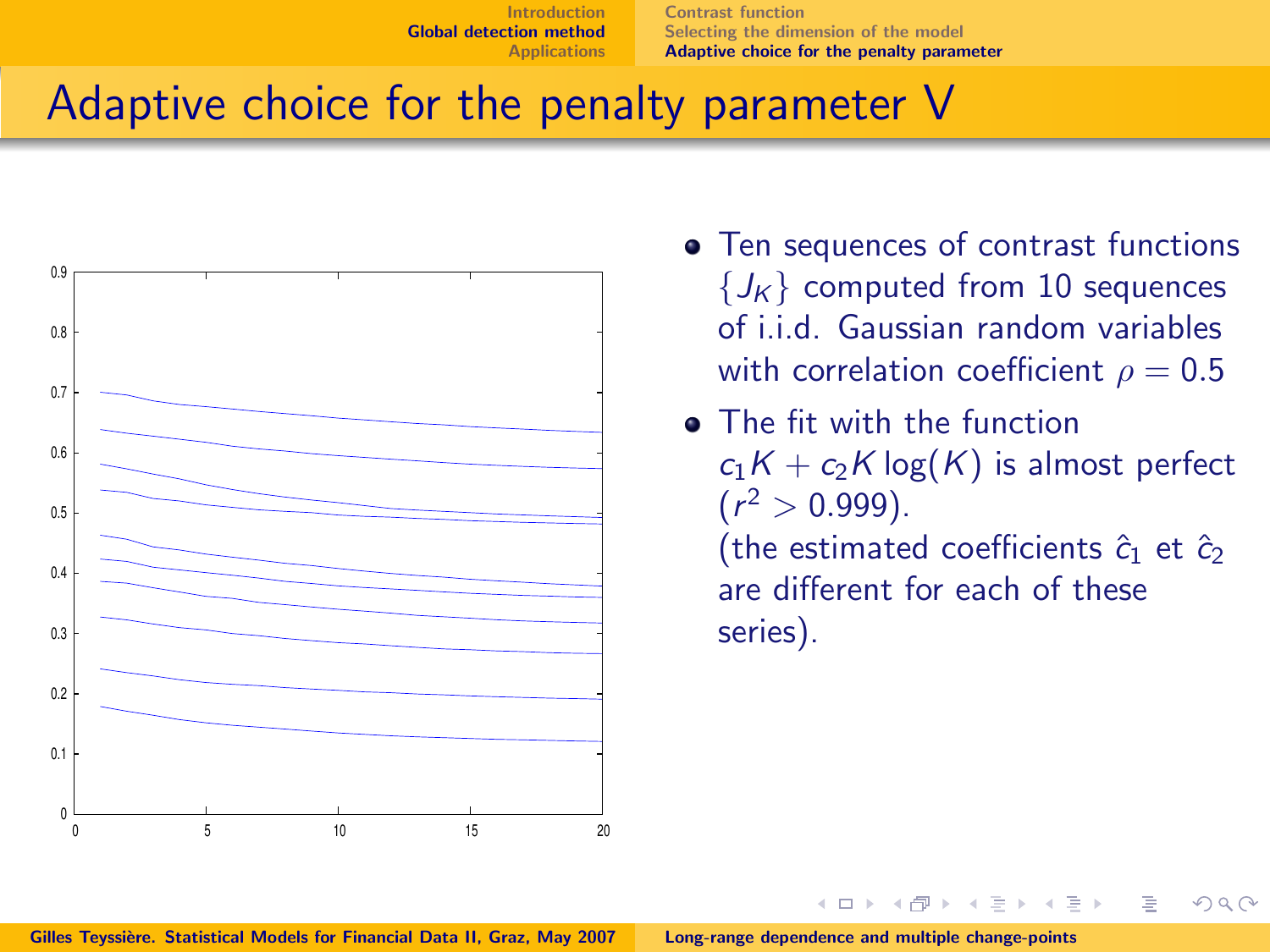[Contrast function](#page-23-0) [Selecting the dimension of the model](#page-31-0) [Adaptive choice for the penalty parameter](#page-32-0)

 $\leftarrow$   $\Box$   $\rightarrow$ 

 $\Omega$ 

## Algorithm for the adaptive choice for the penalty parameter

#### Algorithm

- For  $i = 1, 2, ...$ 
	- **O** fit the model

$$
J_K = c_1 K + c_2 K \log(K) + e_K,
$$

to the sequence  $\{J_K, K \ge K_i\}$ , assuming that  $\{\epsilon_K\}$  is a sequence of i.i.d. centered Gaussian random variables,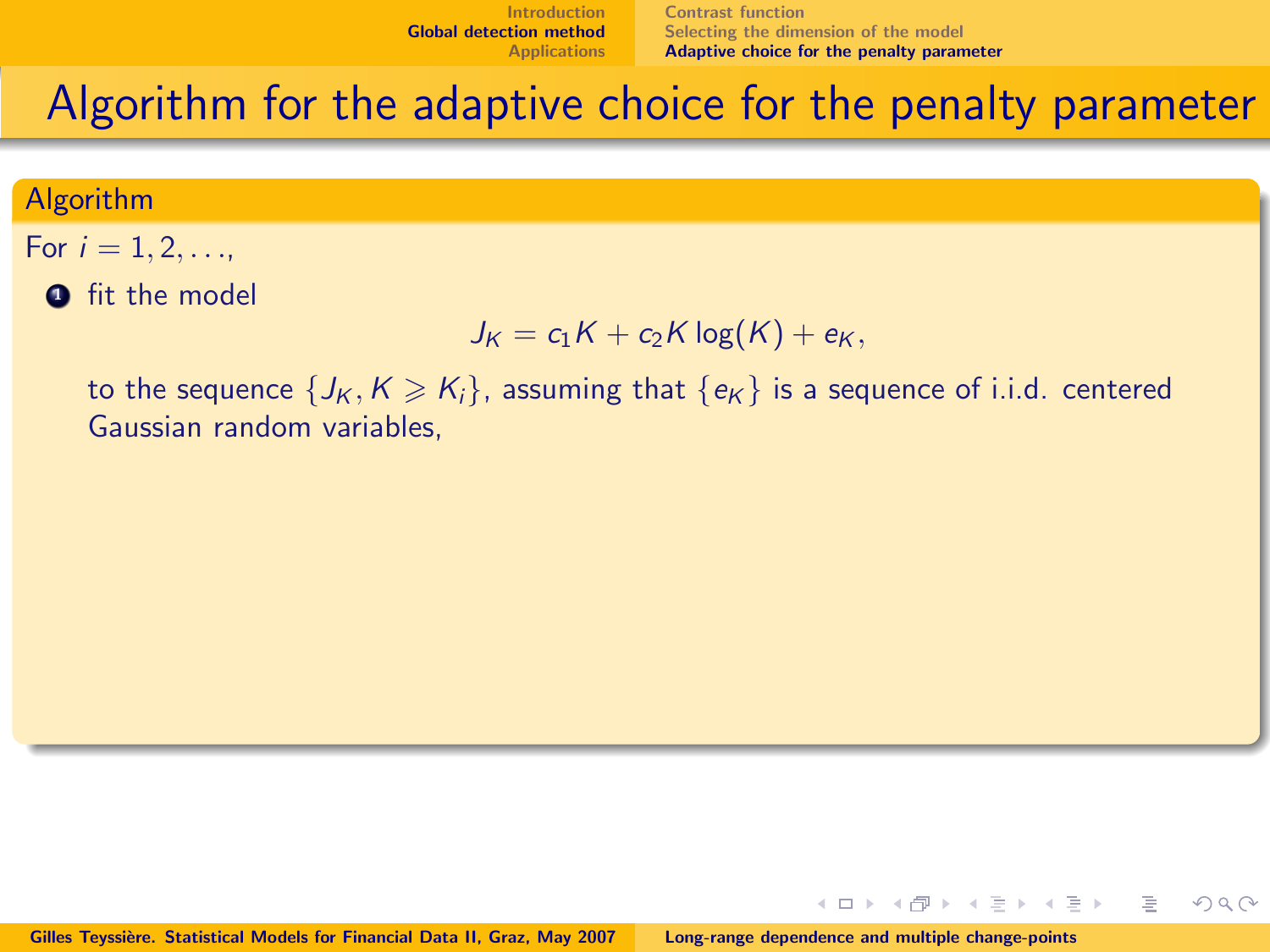$\leftarrow$   $\Box$   $\rightarrow$ 

 $\Omega$ 

### Algorithm for the adaptive choice for the penalty parameter

#### Algorithm

For 
$$
i = 1, 2, ...,
$$

**O** fit the model

$$
J_K = c_1 K + c_2 K \log(K) + e_K,
$$

to the sequence  $\{J_K, K \geqslant K_i\}$ , assuming that  $\{\epsilon_K\}$  is a sequence of i.i.d. centered Gaussian random variables,

 $\bullet$  evaluate the probability that  $J_{K-1}$  follows also this model, i.e., estimate the probability

$$
\mathcal{P}_{K_i} = P(e_{K_i-1} \geqslant J_{K_i-1} - \hat{c}_1(K_i-1) + \hat{c}_2(K_i-1)\log(K_i-1)),
$$

under this estimated model.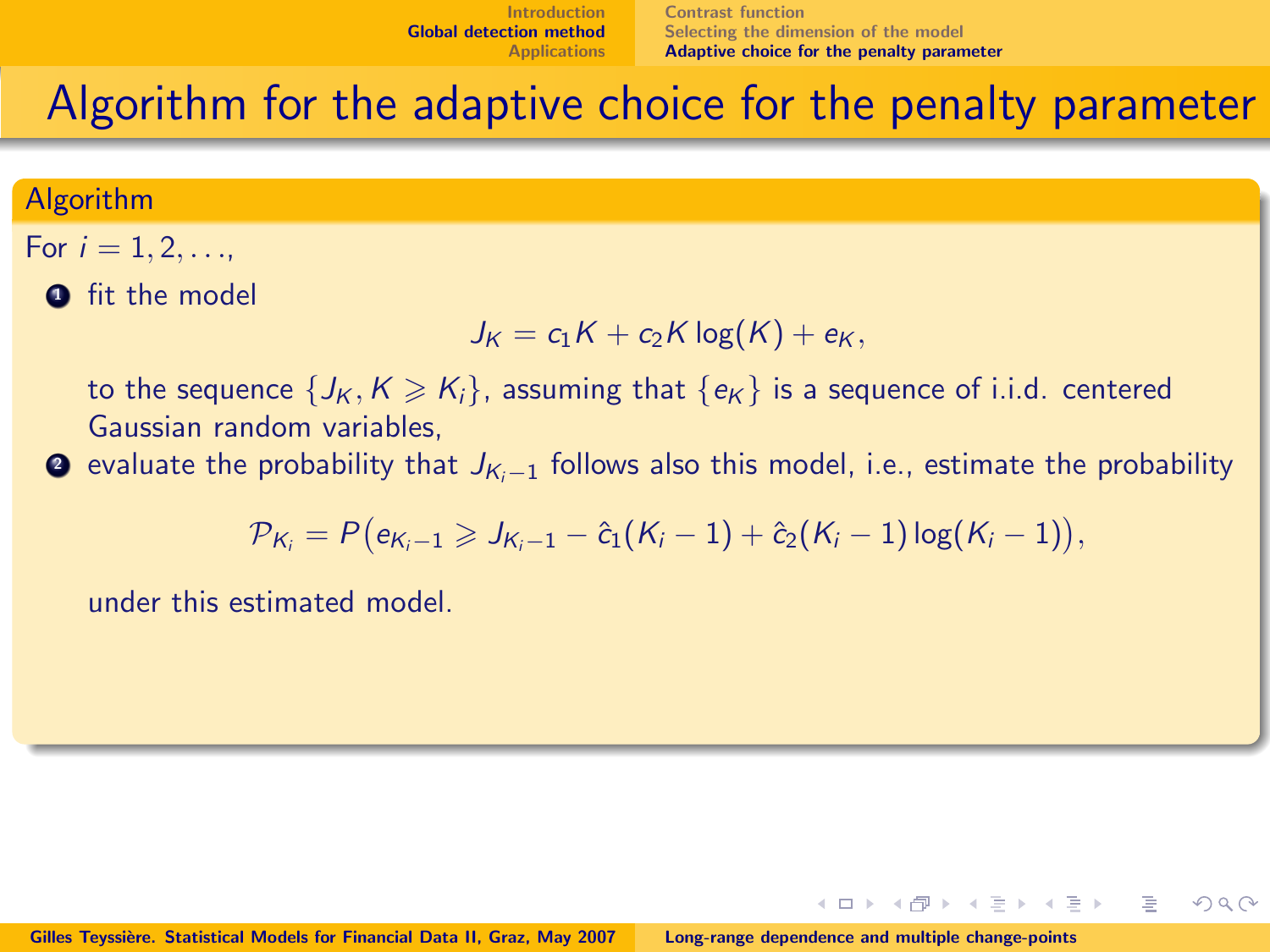$\leftarrow$   $\Box$   $\rightarrow$ 

 $\Omega$ 

### Algorithm for the adaptive choice for the penalty parameter

#### Algorithm

For 
$$
i = 1, 2, ...,
$$

**O** fit the model

$$
J_K = c_1 K + c_2 K \log(K) + e_K,
$$

to the sequence  $\{J_K, K \geqslant K_i\}$ , assuming that  $\{\epsilon_K\}$  is a sequence of i.i.d. centered Gaussian random variables,

 $\bullet$  evaluate the probability that  $J_{K-1}$  follows also this model, i.e., estimate the probability

$$
\mathcal{P}_{K_i} = P(e_{K_i-1} \geqslant J_{K_i-1} - \hat{c}_1(K_i-1) + \hat{c}_2(K_i-1)\log(K_i-1)),
$$

under this estimated model.

 $\bullet$  Then, the estimated number of segments will be the largest value of  $K_i$  such that the P-value  $\mathcal{P}_{K_i}$  is smaller than a given threshold  $\alpha$ . (We set  $\alpha = 10^{-7}$  and  $K_{\text{MAX}} = 20$  in the numerical examples.)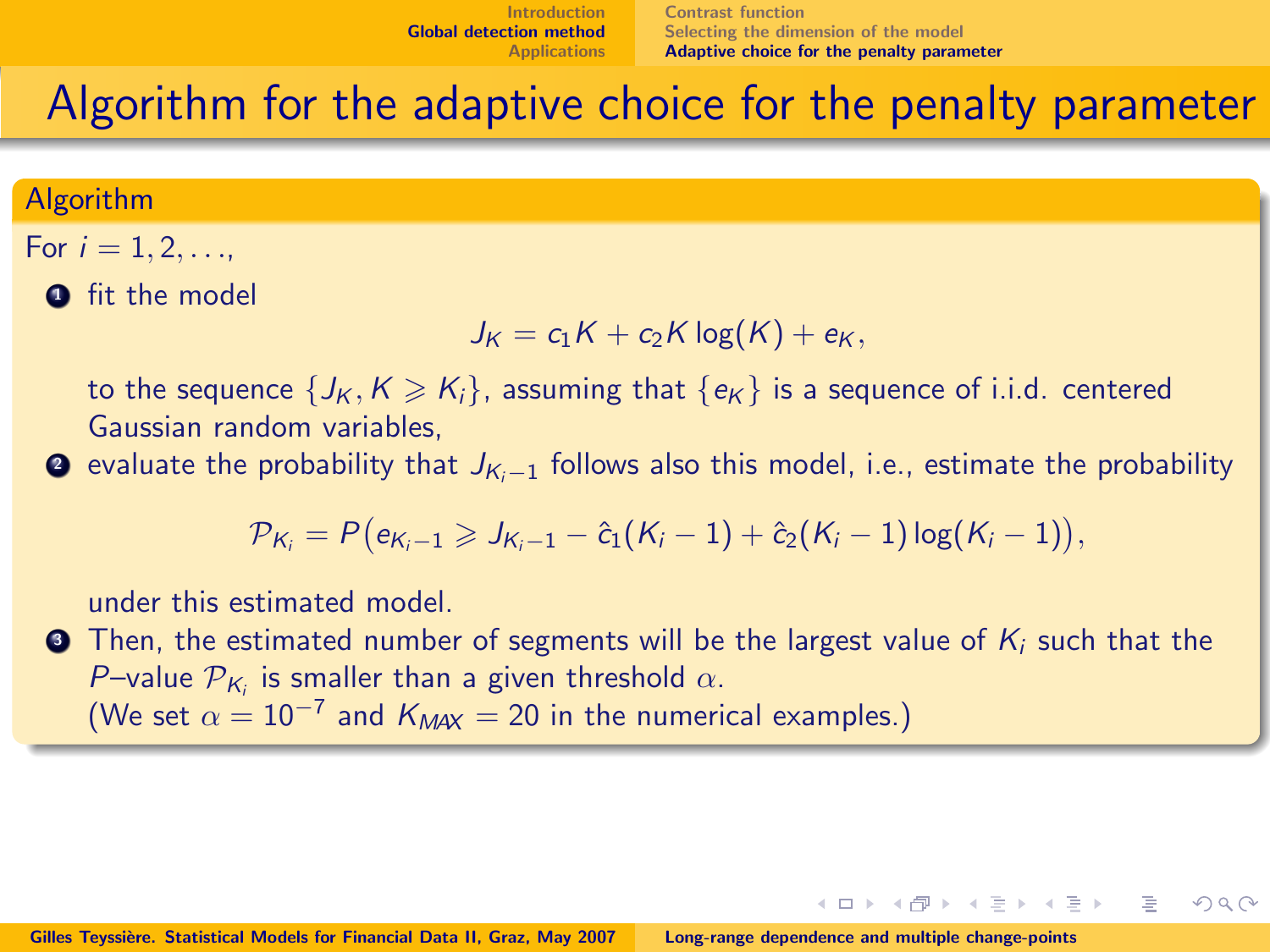[Bivariate series FT100 and S&P 500](#page-40-0) [Long–memory revisited](#page-46-0) [Monte Carlo experiment](#page-48-0)

## Application to the bivariate series FT100 and S&P 500



- Adaptive detection of the number of change-points
- Above: FTSE 100
- Below: S&P 500

 $\leftarrow$   $\Box$   $\rightarrow$ 

<span id="page-40-0"></span> $\Omega \cap \Omega$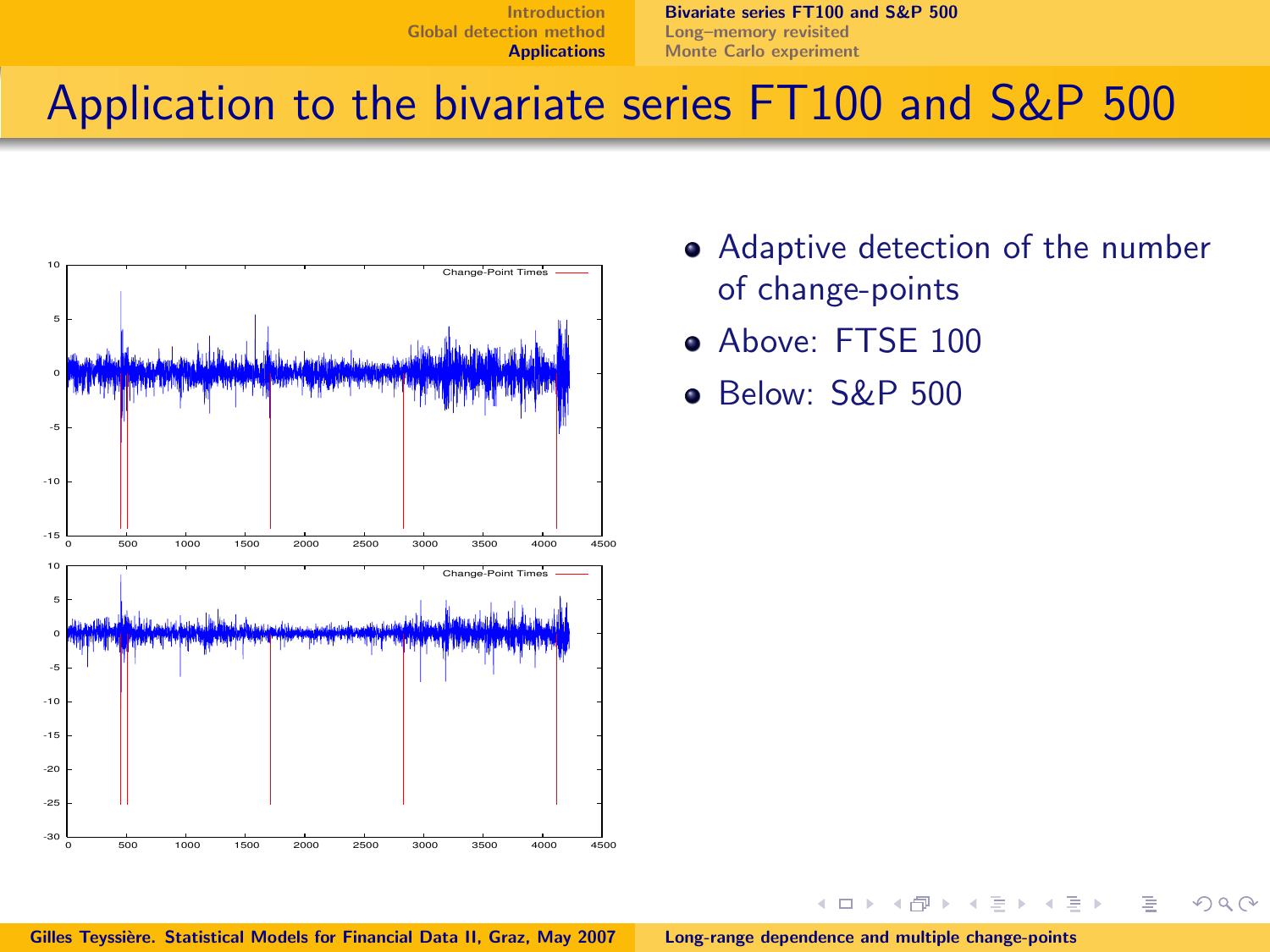[Bivariate series FT100 and S&P 500](#page-40-0) [Long–memory revisited](#page-46-0) [Monte Carlo experiment](#page-48-0)

 $\leftarrow$   $\Box$   $\rightarrow$ 

 $\Omega$ 

## Application of the adaptive method

From simulated data (multivariate GARCH processes), it appears that the multivariate framework allows to detect the change-points with more precision than in the univariate case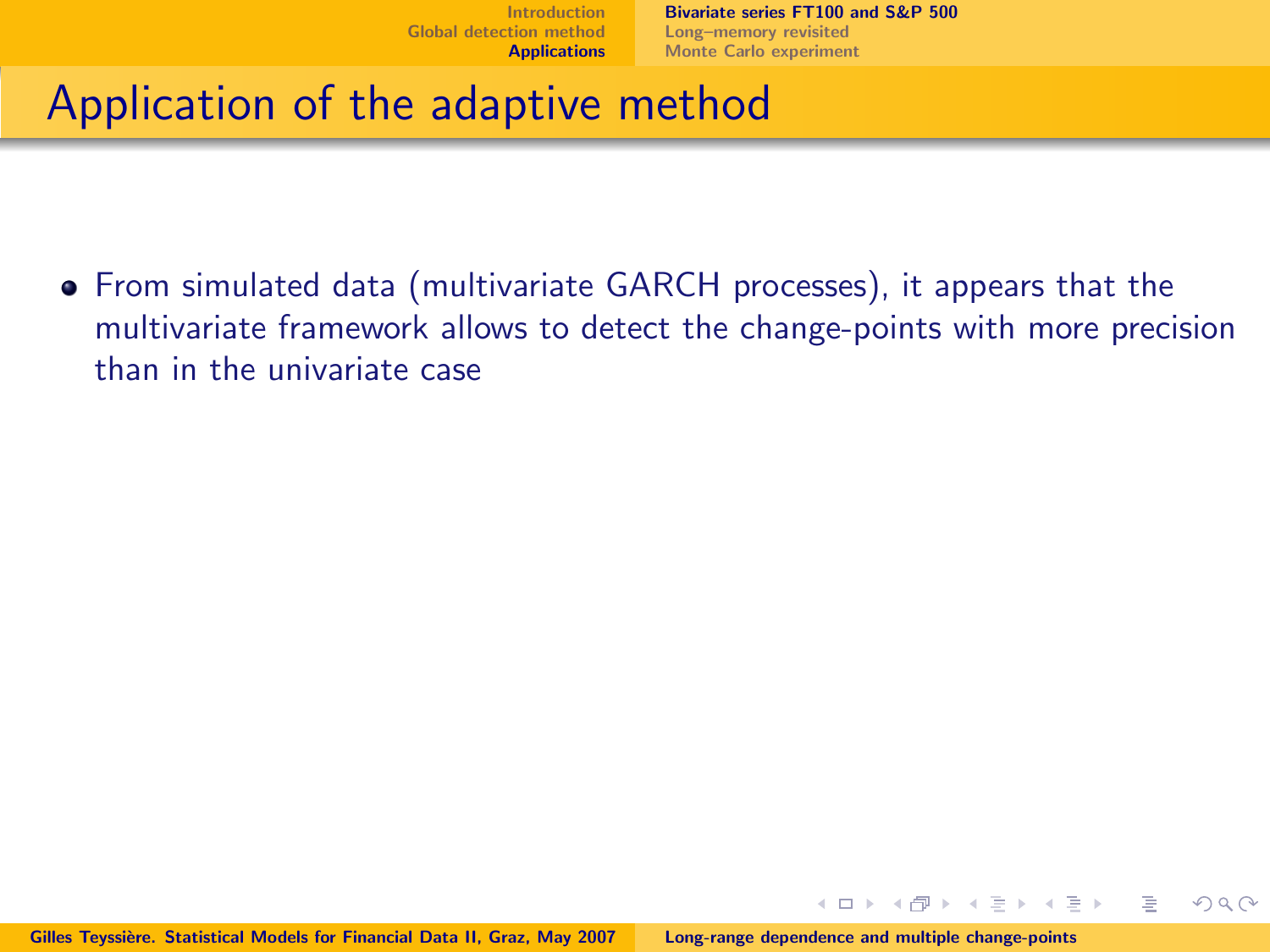$\Omega$ 

- From simulated data (multivariate GARCH processes), it appears that the multivariate framework allows to detect the change-points with more precision than in the univariate case
- From simulated multivariate data, this method gives better results than parametric methods, e.g., the generalized likelihood ratio method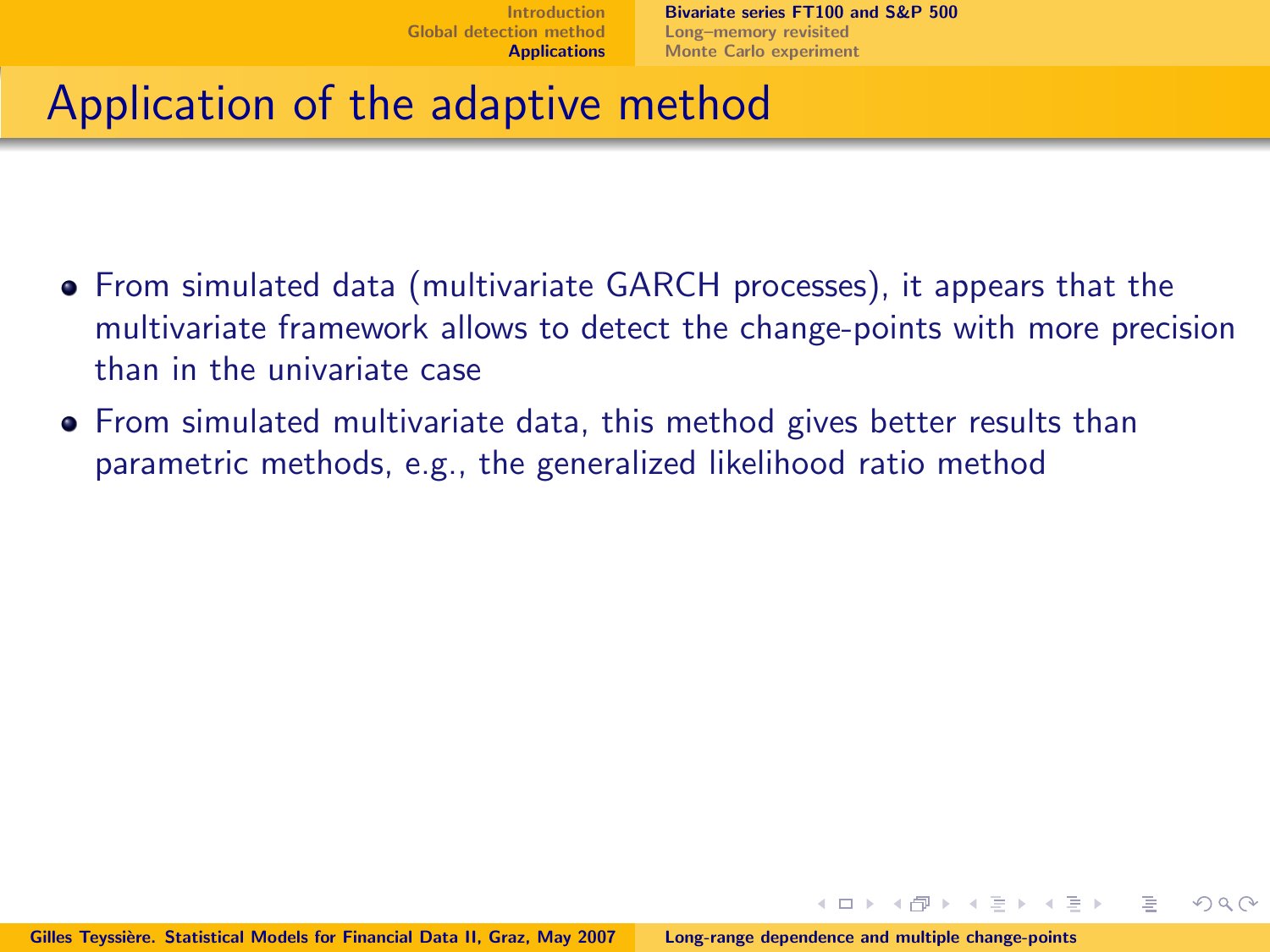$\Omega$ 

- From simulated data (multivariate GARCH processes), it appears that the multivariate framework allows to detect the change-points with more precision than in the univariate case
- From simulated multivariate data, this method gives better results than parametric methods, e.g., the generalized likelihood ratio method
- From simulated multivariate data, the BIC criteria strongly overestimates the number of change–points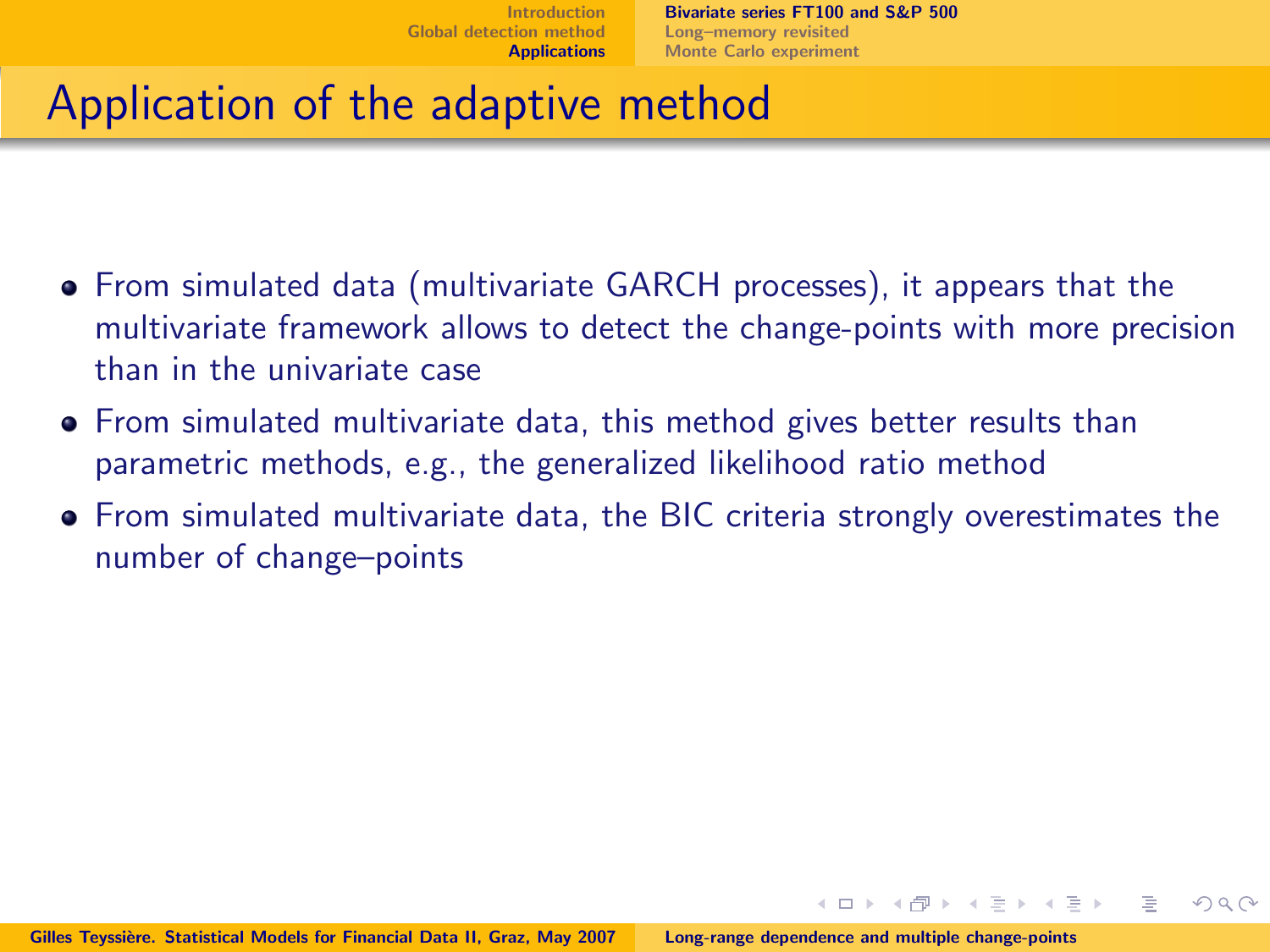$\Omega$ 

- From simulated data (multivariate GARCH processes), it appears that the multivariate framework allows to detect the change-points with more precision than in the univariate case
- From simulated multivariate data, this method gives better results than parametric methods, e.g., the generalized likelihood ratio method
- From simulated multivariate data, the BIC criteria strongly overestimates the number of change–points
- On real data (non Gaussian), the automatic method detects only the main changes (stock-market crashes, etc)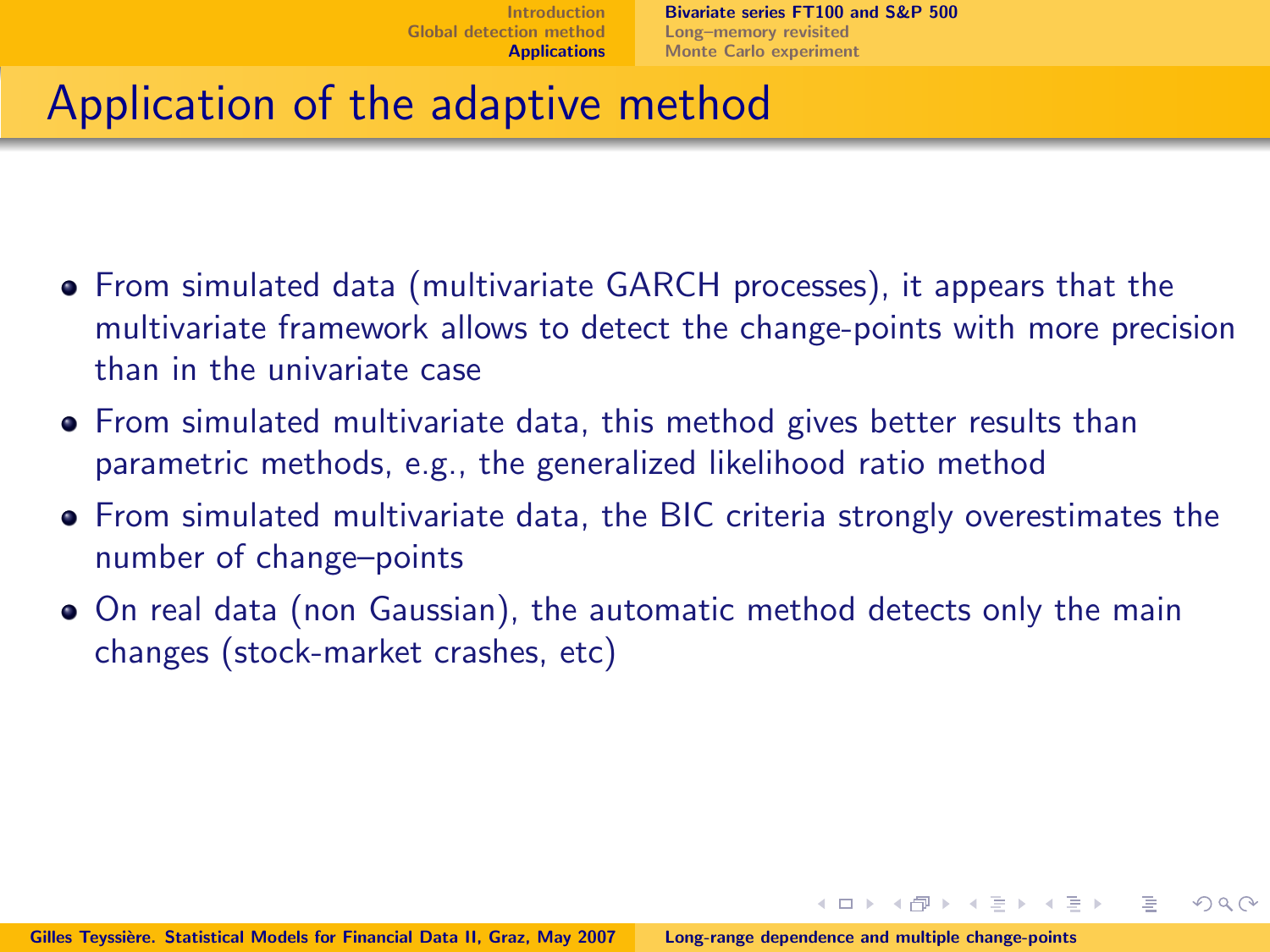イロト イ押ト イラト イラト

 $\Omega$ 

- From simulated data (multivariate GARCH processes), it appears that the multivariate framework allows to detect the change-points with more precision than in the univariate case
- From simulated multivariate data, this method gives better results than parametric methods, e.g., the generalized likelihood ratio method
- From simulated multivariate data, the BIC criteria strongly overestimates the number of change–points
- On real data (non Gaussian), the automatic method detects only the main changes (stock-market crashes, etc)
- However, this method is interactive as the user can choose a more "realistic" configuration by choosing a suitable P–value  $\mathcal{P}_{K_i}$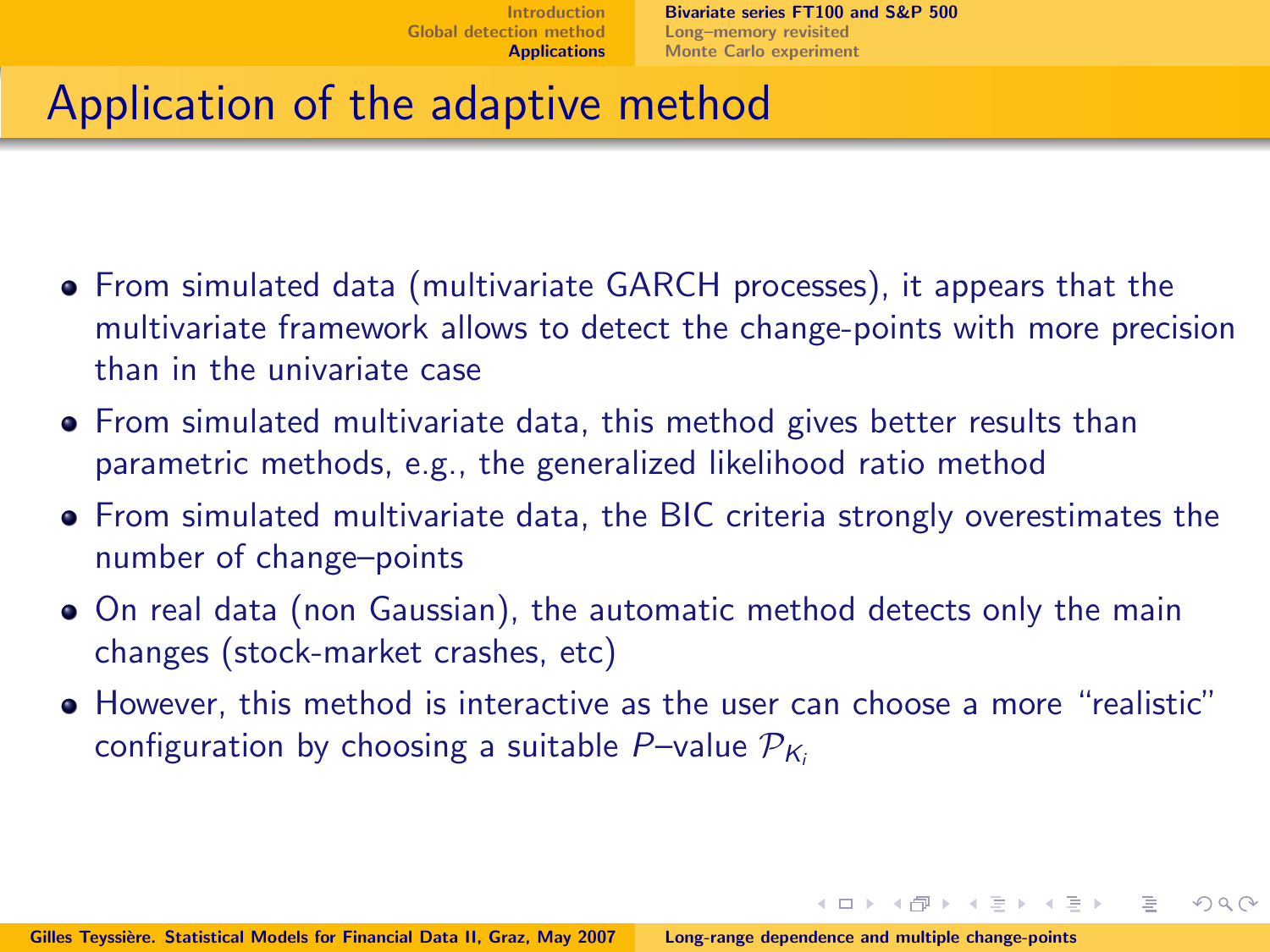[Bivariate series FT100 and S&P 500](#page-40-0) [Long–memory revisited](#page-46-0) [Monte Carlo experiment](#page-48-0)

<span id="page-46-0"></span> $QQ$ 

### Long-memory revisited I



Figure: Left column: From top to bottom the sample autocorrelations on absolute returns on S&P 500 ( $|r_S|$ ), absolute returns on FTSE 100 ( $|r_F|$ ), and the sequence of their co-volatility  $\sqrt{|r_S r_F|}$  for the whole sample.

Right Column: The sample ACF of these series for the time interval [508 : 1715]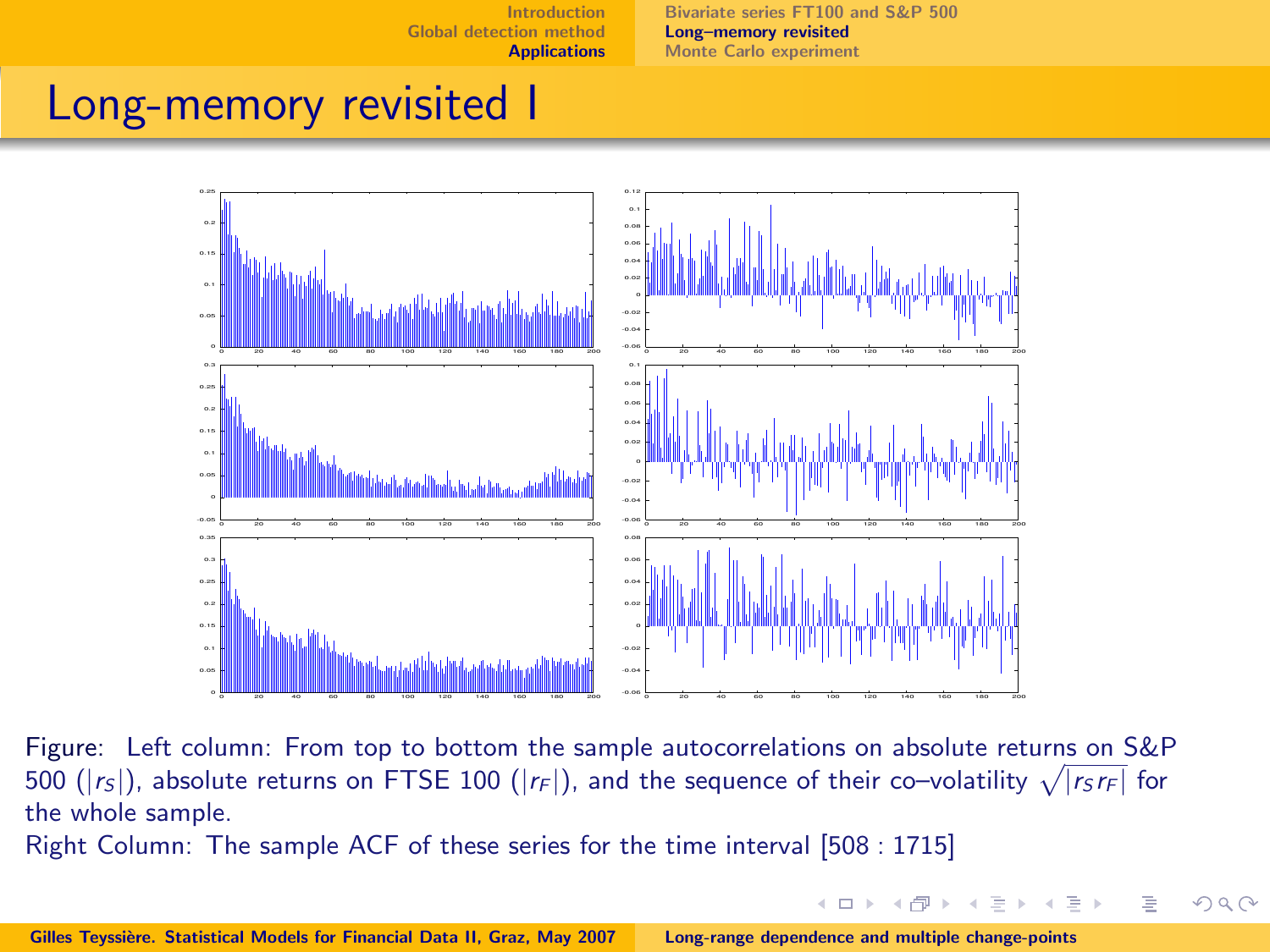$\leftarrow$   $\Box$   $\rightarrow$ 

 $\Omega \cap \Omega$ 

### Long-memory revisited II

- Long memory appears to be present in some time series (stock indices)
- But the intensity of strong dependence is lower than what is usually claimed
- This is consistent with what we get with the Increment Ratio Statistic (see the previous presentation by Donatas Surgailis)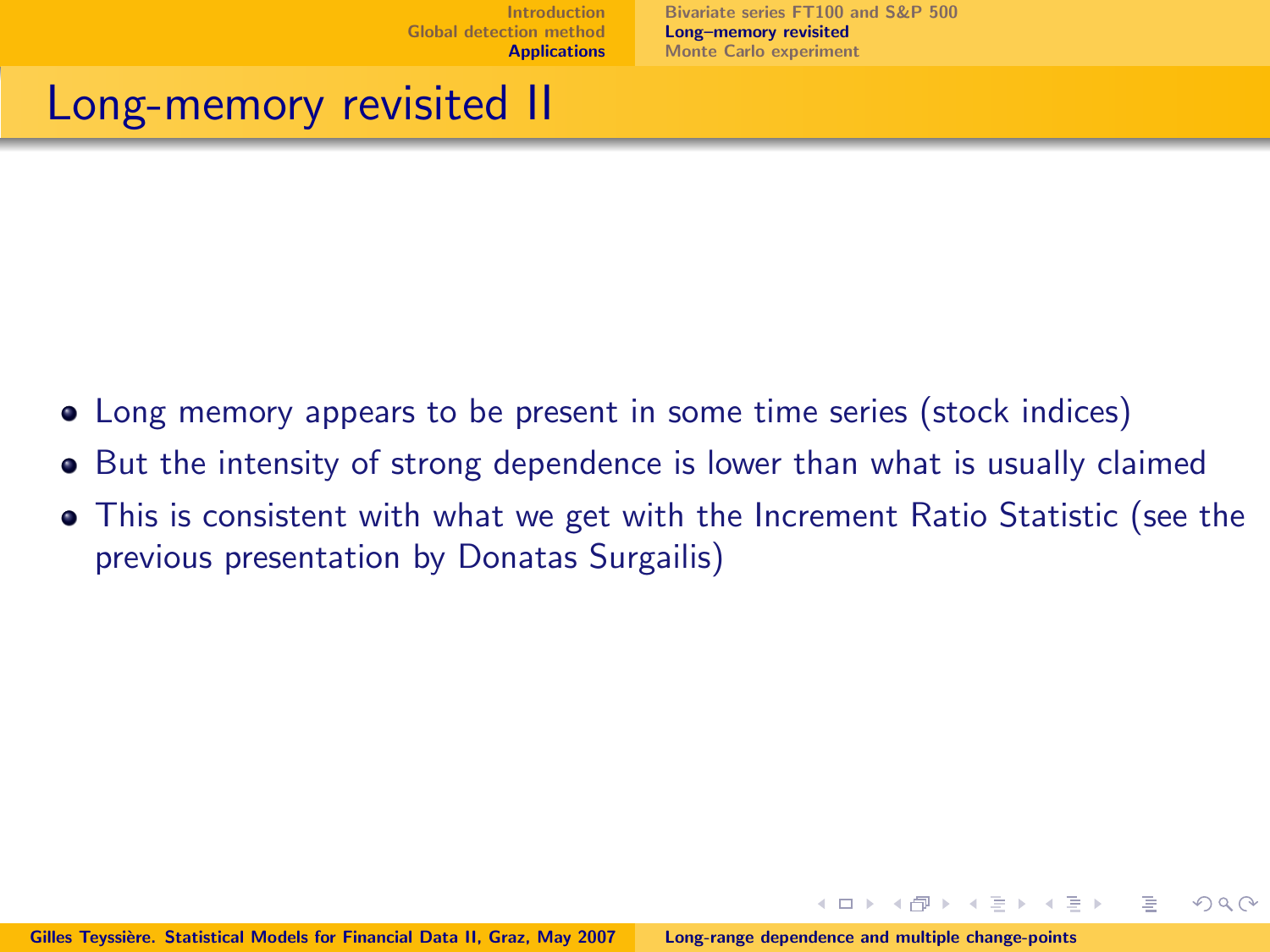$\exists x \in \mathbb{R} \Rightarrow x \in \exists x \in \mathbb{R}$ 

<span id="page-48-0"></span> $\Omega$ 

## Monte Carlo experiment I

Consider the constant conditional correlation bivariate GARCH, used for modeling multivariate time series:

$$
\left(\begin{array}{c} Y_{1,t} \\ Y_{2,t} \end{array}\right)=\boldsymbol{\Sigma}\frac{1}{t}\left(\begin{array}{c} \varepsilon_{1,t}, \\ \varepsilon_{2,t}, \end{array}\right), \quad \left(\begin{array}{c} \varepsilon_{1,t}, \\ \varepsilon_{2,t}, \end{array}\right)\sim N\left[\left(\begin{array}{c} 0 \\ 0 \end{array}\right),\left(\begin{array}{cc} 1 & 0 \\ 0 & 1 \end{array}\right)\right],
$$

where the diagonal components of  $\Sigma_t$  are time varying and are univariate GARCH(1,1) processes:

$$
\Sigma_t = \begin{pmatrix} \sigma_{1,t}^2 & \rho \sigma_{1,t} \sigma_{2,t} \\ \rho \sigma_{1,t} \sigma_{2,t} & \sigma_{2,t}^2 \end{pmatrix}, \qquad \sigma_{1,t}^2 = \omega_1 + \beta_1 \sigma_{1,t-1}^2 + \alpha_1 Y_{1,t-1}^2
$$

$$
\sigma_{2,t}^2 = \omega_2 + \beta_2 \sigma_{2,t-1}^2 + \alpha_2 Y_{2,t-1}^2
$$

The coefficient of correlation  $\rho$  is constant,  $\rho \in (-1,1)$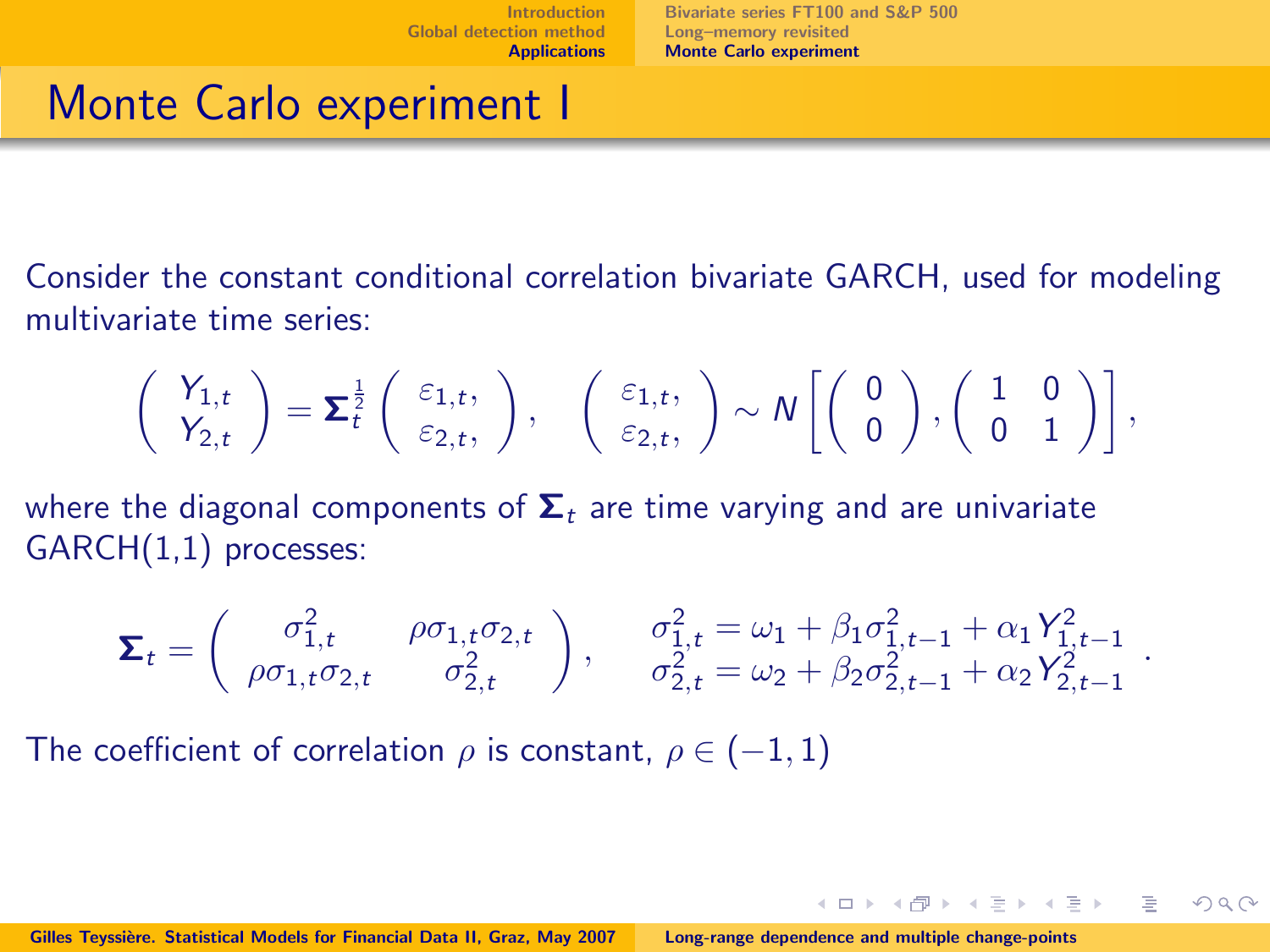[Bivariate series FT100 and S&P 500](#page-40-0) [Long–memory revisited](#page-46-0) [Monte Carlo experiment](#page-48-0)

> 4 0 1 - 4 - 同一 >

 $\Omega$ 

## Monte Carlo experiment II

Locally stationary bivariate GARCH process

$$
\begin{array}{rcl}\n\sigma_{1,t}^2 &=& \omega_1 + \beta_1 \sigma_{1,t-1}^2 + \alpha_1 Y_{1,t-1}^2 \\
\sigma_{2,t}^2 &=& \omega_2 + \beta_2 \sigma_{2,t-1}^2 + \alpha_2 Y_{2,t-1}^2\n\end{array}, \quad \rho = 0.5, \quad t = 1, \ldots, \tau_1,
$$

$$
\begin{array}{rcl}\n\sigma_{1,t}^2 &=& \bar{\omega}_1 + \bar{\beta}_1 \sigma_{1,t-1}^2 + \bar{\alpha}_1 Y_{1,t-1}^2 \\
\sigma_{2,t}^2 &=& \bar{\omega}_2 + \bar{\beta}_2 \sigma_{2,t-1}^2 + \bar{\alpha}_2 Y_{2,t-1}^2\n\end{array}, \quad \rho = 0.3, \quad t = \tau_1 + 1, \ldots, \tau_2,
$$

$$
\begin{array}{rcl}\n\sigma_{1,t}^2 &=& \tilde{\omega}_1 + \tilde{\beta}_1 \sigma_{1,t-1}^2 + \tilde{\alpha}_1 Y_{1,t-1}^2 \\
\sigma_{2,t}^2 &=& \tilde{\omega}_2 + \tilde{\beta}_2 \sigma_{2,t-1}^2 + \tilde{\alpha}_2 Y_{2,t-1}^2\n\end{array}, \quad \rho = 0.7, \quad t = \tau_2 + 1, \ldots, T.
$$

• At time 
$$
\tau_1
$$
 all parameters of the process change, while at time  $\tau_2$ , only  $\rho$  changes.  
\n $\omega_1 = 0.1$ ,  $\beta_1 = 0.3$ ,  $\alpha_1 = 0.2$ ,  $\omega_2 = 0.15$ ,  $\beta_2 = 0.2$ ,  $\alpha_2 = 0.2$ ,  $\tilde{\omega}_1 = \bar{\omega}_1 = 0.2$ ,  $\tilde{\beta}_1 = \bar{\beta}_1 = 0.1$ ,  $\tilde{\alpha}_1 = \bar{\alpha}_1 = 0.1$ ,  $\tilde{\omega}_2 = \bar{\omega}_2 = 0.05$ ,  $\tilde{\beta}_2 = \bar{\beta}_2 = 0.3$ ,  $\tilde{\alpha}_2 = \bar{\alpha}_2 = 0.2$ .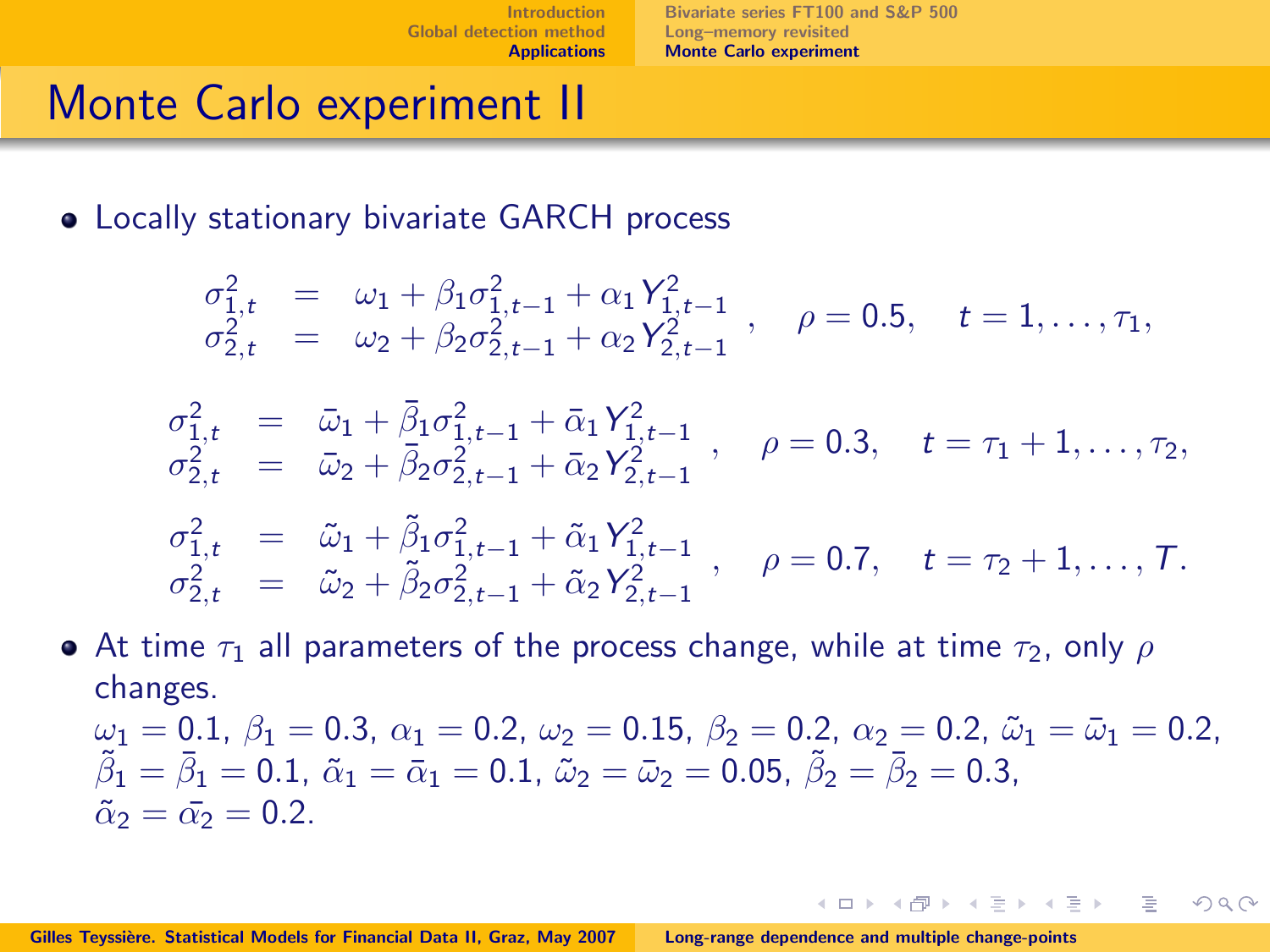# Monte Carlo experiment III

Table: Average number of detected change–points and their location using the Schwarz criteria,  $T = 500$ ,  $\tau_1 = 200$ ,  $\tau_2 = 350$ . Std errors between parentheses

| <b>DGP</b>         | Nb of change-points |                  |                   |
|--------------------|---------------------|------------------|-------------------|
| No Changes         | 2.1626(1.47)        |                  |                   |
| <b>Two Changes</b> | 3.8324(1.55)        | 145.6920 (73.07) | 243.7830 (100.99) |

Table: Average number of detected change–points and their location using the adaptive method.  $T = 500$ ,  $\tau_1 = 200$ ,  $\tau_2 = 350$ . Std errors between parentheses

| <b>DGP</b>  | Nb of change-points |                                   | <del>ر ژ</del> |
|-------------|---------------------|-----------------------------------|----------------|
| No changes  | 0.2962(0.90)        |                                   |                |
| Two changes | 1.5650(0.83)        | 217.1770 (64.31) 330.1390 (61.25) |                |

 $(0,1)$   $(0,1)$   $(0,1)$   $(1,1)$   $(1,1)$   $(1,1)$   $(1,1)$   $(1,1)$   $(1,1)$   $(1,1)$   $(1,1)$   $(1,1)$ 

E.

 $QQ$ 

Adaptive method detects with accuracy the number and location of changes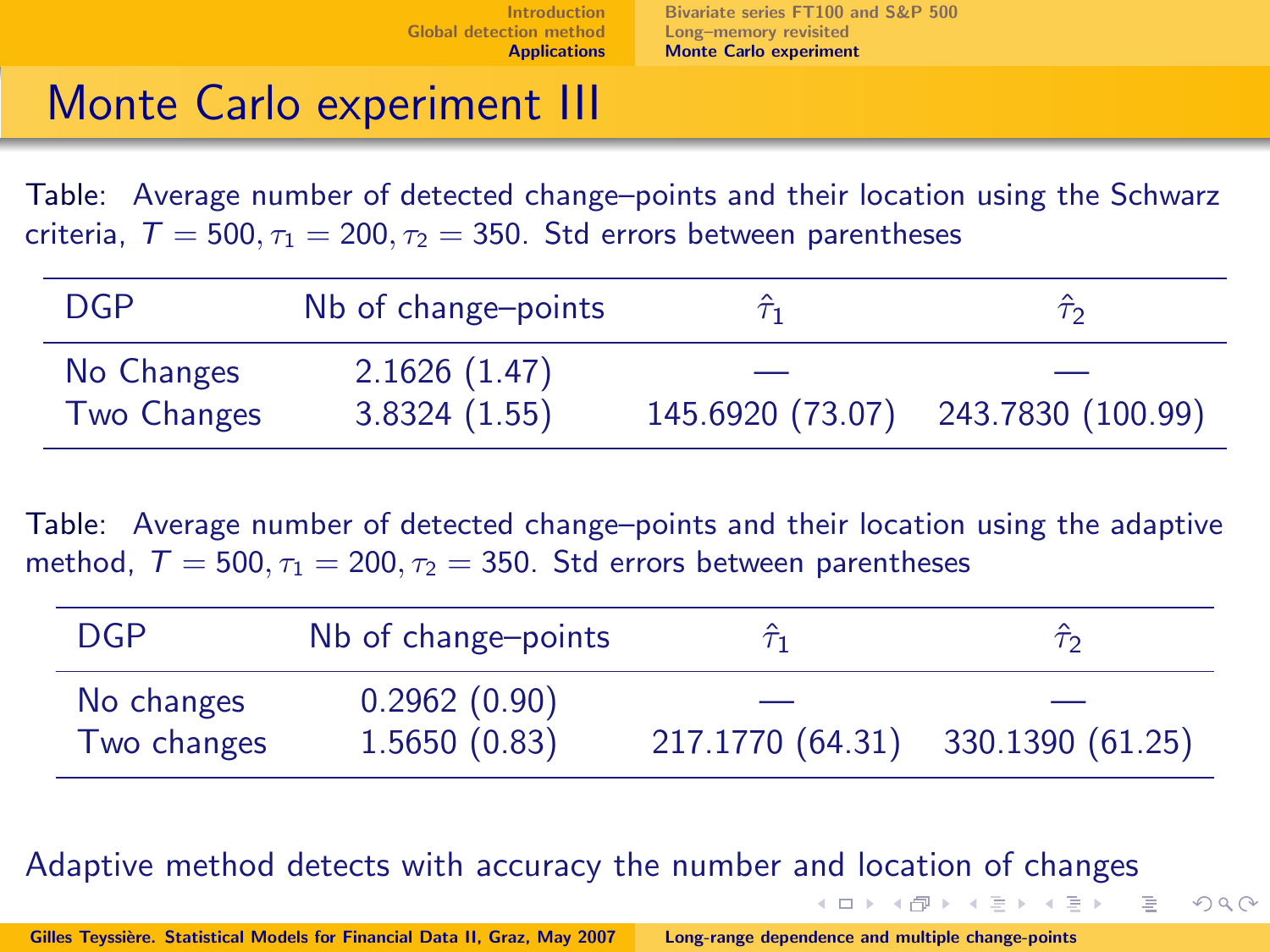$\leftarrow$   $\Box$   $\rightarrow$ 

イヨト

 $\Omega$ 

### Current extensions

- In that case we considered multiple common change–points in multivariate time series
- We are now considering the case of non-common change points (work commissioned by EDF, French Electricity Company)